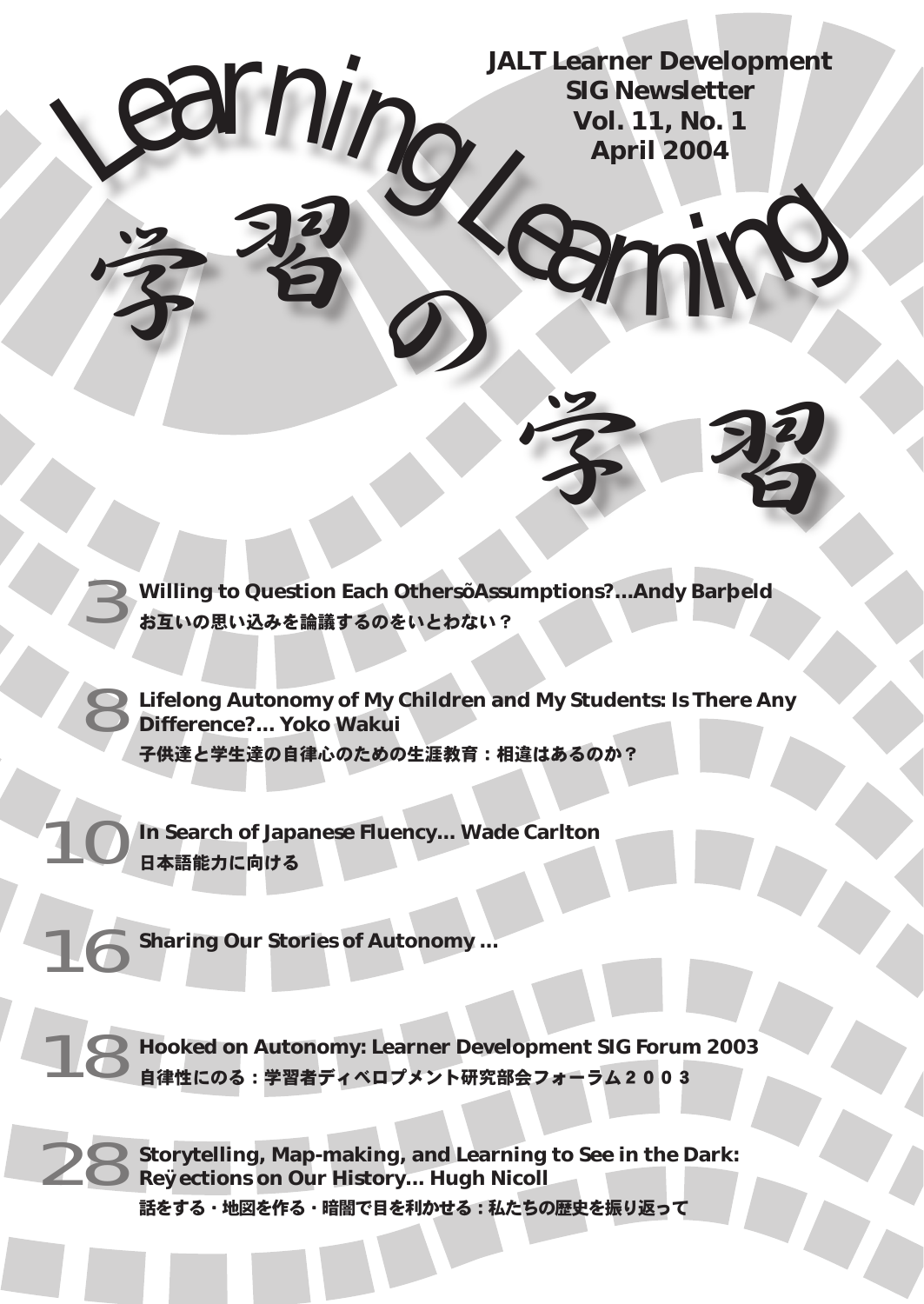## From the Coordinators

**WE** Learning. Whether you joined last November or when the SIG started 10 years ago, we hope that LL will entertain Learning. Whether you joined last November or when the SIG started and stimulate you by offering some fresh perspectives on learner development related issues.

So what's happening in LD? At the AGM in November, Jodie Stephenson and Ellen Head took over from Steve Brown as co-ordinators of the SIG. Steve has done a wonderful job over the past two years and we owe him a big "thank you" on behalf of LD as a whole.

As for LL, Emika Abe and Stacey Vye will join Ellen Head in assisting Peter Mizuki with editing. Another change at the AGM was that we now have a number of "members at large" who are willing to be called on for specific events rather than being tied to designated roles. We hope that this will broaden the base of members who are involved in the SIG decision-making process. If you are interested in playing a more active role in the committee, please contact any of the officers listed in this issue.

Hopefully you enjoyed the new-look newsletter "LD Wired", produced by Heidi Evans-Nachi. From now on, LL will be published bi-annually, but "LD Wired" will be with you quarterly to keep you informed of what is going on. The main event on the horizon is the LD forum for 2004, which will be co-ordinated by Heidi Evans-Nachi and Jodie Stephenson. See this issue for more information and for reports on the 2003 forum.

> *Ellen Head and Jodie Stephenson SIG coordinators*

回の『学習の学習』へようこそ。昨年11月<br>にこのSIGに入会した方、あるいは10年<br>前にこのSIGが生まれたときに入会した<br>カードうかちに対しても、『学習の学習』が学 にこのSIGに入会した方、あるいは10年 前にこのSIGが生まれたときに入会した 方、どのような方に対しても、『学習の学習』が学 習者ディベロプメント関連の問題について新鮮な 視点を提供し、皆さんを楽しませ刺激を与えてくれ ることと思います。

それではLDでは何が起こっているのでしょう? 11月のAGMで、ジョディ・スティーヴンソンとエレ ン・ヘッドがスティーヴ・ブラウンに代わりSIGのコ ーディネーターになることが決まりました。スティ ーヴは過去2年に渡り素晴らしい仕事をしてきまし た。LD全体を代表して、彼に大きな感謝の気持ち を表したいと思います。

『学習の学習』については、阿部恵美佳やステ イシー・ヴァイがエレン・ヘッドに加わりピーター・ ミズキの編集の仕事をお手伝いします。AGMでの もう一つの変化は、たくさんの方が具体的な役割 分担に縛られず、特定のイベントに際して協力して いただく代表会員となったということです。そのた め、SIGの方針決定過程に関わる会員の皆さんの 基礎が広がっていくことが期待されます。役員会で さらに積極的な役割を担いたいという方は、本誌に 掲載されている役員に連絡してください。どの役員 でも構いません。

新しい装いとなった、ヘイディ・エバンズ・ナチ 発行のニュースレター、『LD Wired』を楽しんでい ただけたでしょうか。これからは『学習の学習』は 年に二回発行されますが、『LD Wired』を通して、 年に4回、状況・ニュースを報告します。差し当って の大きなイベントは、2004年のLDフォーラムで、ヘ イディ・エバンズ・ナチとジョディ・スティーヴンソ ンがまとめ役をする予定です。2003年のフォーラ ムに関する情報、報告については本誌をお読みく ださい。

> SIGコーディネーター エレン・ヘッド&ジョディ・スティーヴンソン

#### **Acknowledgements**

This issue of *Learning Learning* was edited by Peter Mizuki, Emika Abe, Ellen Head, and Stacey Vye.

Translation was done by Kizaki Yuko, Michael Carroll, Sakui Keiko, Shimo Etsuko, Tameike Natsuyo, Tatsuta Seiko, and Wakui Yoko.

Layout by Malcolm Swanson of Pukeko Graphics.

Proofreading by Andy Barfield, Hugh Nicoll, Mike Nix, Shimo Etsuko, and Wakui Yoko.

この「学習の学習」の編集者はPeter Mizuki, 阿部恵美桂、Ellen Head, and Stacey Vye。

翻訳者は木崎裕子、 Michael Carroll, 作井けいこ、下絵津子、溜池夏代,龍田誠子、涌井陽子。

レイアウは Malcolm Swanson, Pukeko Graphics 。

校正は Andy Barfield, Hugh Nicoll, Mike Nix,下絵津子、涌井陽子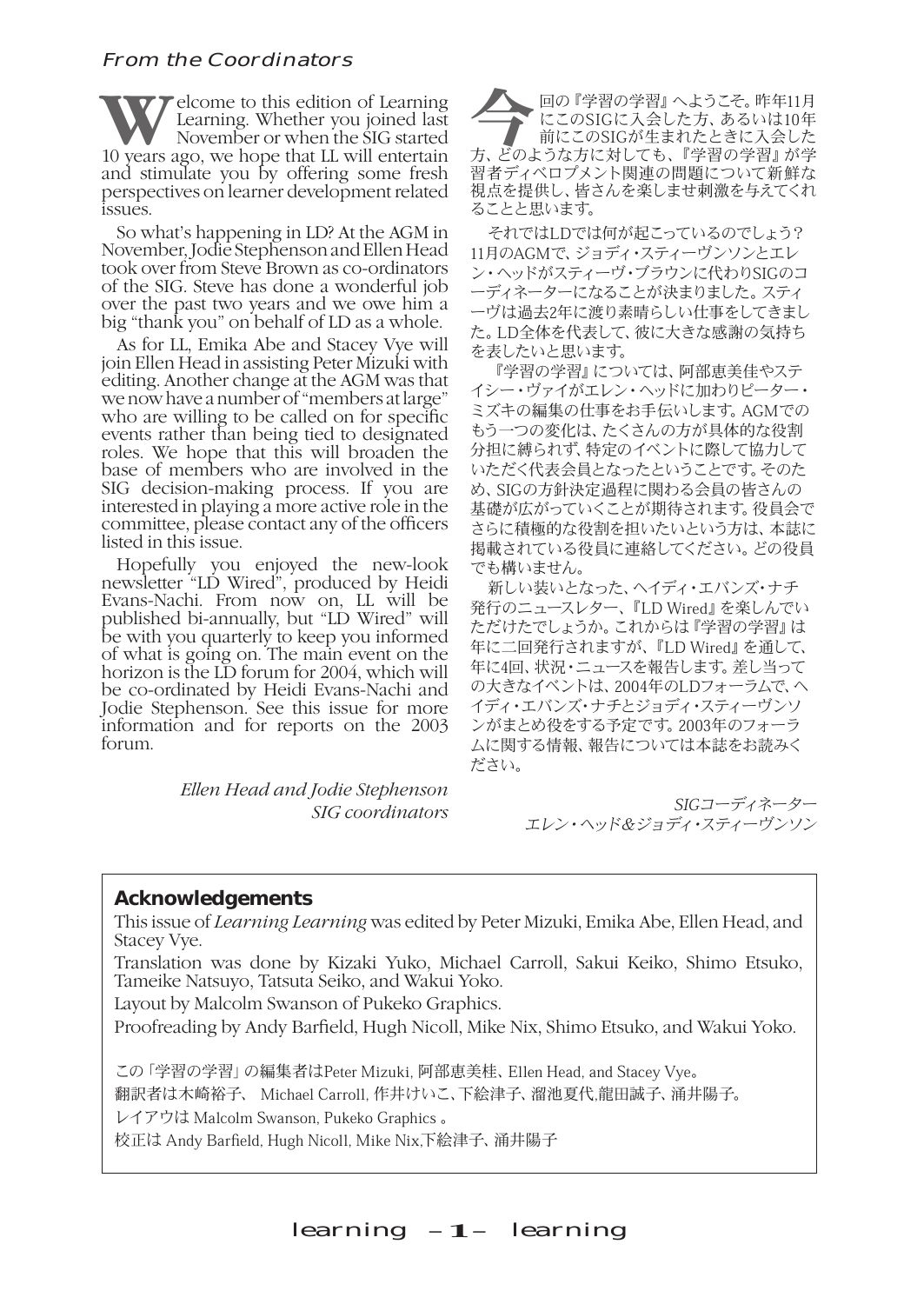# **From the Editors**

**I** by various people. "Sharing our stories of n this special issue of *Learning Learning* we will be focusing on the theme of sharing stories of autonomy autonomy" proved to be such a stimulating invitation that we are devoting most of this issue to narrative reflections about teaching and learning. A learner's perspective is provided by Wade Carlton's account of his experiences on the road to learning Japanese; Denise Haugh's article makes an unusual comparison between teaching and learning English, and learning Dance; and Wakui Yoko considers the similarities between teaching and bringing up children to be autonomous individuals.

In addition, as well as reports on the forum, we feature a discussion between Andy Barfield and Jon Shaw highlighting the critical role played by dialogue between teachers in developing teacher autonomy; Jon Shaw is with the Asian Institute of Technology and we welcome his participation in our newsletter. We also encourage any responses to Jon`s interview by our readers for future issues of *Learning Learning*. If you have something to say about your own learner development practice or if you feel like responding to the issues raised in this edition, now is the time to do it. LL can only be representative of LD as a whole, if you, the readers contribute.

*Peter Mizuki, Emika Abe, Ellen Head, and Stacey Vye, Editors*

# 編集者から

今月の「学習の学習」は様々な方の「オー トノミーの話を語る」というテーマを中 心にしています。"Sharing Our Stories of Autonomy"(「オートノミーの話を語る」)は大変 刺激的で興味をそそるものであったので、今回は教 授と学習に関する物語的内省にほとんどのページ を割きました。ウェイド・カールトンの日本語学習へ の道程での経験報告では、ある学習者の認識が示 されています。デニース・ハウの記事では英語の教 授・学習とダンスを学ぶことというあまり目にしな い比較がなされています。そして、涌井陽子は自律 性を備えた個人になるよう、教えることと子どもを 育てることの共通点を考察しています。

また、フォーラムの報告に加え、教師自律性の育成 における、教師同士の対話が担う重要な役割に注 目した、アンディー・バーフィールドとジョン・ショウ の議論が特集されています。アジア技術大学の教 授ジョン・ショウ氏がニュースレター・インタビュー に参加していただいたのを深く感謝いたします。シ ョウ氏のインタビューに対して意見を述べたい読者 <u>こうなジョングレース。</u><br>この数のアプリニューになりて、第20学習」 のため 寄稿していただいたらうれしいと思います。自分の 学習者ディベロプメントの実践について話したいこ とがありましたら、また、本誌で取り上げられた問 題に反応を示したいということでしたら、ぜひ今、そ うしてください。読者のあなたが寄稿してくださっ てこそ、『学習の学習』はLD全体を表すものになる のです。

ピーター・ミズキ、阿部恵美桂、エレン・ヘッド、ス テイシー・ヴァイ、編集者

# Contributions Sought

Do you have ideas about learner autonomy? Have you considered autonomy and learner development in a systematic way? You may be able to write up your ideas or experiences for Learning Learning. If you are interested in documenting your experiences or the research you do in the classroom as part of your teaching, contact the editor, Peter Mizuki.<pmizuki@cronos.ocn.ne.jp>

学習者オートノミーについて、考えがありますか?組織的にオートノミー・学習者ディベロプメントを 熟考したことがありますか?「学習の学習」のため、あなたの考え及び経験について書きませんか? 経験及び教師として教室の中でされる研究を記録したい方は編集者 Peter Mizuki <pmizuki@cronos.ocn.ne.jp>へ連絡してください。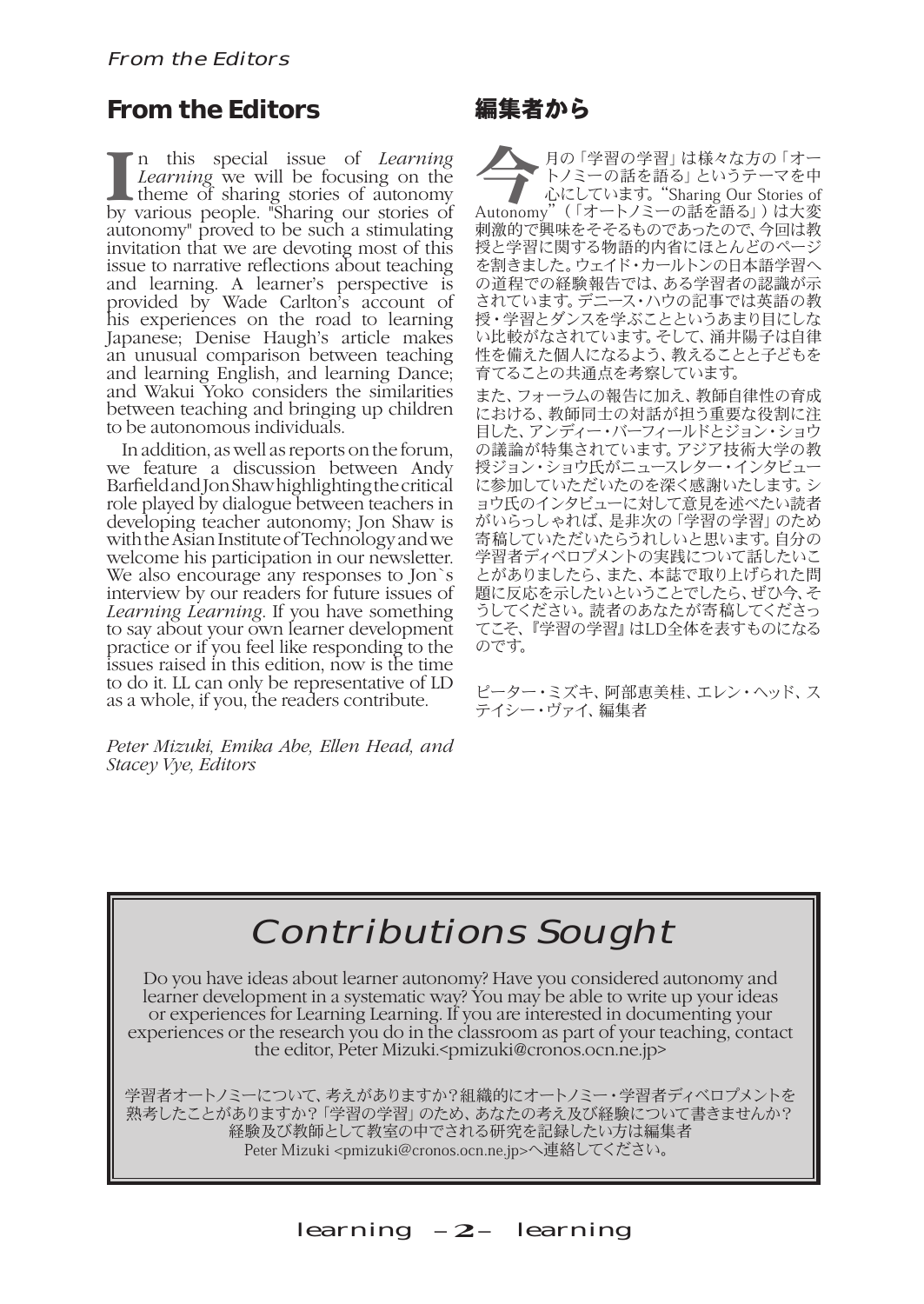# **Interview . . .**

*Andy Barfield recently had the opportunity to interview over email, Jon Shaw from the Asian Institute of Technology in Thailand about links between collaboration and teacher autonomy.* 

# **Willing to Question Each Others' Assumptions?**

## **An Interview with Jon Shaw, Asian Institute of Technology, Thailand**

**Andy:** Jon, thanks for dialoguing about the need for dialogue as a way to sustain teacher autonomy! Could I ask you about how you see the need for such dialogue between teachers?

**Jon:** I think there are two main points here: first, teacher autonomy (TA) might be constrained as much by language teaching methodologies and ideologies as by policy factors or institutional factors; they might also be constrained by dominant conceptions of what the target language is, and ideologies of correct and standard usage. My point is (a perhaps rather obvious one) that it is difficult for many teachers – including myself – to see beyond the assumptions that we make about language learning and teaching, and about language itself unless we are engaged in questioning what we are doing professionally to enable learners to learn a language.

So my hypothesis is that dialogue is necessary to enable teachers to move beyond their own assumptions – including the assumption that enabling learners to be autonomous is the goal of what we do. A listserv like AUTO-L might fulfil some of those functions for many of us, although the widely divergent contexts in which we work sometimes make it hard to relate to others' contexts sometimes. Far better if we are able to question our own and shared assumptions about students' learning within the contexts we work and with others who are familiar with those contexts.

Andy: So, dialogue as a basis for collaboration?

**Jon:** Yes, greater autonomy and greater collaboration go hand in hand. I think Leni Dam has defined learner autonomy in terms of social interaction – sorry, Leni if I've

# お互いの思い込みを論議するのを いとわない?

## ジョン・ショウへのインタビュー(アジア 工科大学、タイ)

アンディ: ジョン、教師オートノミーを持続する ための一つの方法として、対話の必要性について論 議して頂いてありがとうございます。教師間のこの ような対話の必要性をどのように考えていますか。

ジョン: ここでは、2点についてお話します。ま ず、言語教授方法やイデオロギーと同程度に言語 政策要因や所属機関要因により教師オートノミー は制限されます。つまり、目標言語はどんなもので あるかに対する支配的な概念や正しい標準的な使 用法に対するイデオロギーなどにより制限されるの です。ここで私が言いたいことは、多くの教師が(私 も含めて)学習者に言語を学習させるためには、私 たち教師が専門的に何をすべきなのかを議論しな ければ、言語学習や言語教授、また言語そのもの に対して持っている私たちの思い込みを超えるのは 難しいということです。

ですから、私の仮説は、学習者を自律させるのは 教師の最終目標であるという思い込みを含む、教師 たちの思い込みを超えさせるには対話が必要だと いうことです。AUTO-Lのようなリストサーブは私 たち多くにとって役に立っています。しかし、私たち が教えているのはあまりに異なったコンテクストな ので、他者のコンテクストと関連付けるのはとても 難しいです。もし、私たちが教えているコンテクスト 内で、またこれらのコンテクストをよく知っている人 々と学習者の学習に関する私たち自身の、また、共 通の思い込みを論議することができたなら、はるか によいでしょう。

アンディ: 協働の基礎として対話があるのです か?

ジョン: そうです。より多くの自律とより多く の協働は密接な関係があります。レニ・ダムは社会 的相互交流の中で学習者オートノミーを定義してい ます。レニ、私が説明をまちがえたらごめんなさい。 ま、間違っているとは思わないのですが。同様に教 師オートノミーは社会用語で理解されなければなり ません。この考えは、静岡での教師オートノミーの 定義(Barfield et al., 2001)の中心であったと思いま す。学習者オートノミーのように教師オートノミーは 批判的な内省探究、エンパワーメント、対話をその 信念の基礎としています。最終的に、教師オートノ

learning  $-3$ – learning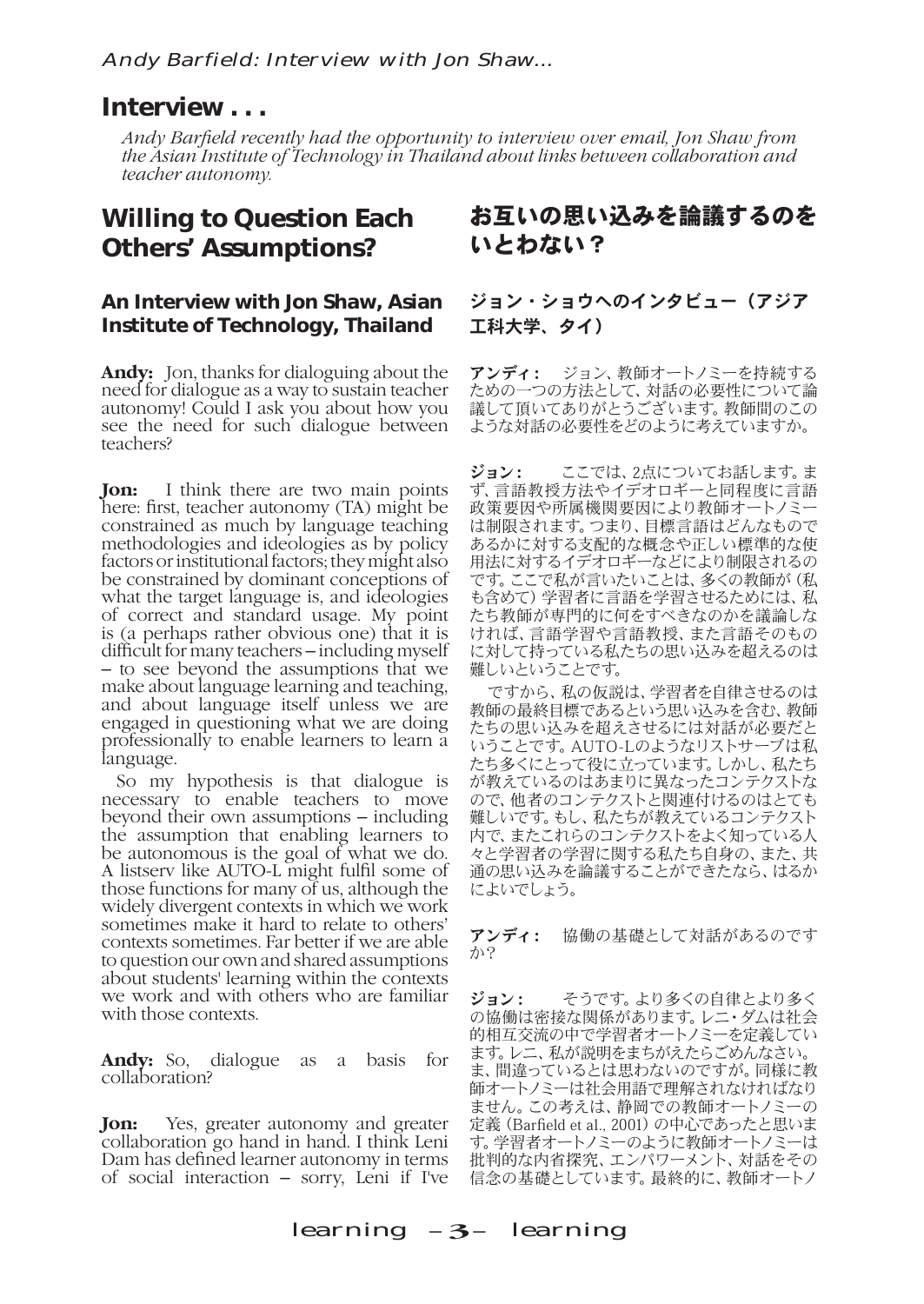misrepresented you here, though I don't think I have – teacher autonomy similarly needs to be understood in social terms. I think this idea is central to the Shizuoka definition of Teacher Autonomy (Barfield et al., 2001). They argue that TA, like LA, is based on the principles of critical reflective inquiry, empowerment and dialogue. TA ultimately involves the autonomous teacher in a continual search "for better answers to the different problems inevitably arising in individual teaching and learning situations." This seems to constitute critical reflective enquiry; and it is part of my thinking that this is only really possible through dialogue between teachers working together (possibly virtually), who enter into that dialogue in a spirit of open enquiry.

#### **Andy:** For example?

**Jon:** Obviously, staffroom chitchat about students and what we do in class is not the kind of dialogue I have in mind. Critical talk about what teachers are doing, and whether or not what we are doing is enabling us to achieve what we are trying to achieve, is challenging. My point is that that critical engagement is necessary for teachers to be autonomous in their actions (perhaps critical engagement with AUTO-L serves that purpose...). But wherever, this doesn't have to be depressingly earnest and repressive. It is a challenge though to create a culture that supports such engagement.

So, to summarise things a little, I believe that:

- 1. dialogue, adopted in a spirit of open enquiry, is a necessary part of "the capacity to take control of one's own teaching";
- 2. the goal of doing so is not to enable learners to take control of their own learning, which is presumptuous on our part, but to enable them to learn (some aspect of a) language;
- 3. the construct of learner autonomy, or the overriding goal of enabling learners to take control of their own learning, may itself be a constraining factor on a teacher's freedom to make the right choices for her learners.

**Andy:** So, you are in a sense rejecting Learner Autonomy?

ミーのために自律的な教師は各自の教授環境や学 習環境の中で起こる、異なった問題に対するより よい答えを探し続けることになるのです。このこと は、批判的な内省探究の一部をなすように思われ ます。そして、一緒に働いている教師間(バーチャ ルでも可能ですが)、つまり、幅広い探究の精神で 対話に参加する教師間の対話を通してのみ教師オ ートノミーは可能であると思われます。

#### アンディ: たとえば?

ジョン: 控え室での学習者やクラスで教師が 何をしているかに関するおしゃべりなどは、はっき り言って私が考える対話ではありません。教師の 行動により達成しようとしている目標が達成されて も、されなくても、教師たちが行っていることに対 する批判的な対話はとてもやりがいのあることで す。批判的なかかわりは教師が自分の行動におい て自律的になるのに必要である思われます(たぶ んAUTO-Lでの批判的なかかわり)。しかし、どこ であっても、これは、憂鬱なほど真剣でも抑圧的で ある必要はないのです。けれども、このようなかか わりを支援する文化をつくることを通してのやりが いなのです。

これを要約すると、

- 1. 開放的な探究の精神を持った対話は、自分 の教授に責任を持つ能力の必要な部分であ る。
- 2. それをする目標は、学習者に自分の学習の 責任を持たせるためではありません。ちょっ と私としてはおこがましいですが、学習者 に言語を学ばせるためなのです。
- 3. 学習者オートノミーの構成体、自分の学習 に責任を持つようにさせる最も重要な目標 は、教師が学習者にとって正しい選択をす る教師の自由に関する制限要因にそれ自体 がなるのではないでしょうか。

アンディ: ある意味で学習者オートノミーを否定 しているのですか?

ジョン: ここで、私が考えているのは、自律によ る管理からの自由と同様に標準的な言語イデオロ ギーによる管理からの自由です。学習者言語学習 に賛成して学習者オートノミーを否定することは、 自律におけるどんな信念をも否定していると誤解し ないでください。とんでもないです。教師オートノミ ーは他者より内在化された管理からの自由である という言葉で一番よく理解されると思われます。

例を挙げると、管理の例としては、予定表です。 これは、教師や学習者にとってはとくに絶え間ない 元気付ける存在として多くの目的にかなうのです。 これは必ずしも悪いことではありません。バンコ クのアジア工科大学で、学習者オートノミーに対す る正当化されない制限として私たちが教科書を拒

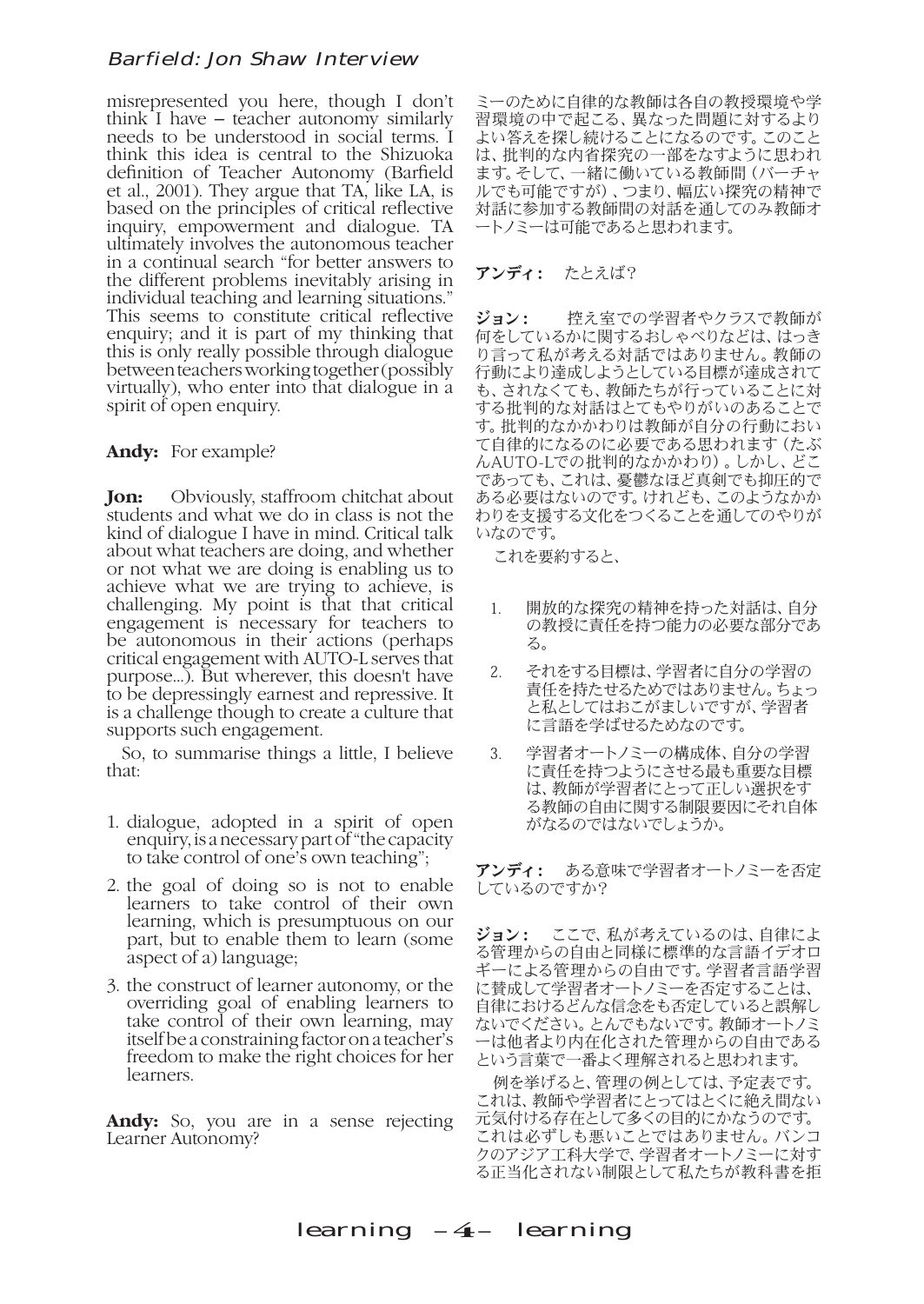**Jon:** Well, what I am looking at here is freedom from control as much by autonomy as freedom from control by standard language ideologies. I hope that this rejection of learner autonomy in favour of learner language learning is not misunderstood as a form of retreat from any belief in autonomy. Far from it  $-$  it is perhaps best understood in terms of TA as freedom not only from internalized control by others.

Perhaps an example is useful here. A specific instance of control is the timetable, which serve many purposes, not least as a comforting constant presence, for both teachers and students. This is not necessarily a bad thing. In our work at the Asian Institute of Technology in Bangkok (AIT), we came to be trapped by a particular representation of the timetable which had assumed an almost iconic status as the embodiment of autonomy (see Walter, 1998), even as we rejected textbooks as an unjustified constraint on, among other things, learner autonomy. Recognizing this, we have recently rejected the timetable in favor of a rather pure form of negotiated curriculum.

**Andy:** Can you tell us a little more about the context here – I mean, the numbers of students involved, and the response of the students – and the administration – to these moves?

**Jon:** Well, the students we're working with are adults, and come from various Asian countries to study for postgraduate degrees in various technology, planning, and management disciplines. The Language Center at AIT works with students either before they start their masters or doctoral program, and after they're started their programs. For various reasons, mostly pretty obvious, the pre-degree programs offer the greatest opportunity for us to make an impact on how these learners learn. Numbers of students on a pre-degree program vary – I think we have around 25 on the program starting this month, though we've had to work with much smaller numbers at times in the past.

I think students generally react very well to the program. The real pressure of their degree program has not yet hit them hard. I also sense that there's been a big change in students over the past 15 years. When I started working at AIT, it was clear that many students had never been through learner-centred, experiential type programs. Now students arrive at AIT with a much wider range of learning experiences – they're far more likely to have

絶したとたんに、自律の具体化として一種のiconic statusと想定される予定表の独特な表現により私 たちは閉じ込められてしまうのです。これを認識し て、私たちは最近、交渉によるカリキュラムの形式 を好んで、予定表を拒否しているのです。

アンディ: ここのコンテクスト、つまり学習者の 数、これらの動きに対する学習者の反応、学校側の 反応などをもう少し詳しく話してもらえませんか。

ジョン: 学習者は、大人です。様々なアジアの 国々からテクノロジー、プランニング、マネージメン ト分野で大学院の学位を取得するために来ていま す。学習者は修士や博士課程を始める前、その課程 を修了した後にAITのランゲージ・センターで勉強 します。様々な理由から、ほとんどはかなり明白で あるが、課程開始前のプログラムが学習者の学習 方法に一番強い影響を与えることが出来ます。この プログラムの学習者数は一定ではありませんが、も っと少ない人数で授業をしなければなかなかった こともありますが、今月始まったクラスでは25人で す。

学習者はこのプログラムに対してたいてい好意 的な反応をします。学位取得に対する本当のプレ ッシャーはまだ始まっていませんし、この15年間で 学習者はとても大きく変わったと思います。私が AITで働き始めたころ、多くの学習者は学習者中 心、経験に基づくプログラムを経験したことがあり ませんでした。現在、AITの学習者はより広範囲な 学習経験―自分で学習したり、プロジェクト中心の 学習をしていたり、会社で自ら組織したチームで働 いたりしている−を持ち込んできます。それで、プロ グラムの当初から、異なった教育アプローチを受け 入れる素地があると思われます。インターネットが これらの変化と大きく関わっているのです。

大学側は、現在のプログラムをうまく管理させ ています。彼らは進歩を確かめるために、定期的に 学習者をテストすることに一番の関心をよせていま す。しかし、学習者の進歩を私たちがいかに確実に するかは、私たちに任されています。センター自身 が過去数年間のうちに様々な管理の変化を経験し ていますが、現在の構造は変化をする前とあまり 変化がありません。それで、対話と批判的なかかわ りが、控え室のおしゃべりでしばしば行われている のです。

アンディ: 教師オートノミーという概念を対話と 協働という言葉で逆説的に定義している人もいま す。同じ考え方をしていますか?

**ジョン:** いいえ、私たちはしばしばこのような 思い込みをする権利さえがありませんので、学習者 がいかに学ぶのかという私たちの思い込みから自 分自身を自由にすることを教師オートノミーという と思います。私たちが他の教師と関わりを持たない で独立して教えているとき、私たちの思い込みを振 り払うのは難しいと考えます。なぜなら、私たちを プロとして定義するものに異議を唱えるのは難し

learning  $-5$ – learning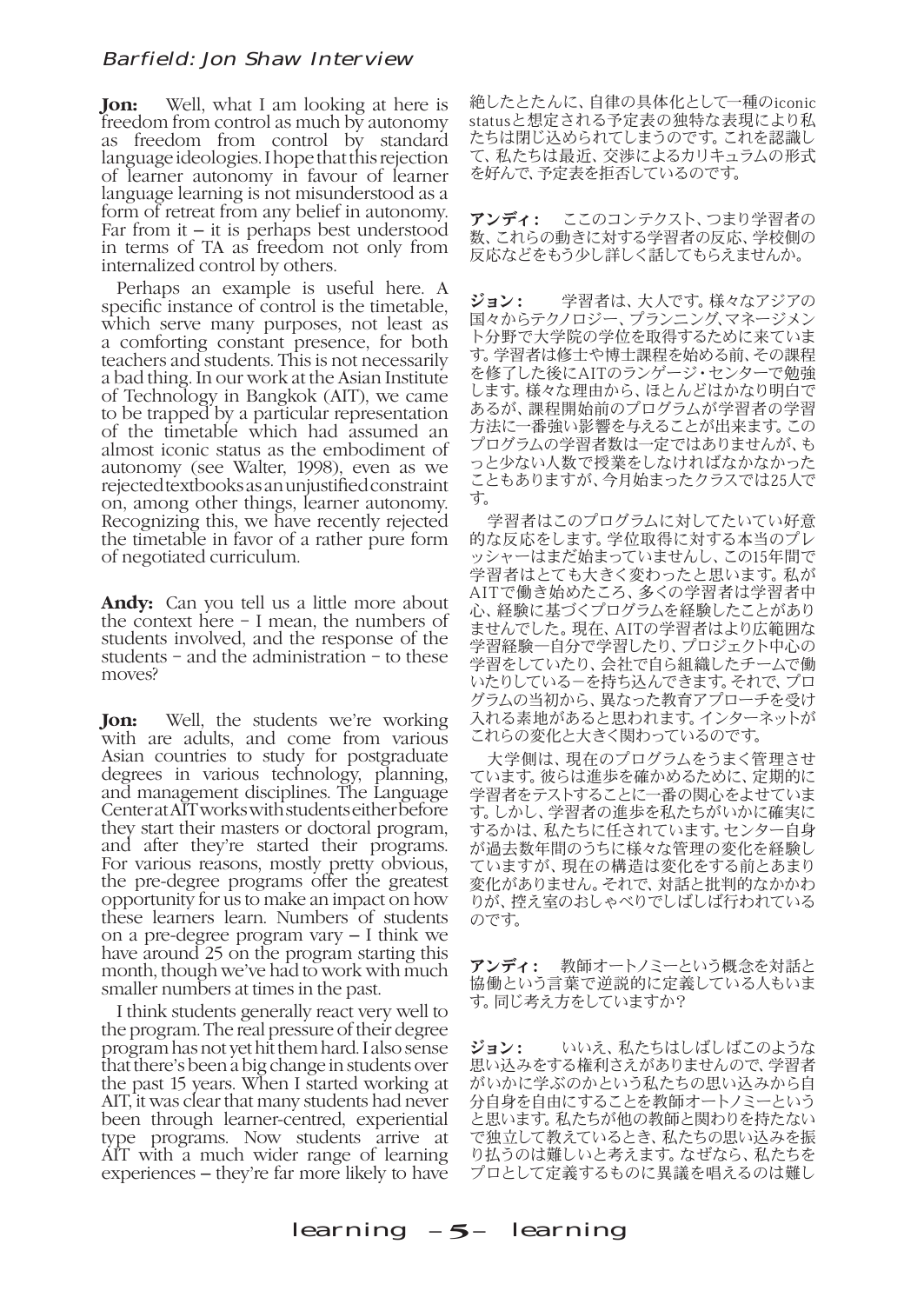learned independently, to have participated in project-based learning, even to have worked in self-organizing teams for companies. So I think there is a greater readiness to embrace different educational approaches, and at the beginning of the program to go with the flow. I'm sure that the Internet has had a lot to do with these changes too.

The Institute administration generally lets us get on with running programs; they are most concerned that we test students regularly to ascertain progress, but how we ensure that students make progress is up to us. The Center itself has been through numerous management changes during the past few years, but the present structure is not so very different to what it was before they started their changes. So dialogue and critical engagement are still very much part of what happens between the staffroom chit chat!

**Andy:**  Some people might see the notion of Teacher Autonomy being defined in terms of dialogue and collaboration as somewhat paradoxical. You presumably don't share that view?

**Jon:** No, I don't. I see Teacher Autonomy as being about freeing yourself from many of our assumptions about how learners learn, because we too often have no right making those assumptions. I don't believe that it is really possible to cast aside our assumptions when we're working individually, not coming into contact with other teachers, precisely because it is so hard to question constructs that have defined us professionally, and in doing so, arguably these constructs enchain us. Dialogue therefore is needed, with teachers as critical peers, willing to question each others' assumptions and explore new avenues for questioning, and in the process, reinvent a course or a program continuously, arriving at shared understandings of what's happening, and how, as teachers, they might impact upon those processes.

**Andy:** You seem to be saying that teachers who work independently of others cannot be truly autonomous.

**Jon:** Well, perhaps they can be, but it's a tough task. Students might provide the necessary challenge, but peers engaged in teaching are more likely to have the perspectives and experiences that allow challenge. But even as I say this, I'm reminded of Phil Benson's student asking him about

いからです。それゆえに、批判的な同僚、つまり、お 互いの思い込みを論議するのをいとわず、その論議 の手段をさがし、途中で絶えずプログラムを再構成 し、何が起こっているのか、教師としていかにこの プロセスに影響を与えるのかに対する共通理解を 持っている教師との対話が必要なのです。

アンディ: 他者と独立して教えている教師たちは 真に自律にはなれないと主張しているようですが

ジョン: 多分、なれるでしょう。しかし、それは 難しい問題です。学習者は、必要なやりがいのある 課題を提供するでしょうが、教授に携わっている同 僚はやりがいを与える経験や観点を提供するよう に思われます。しかし、こう言うと、フィル・ベンソ ンの学習者が彼のリサーチや、言語教師がリサー チやそれに続く内省をするときどんなことをするの かについてたずねたことを思い出します。それは起 こりうることです。このような場合でもフィルは同僚 と彼の反応や対応について議論していると確信し ています。

アンディ: 彼のAILAでの論文(Benson, 2002)を 指しているのですか。

「2年前、香港大学の人文系の学習者に対して 学問的目的の英語を教えていたとき、タスクのひと つに学習者個人がトピックを選び図書館でリサー チするというものがありました。そのタスクが終わ ったとき、学習者の一人(哲学専攻)が自分のトピ ックは「彼の教師たちが書いたものすべて」という ものだったと教えてくれました。彼の教師たちがリ サーチをしたというとき何を意味しているのかに興 味を持ったからでした。彼は、私が数年前に書いた 自律に関するあいまいな論文を持ち出し(しかも出 典なしで)、彼は私がリサーチをしたことについて 感動したと語りましたが、私のリサーチの意味は何 なのかわからなかったと言いました。最初、私はこ れを私がもはや自分で感動していない論文に対す る妥当な批評だと受け取りました。学習者に自分で トピックを選択させることにより、私が学習者に自 律を使用させようとしていて実際彼はかなりの程 度の自律を使用したのだというのがこれに関する 番の説明ではないでしょうか。彼はそれから、彼が 本当に意味したことはこれだと説明しました。なぜ 言語教師はリサーチをするのだろうか。言語を教え ることだけをしたらどうなのだろうか」

ジョン、あなたが提起したたくさんの問題と同 様、フィルが結んだ質問は、さしあたり物事の締め くくりとしていいところです。たぶん、あなたが言っ たことに対する意見を「学習の学習」の次号に読者 から募集したいと思います。ジョン、どうもありがと うございました。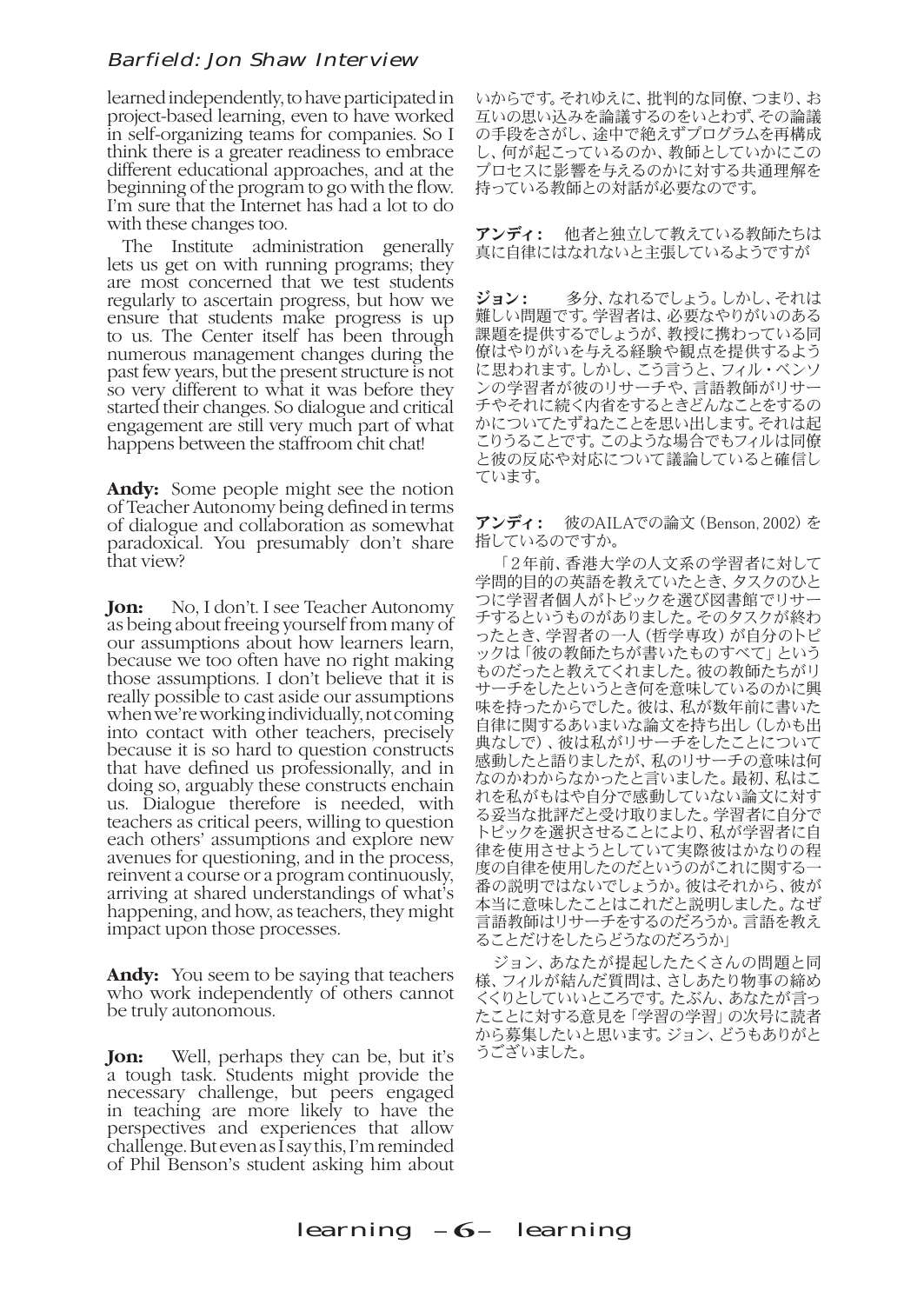his research, about what language teachers do when they do research, and the chain of reflection that this led to. So it can happen, but I'm sure that even in that case, Phil was discussing his reaction and responses with his colleagues.

Andy: You're referring to his AILA paper (Benson, 2002) where he says:

*"A couple of years ago I was teaching an English for Academic Purposes course to a group of Arts students at the University of Hong Kong, in which one of the tasks was a library search on a topic of the student's own choice. When the task was finished, one of the students, a Philosophy major, told me that his topic had been 'anything his lecturers had written.' His reason was that he was interested to know what they meant when they said that they 'did research.' For me he had come up with an obscure paper on autonomy that I had published a few years earlier (no reference!). He then told me that he was impressed that I 'did research,' but that he didn't really understand what the point of my research was! At first I took this as a legitimate criticism of a paper that I was no longer very impressed with myself and I explained as best I could, mentioning that by asking the students to choose their own topics for the search, I was hoping to encourage them to exercise their autonomy as he had done to a considerable degree. He then explained that what he really meant was this. Why do language teachers do research? Why don't they just teach languages?"*

I guess the question that Phil ends with, as well as the many questions that you have raised, Jon, are a good place to wind things up for the moment. Maybe we could invite readers of this interview to share their responses to what you say in future issues of *Learning Learning*? Thank you again, Jon, for sharing your ideas and questions.

**Jon:** Thanks, Andy. I look forward to reading any responses in future issues.

#### **References**

- Barfield, A., Ashwell, T., Carroll, M., Collins, K., Cowie, N., Critchley, M., Head, E., Nix, M., Obermeier, A. & Robertson, M.C. (2002). Exploring and defining teacher autonomy: a collaborative discussion. In A.S. Mackenzie & E. McCafferty (eds.) *Developing Autonomy* (pp. 217-222), Tokyo: The Japan Association for Language Teaching College and University Educators Special Interest Group. Available at: http://www.encounters.jp/mike/ professional/publications/tchauto.html
- Benson, P. (2002, December).Teachers' and learners' theories of autonomy. *Fourth Symposium of the Scientific Commission on Learner Autonomy in Language Learning, 13th AILA World Congress of Applied Linguistics*. Available at: http://lc.ust.hk/ ~ailasc/symposium/Concepts01Benson.pdf
- Shaw, J. (2002, December).Team-teaching as negotiating autonomy and shared understandings of what we are doing. *Fourth Symposium of the Scientific Commission on Learner Autonomy in Language Learning, 13th AILA World Congress of Applied Linguistics*. Available at: http://lc.ust.hk/ ~ailasc/symposium/Responses08Shaw.pdf
- Walter, P. (1998). Experiential learning in language education: suggestions for TESOL practice. *Prospect 13*(1), 53-57.

# **Biography**

Before joining the Asian Institute of Technology in Thailand in 1989, Jon Shaw worked in secondary schools in Blue Nile Province in the Sudan, Shanghai First Medical University in China, and the Bell Language Institute in Regent's Park, London. Since 1989, he has worked at AIT on many different English language and educational development courses and programs. In 1993-4, Jon spent a year in Ho Chi Minh City with the Swiss-AIT Vietnam Management Development Program, a Swiss-funded project to develop management education in Vietnam. In December 2003, Jon presented on "Team-teaching as negotiating autonomy and shared understanding of what we are doing" as part of the  $4<sup>th</sup>$  Symposium of the Scientific Commission on Learner Autonomy in Language Learning at the AILA World Congress of Applied Linguistics in Singapore. At present, Jon Shaw is involved in educational development and distance learning training and consultancy. Email: <jshaw@ait.ac.th>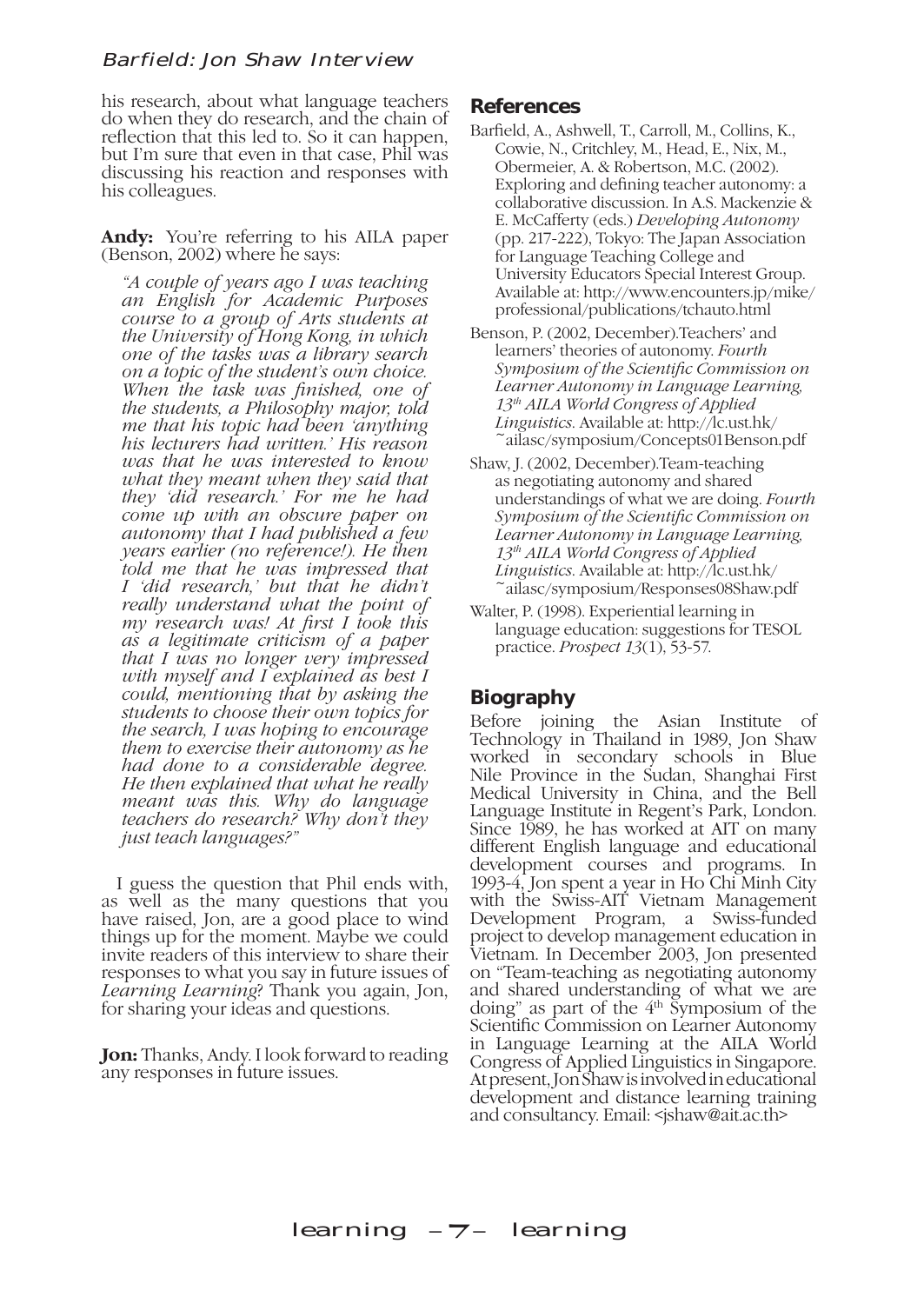*"Autonomy gives students, just like children, the strength to manage their life aned their study on their own." Yoko Wakui looks at the parellels between teaching for autonomy and raising her children to be confident individuals.* 

# **Lifelong Autonomy of My Children and My Students: Is There Any Difference?**

# **Yoko Wakui Rissho University**

**T** here seems to be no difference between educating my own children and my students. When you treat them with love they respond with love They are between educating my own children with love, they respond with love. They are capable of making their own choices and control their learning.

 I encountered the idea of autonomy while I was making my research for my graduation thesis on a different topic, at Teachers College, Columbia University in 2003. I started to study it on my own and have read related books since then. Although I was not familiar with the idea of autonomy prior to my study, I noticed that I share the same ideas with some of those who advocate autonomous thinking. I think my laissez faire policy in the past tended to be unplanned, but it seemed to invite autonomy. For instance, I never interfered my children while they were quarreling. I thought they had to find the solution on their own, no matter how much they shouted to each other. I expected them to work out fine after a while. In the case of my students, sometimes they were running around the classroom, and I had to wait until what I did attracted their attention for them to listen to me. Perhaps I did not like to control my children or my students, but I supervised them. My children eventually realized this, and said when they became teenagers, "You pretend that you allow us to do whatever we want to do, but you actually lead us."

I had no idea why my children were mischievous nor why my young students were running around the classroom. Certainly, I hated to see the chaos and asked them to stop it. Perhaps I was not strong enough to control them. Perhaps I was too lazy to control them. Now, however, I realize that though it was painful for me to see them out of control, it was useful for them to learn that they had to do something for themselves. Once, at the school festival, my students played their roles in a play so well that other teachers and their parents praised them. They realized their success or failure was not my responsibility alone. My students spoke loudly and clearly on stage, because I think they were relaxed and never timid or shy in the classroom and even

# 子供達と学生達の自律心のため の生涯教育:相違はあるのか?

#### 涌井陽子

#### 立正大学

自分自身の子供達と学生達の教育に違い はないように思える。愛を持って接す ると愛を持って答える。自分自身で決断 も出来るし勉学も自主性を持って進める事がで きる。

2003年にコロンビア大学にて卒論を別のタイ トルで研究しているときに初めてオートノミーの考 え方に出会った。それ以来自主的に学び始め関連 書物を読んできた。勉強をする以前はオートノミー について余り知らなかったが、オートノミーの考え に賛同する人々と同様の考えを自分が持っていると 言うことに気がついた。ともすると以前の私の放任 主義は何かを意図した物ではなかったが、自律心 を促す物であったようだ。例えば、子供のけんかに 口出しを決してしなかった。どんなに互いに怒鳴り 合っていようとも何とか自分たちで問題を解決すべ きだと考えていた。しばらくしたら、自分たちで何と かうまくやるようになると期待していた。小さな生 徒達の場合は、時に教室の中を走り回っていて私 のやることに注目するまで待っていなければなら なかった。おそらく子供達や学生達を、管理するの が好きではなかったのだろうが見守ってはいた。子 供達は最後にはこのことに気付いて、『何でも自由 にやらせる振りしてるけど、ほんとは、自分のしたい ようにしてるでしょ。』と十代になった時言った。

子供達がなぜいたずらなのか、なぜ生徒が教室 を走り回っているのか分からなかった。確かにめち ゃくちゃな様子を見るのもいやだったしやめさせよ うともした。たぶん管理するだけの強さもなかった のだろう。たぶん管理するのも面倒くさかったのだ ろう。しかし生徒達が言うことを聞かなかったのを みるのはつらかったけれど、彼らにとって何か大事 なことを学ぶのには役だったと今になって思う。あ る時学校の発表会で、生徒が劇に出演し余り役割 を上手に演じたので、他の先生や彼らの両親にほめ られたことがあった。生徒達は、成功や失敗は、私 だけの責任ではないことを学んだのだ。生徒達が 舞台で大きな、そしてはっきりとした声で話せたの は、教室でリラックスし、おびえたり恥ずかしがった りすることがなく、楽しんだり興奮したりして騒い だりもしていたのだからだと思う。

私の子供について言うと、いじめなどを回避す る方法を自分で学ばなければならなかった。こども のひとりが明らかにいじめにあって泣きながら帰宅 したとき、彼女にただ何か好みの食べ物などの興 味を引く話をして、起こった出来事が対して重大な ことではないような印象を与えた。少しすると大丈 夫な感じになって、他の子と遊ぶと言って出ていっ

#### learning  $-8$ – learning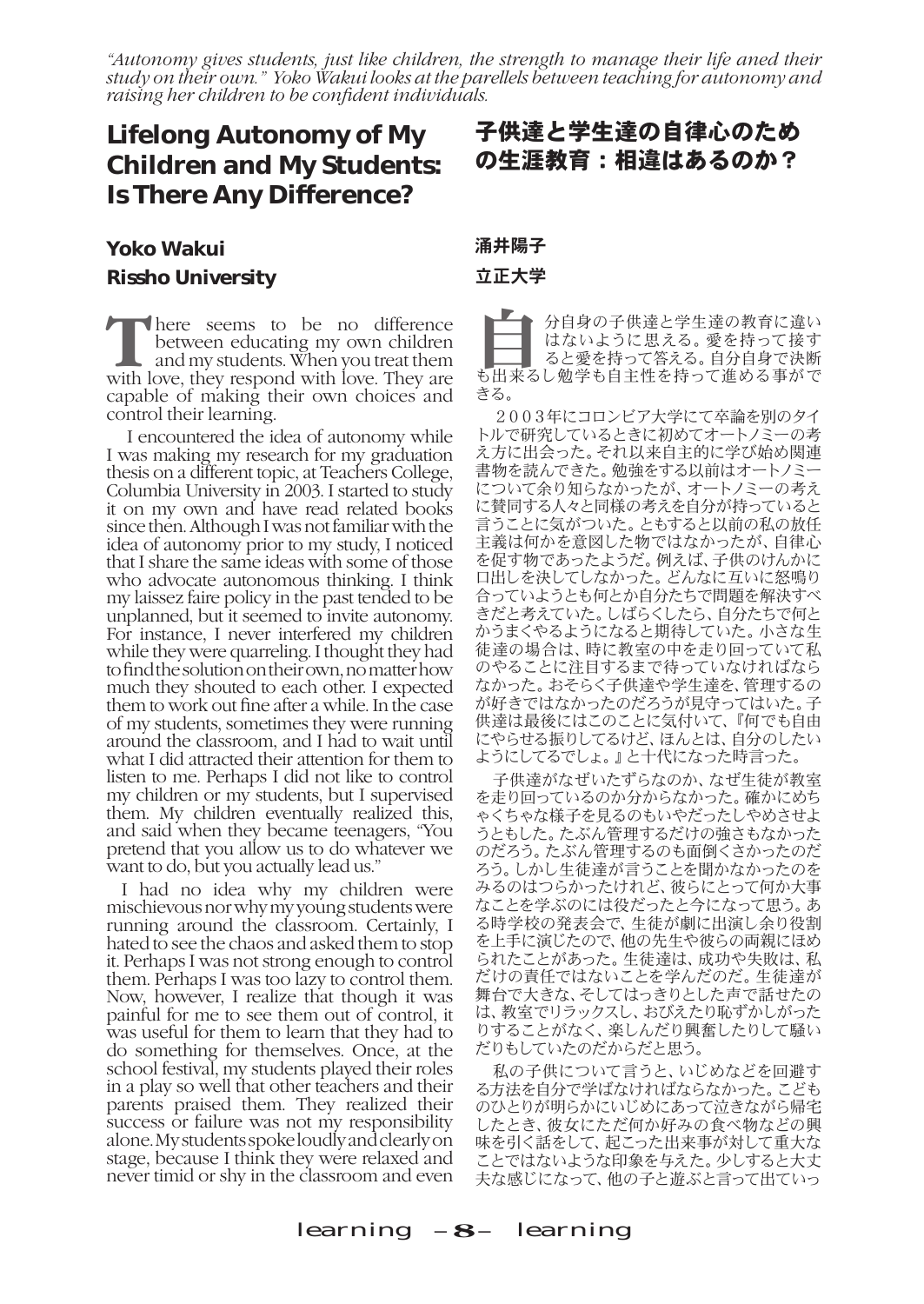#### Wakui: Lifelong Autonomy . . .

shouted with enjoyment and excitement.

As for my children, they had to find a way to escape a bully on their own. When one of my children was obviously bullied and came crying back home, I just talked to her about something interesting such as her favorite food and gave the impression what had happened to her was nothing important. She seemed okay and went out a little later to play with the other children. My other child was awfully careful after his face had been crushed under the bully's feet, which I had happened to see from the window, and had a swollen face for a few days. A little later, when he wanted to go out to play with his close friend, he ran very fast from house to house to visit him like a soldier in the war, which made me laugh. A few days later, it seemed he had forgotten what had happened.

Perhaps I wanted to have my students or my children find their favorites and satisfy their own curiosity. I expected them to make their own decisions, even though the consequences have been disastrous at times. When I wanted my students to decide a topic to talk about, which was their first time to experience such a thing at school, we ran out of time for the actual discussion. My son did not study at all and took defiant attitudes against oppressive teachers at a private junior high school. As a result, his classroom teacher called me and said that he would have to leave his school, unless he changed his attitude. At the last moment, he managed to go up to the senior high school, maybe because he himself changed his attitude to continue to study there. It was really a "sink or swim" situation. My daughter, 10 years after graduating from college is still not settled, but I am confident that she will find her way eventually in the future. To respect our children's, or students' decisions requires patience, and is time-consuming.

Of course, I have found it to be crucial to give feedback, because it would be difficult to teach successfully without it. I always attempt to expose my students to an environment where they can use English as much as possible. I teach them many strategies to improve their skills. On the other hand, I believe that what seems to be the most important to them is encouragement, because they always need support from their parents and teachers as counselors.

It is difficult to know whether the autonomy we try to instill in students, or in our own children, has any lifelong influence. My children, however, still argue a lot to solve problems and help each other so far. My students are involved in activities such as voluntary English Speaking Club formed even after the course

た。もう一人の私の子供は偶然私も窓から目撃した のだが、顔をいじめっ子に足で地面に押しつぶされ 2,3日顔を腫らしていた後、非常に用心深かった。 しばらくしてから親しい友達と遊びたくなって、家 から家へとまるで戦場の兵士のように、速やかに小 走りして行ったときには思わず笑ってしまった。2, 3日後には、もう起こったことは忘れてしまっていた ようだ。

おそらく子供達や生徒達に好みの物を見出し好 奇心を満たしてあげたかったのだろう。たとえその 結末が時にひどい事になっても自分自身で決断を してもらいたかったのだ。学生達に話すトピックを 決めさせたかった時学生達にとって自分で決める ことが学校で初めて経験したと言うこともあって、 肝心の話し合いの時間がなくなってしまった。私の 子供の一人が私立の中学で全然勉強せず、又抑圧 的な教師に対して反抗的なことがあった。結果とし て担任の教師から私に彼が態度を改めなければ退 学させられる事が伝えられた。ぎりぎり最後になっ て、かろうじてその高校にあがることが出来たが、 それは多分そこで勉強を続けたかったからだろう。 正に、一か八かの状況だった。もう一人の私の子供 は、大学卒業後10年もたつのにまだ自分の生きる べき道を見つけられないでいる。子供達や学生の 決断を尊重すると言うことは忍耐が必要だし時間 もかかることだ。将来いつか娘の道が見つかるよう 期待している。

勿論意見を言ってあげることが非常に重要だと いうことはわかっている。それなしで教えることは うまくいかないからだ。私は常に学生に出来る限り 英語を話せる環境を作っているつもりだ。能力を磨 く技術を多々教えている。一方彼らにとって最も重 要なことは励ましであり、それは相談役としての両 親や教師からの支持を常に必要としているからで ある。

我々の学生や子供達に教え込ませようとしてい るオートノミーの影響が一生に及ぶかどうかを知る ことは難しい。しかし、今のところ私の子供達はな お互いに議論を交わし問題を解決しようと助け合 っている。学生達は教育課程を修了した後も自発 的な英語会話クラブなどに参加したりしている。学 生達は将来の勉学の責任は自らにあると言ってい る。オートノミーは子供達と同様に学生達に自分自 身の生活や勉学をどうにかうまく管理する力を与え る。オートノミーは親や子供の関係と同様に教師と 学習者にとっても挑戦であるが、我々全てにとって 遠い将来にまで役立つ概念なのだ。

has finished. Students have learned, they say, that it is they who should take responsibility in their further study. Autonomy gives learners, just like children, the strength to manage their life and their study on their own. Autonomy is a challenge for teachers and learners, just as for parents and children, but for all of us it has benefits which last far into the future.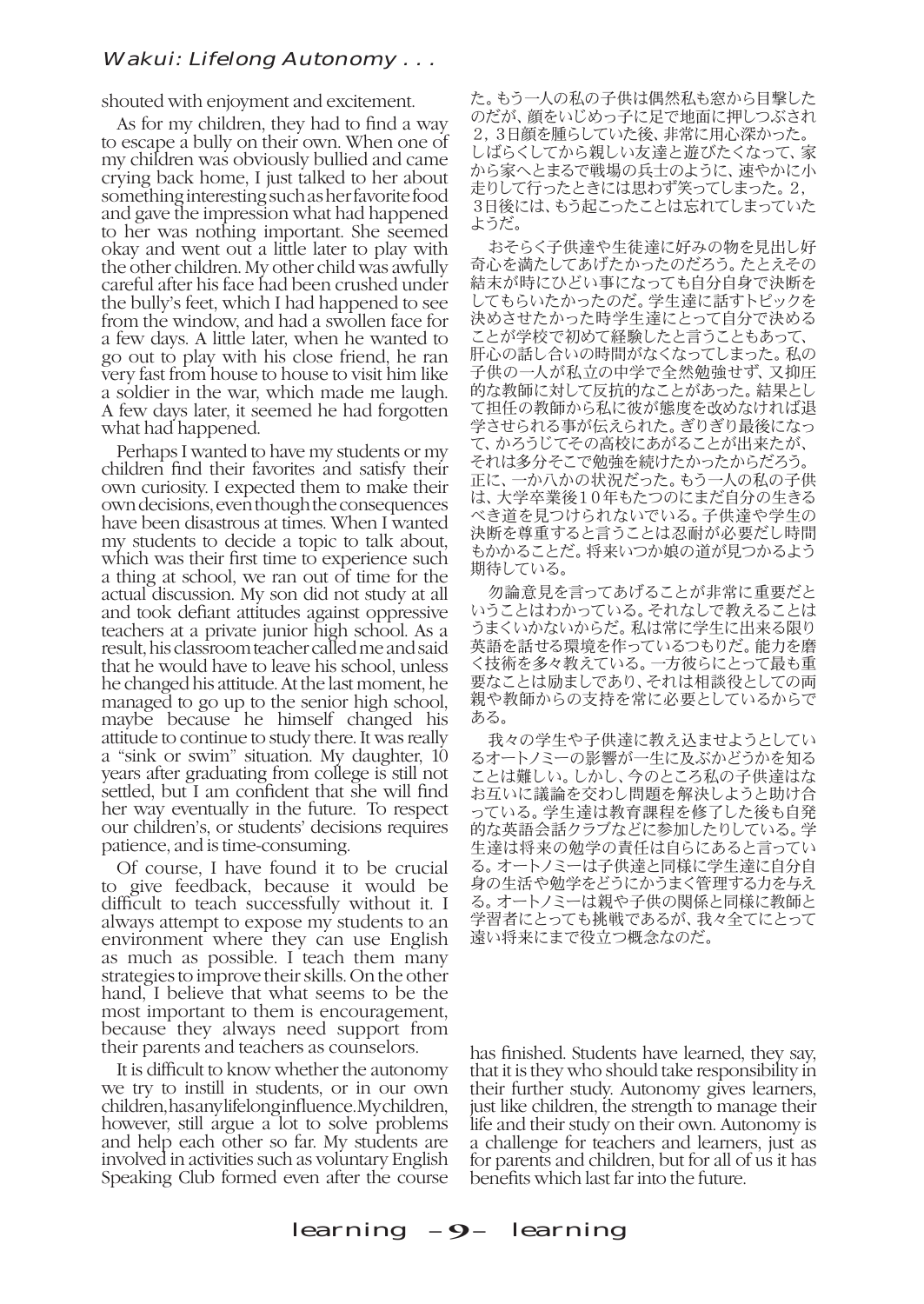*Although we in the JALT community frown on the grammar -translation method, that is how I studied." Wade Carlton of Ibaraki University reflects on his journey from grammartranslation class to bar-room fluency practice.*

# **In Search of Japanese Fluency**

# 日本語能力に向ける

#### **Wade Carlton**

**Like many English teachers in Japan, I** have tried various methods of learning<br>the Japanese language, in groups have tried various methods of learning and individually, with an assortment of teachers, and with a variety of results, but mostly not satisfying. As for documented proficiency (or lack of it), I have taken the Japanese Language Proficiency Test four times, passing the  $3<sup>rd</sup>$  level on my third try and failing the 2nd level the one time I took it. I actually don't invest much emotionally in the JLPT, because it doesn't necessarily test things that are relevant to my Japanese needs, but it is a convenient way to boost one's motivation to study.

In this paper, I would like to go over my personal history of learning Japanese, drawing some conclusions about how learner autonomy has intersected that path. In 1991 I was posted as a command post officer in Okinawa by the United States Air Force. Soon I decided to register for a Japanese course offered by the University of Maryland on base. The course was taught by a native-speaker and was for beginners; the textbook was strictly *romaji* and very conversation oriented.

The course was fun, but I wanted more than survival Japanese. In particular, I had a child's curiosity regarding written Japanese. I was headed toward autonomous study, though I didn't know of such an expression at the time.

I bought some *kana* flash cards, and memorized all of the *hiragana* symbols after just three hours of study. I had read about a really good study method. The learner arranges a pyramid of flash cards, with seven cards on the bottom row, six on the next row up, etc., all the way up to the top card. You start at the bottom left and work your way across to the right, trying to say the *hiragana* symbol (or whatever you are studying) on each card. If you can't remember how to say the symbol, that card moves to the bottom left and you start again. Once you can remember all the cards on the bottom row, you move up to the next row, again starting on the left side. Whenever you can't remember a symbol, it moves to the bottom left position. All the other cards slide one position to the right, and

#### ウェイド•カールトン

■■■本にいる他の多くの英語教師と同じよう<br>に、私も色々な日本語学習法を試してき<br>ました。グループでやったり個人でやっ<br>たり、また何人かの教師と学習したりして様々な結 に、私も色々な日本語学習法を試してき ました。グループでやったり個人でやっ 果を得ましたが、そのほとんどは満足のいくもので はありませんでした。上達度(またはいかに上達し ていないか)を証明するものとしては、日本語能力 試験(JLPT)を4回受けました。3回目の挑戦で3級 に受かり、2級は1回受けましたが落ちました。実は JLPTには特に一生懸命取り組んでいるわけではあ りません。なぜなら、私が必要とする日本語と関連 があるものについてテストされるわけではないから です。それでも学習のモチベーションを高めるには 便利な方法です。

このエッセイでは、私個人の日本語学習歴につ いて述べ、学習者のオートノミーがどのように関 わるかついて結論を導いていきたいと思います。 1991年、私は米国空軍から沖縄基地に配属されま した。基地にあるメリーランド大学の日本語コース に申し込むことを決めました。ネイティブスピーカ ーが教える初心者向けコースで、テキストは全てロ ーマ字で書かれた会話中心のものでした。

コースは面白かったですが、私は日常会話以上 の日本語をやりたいと思いました。とりわけ日本語 の文章に純真なまでの好奇心を持っていました。 私はオートノミー的学習をするようになりました。 その時、「オートノミー」などという言葉など知りま せんでしたが。

私はかなフラッシュカードを買って、3時間でひ らがなを全て覚えました。私はとてもよい学習方 法について読んだことがありました。学習者は一番 下の段に7枚、その上の段に6枚…という風に上の段 までピラミッド状にフラッシュカードを並べて行き ます。一番下の段の左端から右に向かって、各カー ドに書かれたひらがな(または、学習しているもの であれば何でもいいです)を声に出して読んでみ ます。もし何と読むのか思い出せない字が出てきた ら、そのカードを一番下の段の左に移動させて、ま た最初から始めます。一番下の段の字を全て覚え られたら、次の段に上がってまた左から始めます。 思い出せない字があるときは、それを一番下の段の 左端に移動させます。残りのカードをひとつずつ右 にずらせ、一番右に合ったカードは1つ上の段の左 端に移動させます。この方法では一番覚えにくい最 下段を何度も繰り返さなくてはなりません。全ての カードを覚えたら、新しいカードにいまいち自信が ない古いカードを混ぜて、新しいピラミッドを作り ます。

しかし、全ての字を覚えた後にリーディングの練 習をしなくては、すぐほとんど忘れてしまいます。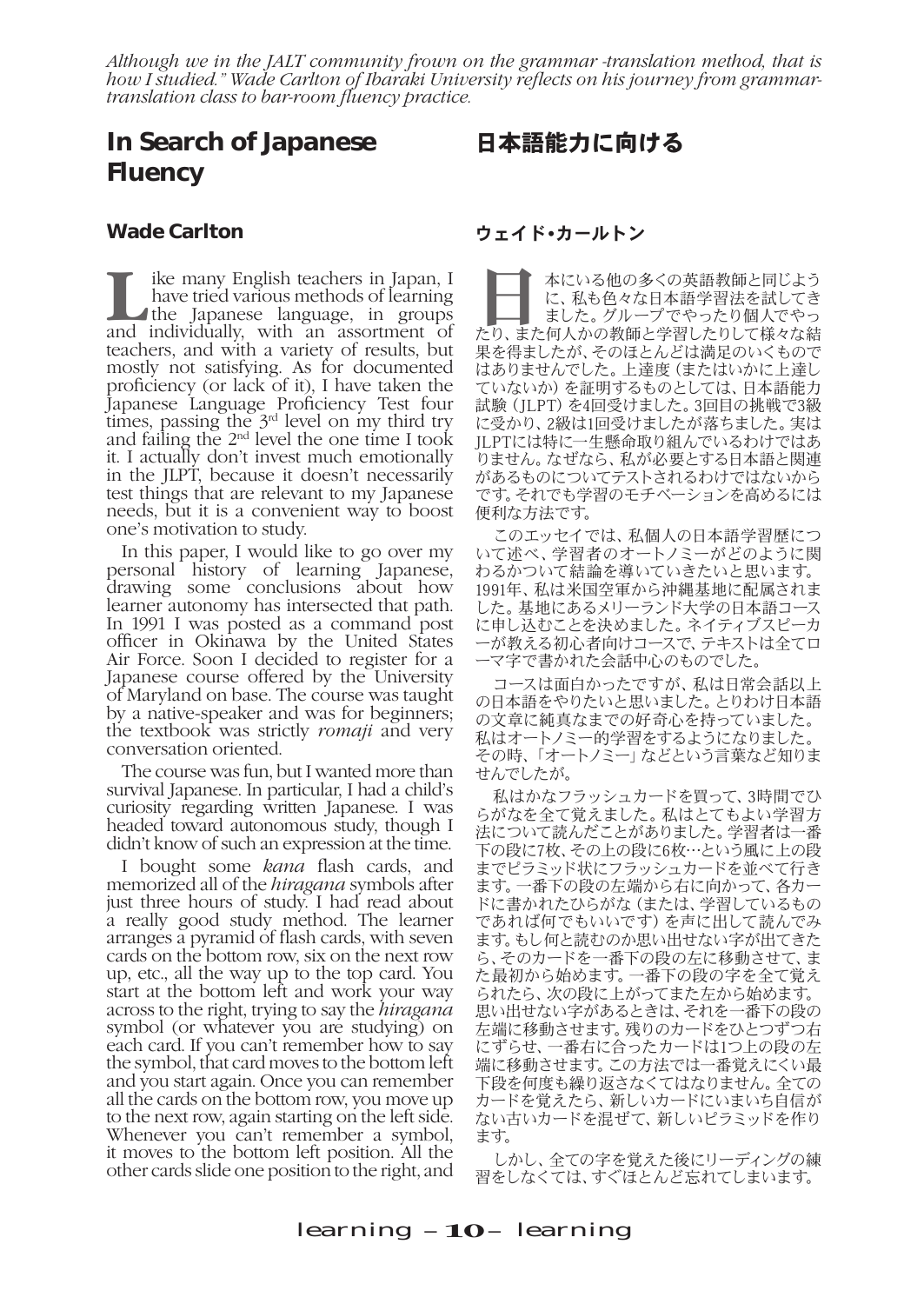the card previously in the far right position of each row moves up to the left position of the next row. In this manner, the ones that are giving you the most trouble are circulated on the bottom, which is practiced the most. Once you have committed every card to memory, you can make another pyramid with new cards, including any old cards you don't feel absolutely confident about.

However, after memorizing the symbols, you must practice reading them or you will quickly forget a lot of them. I found a very convenient way to keep my *hiragana* proficiency current was to read the single *hiragana* symbol on car license plates when<br>I drove. I still use this method, but instead of<br>trying to read the *hiragana* symbol before the license number, I try to read the place *kanji* (prefecture or city, usually) above it.

I left the Air Force to attend graduate school back in the US, and my last semester I took a Japanese course to help prepare me for my upcoming assignment as an ALT. After looking at the textbooks (the durable *Japanese for Busy People* series), I decided that I could probably ease into the second-level class if I brushed up on my *hiragana* and *katakana*, especially focusing on writing.

That textbook is written in a mixture of *romaji* and *kana*, with no *kanji* whatsoever. The class was conversation oriented, but with frequent writing homework. There wasn't that much real conversation in the class. Instead, dialogues were mostly the one question-one answer variety, following the models in the book. This was likely due to the professor's own experience learning English. Autonomous learning was possible, as it always is, but it certainly wasn't fostered, and its results would have done little good for the student in the classroom, to say nothing of opportunities to use Japanese in the northwest Arkansas region. Similar realities have to be recognized by English teachers in Japan, too. How do we identify the learners who are especially motivated and would thus benefit the most from autonomous learning? How do we provide more chances for those same students to use what they have learned?

From there, I went on to my ALT position in Fukuoka. I probably studied Japanese by myself anywhere from one to three hours a day. Although we in the JALT community frown on the grammar-translation method, that is how I studied. More accurately, I used a grammar book that had translations in English; it wasn't the grammar-translation method exactly. I still like this kind of book for learning grammar basics quickly, and there are plenty of examples to give an idea of how

覚えたひらがなをキープする便利な方法として私 が考えたのは、運転中に他の車のナンバープレート に書かれているひらがなを読むというものでした。 今でもこの方法を使っていますが、ナンバーの前の ひらがなを読むかわりに、その上の漢字(通常、県 や市です)を読むようにしています。

私は大学院に行くために空軍を辞め、最後のセ メスターでは次にやることになっているALTの仕事 の準備として日本語コースを取りました。テキストを 見て(ロングセラーの「Japanese for Busy People」 シリーズです)、ひらがなとカタカナの勉強をやり 直して、特にライティングに焦点をおけば、多分2番 目のレベルのクラスに簡単に入れるだろうと思いま した。

テキストはローマ字とかなで書かれており、漢字 は全くありませんでした。クラスは会話中心でした が、ライティングの宿題が頻繁にありました。クラス では本当の会話はあまり行なわれませんでした。か わりに、ダイアログはひとつの質問に対してひとつ の答えを言う形式で、テキストの例に沿って行なわ れました。これは、どうも教師自身の英語学習の経 .........<br>験からくるものだったようです。 オートノミー的学 習というものはやろうと思えばいつでもできるもの で、この時も自主学習をすることは可能でしたが、 その気には全くさせられませんでしたし、やったと しても結果は特に良くなかったでしょう。それにア ーカンソー北西部で日本語を使う機会はあまりあり ませんでした。似たような現実が日本の英語教師 にも見られます。教師はどうやって特にモチベーシ ョンの高く、オートミー的学習に向いている学生を 見分けたらいいのでしょうか?また、どうやってそ のような学生に学んだことを使うチャンスを与えた らいいのでしょうか?

それから私は福岡でALTの職につきました。私 はどこでもだいたい1日1~3時間、自分で日本語を 勉強しました。JALTは文法訳読法に難色を示しま したが、それが私の学習方法でした。正確に言う と、私は英訳のついた文法テキストを使いました。 それは正確には文法訳読法ではありませんでし た。今でも私は文法の基礎をすばやく学ぶのに、そ のような本が好きですし、そのような本には新しく 学んだ文法の使い方の例がたくさん載っているか らです。更に、たくさんのショートボキャブラリーリ スト、例の英訳を覚えることができます。また、私 が持っていた古い「Japanese for Busy People」を含 む何冊かの汎用的な日本語のテキストも使いまし た。

問題は学んだことを練習するチャンスが全くな く、すぐに忘れてしまうことでした。私は教員室で 他の教師たちと少し日本語を話しましたが、会話は ほとんどいつも英語に変わりました。自然なことで す。なぜなら彼らの英語はいつも私の日本語よりう まかったのですから。私は彼らを少しも非難はしま せん。コミュニケーション基礎レベルでは、意味の 流れをうまく導くために、一番やりやすい方法を使 うべきだからです。

先ほど述べましたように、この何時間にも渡る自 主学習は全て無駄でした。私が一番たくさん日本 語を話すことができた唯一の機会は、教師の宴会 の後に地元のバーに行った時でした。その時私は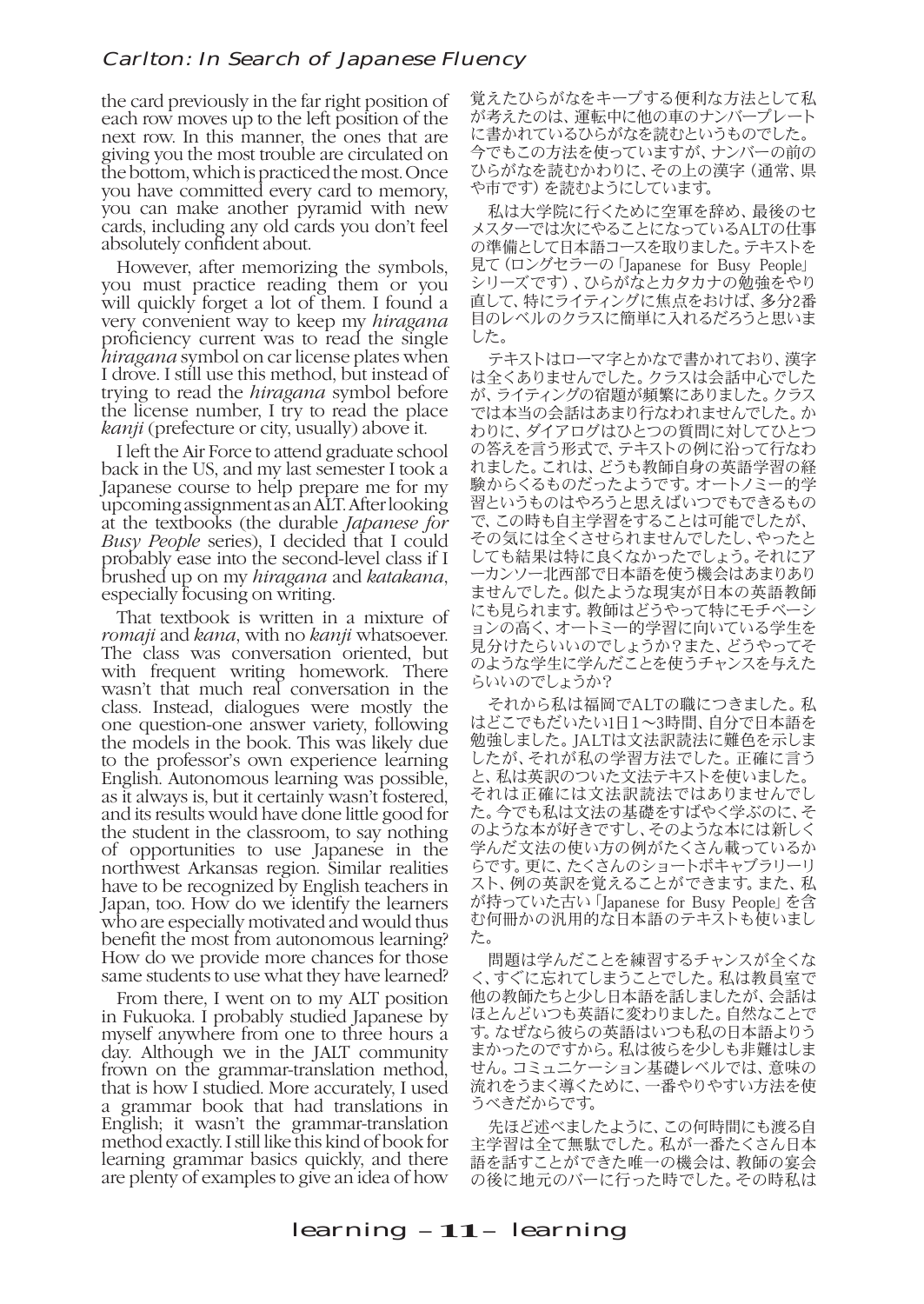to use the newly learned chunks of grammar. In addition, you can pick up a fair amount of vocabulary from the accompanying short vocabulary lists and the examples, which are translated into English. I also used some general-purpose Japanese texts, including my old copy of *Japanese for Busy People*.

The problem was, I never had a chance to practice what I had learned, and it was soon forgotten. I spoke a little Japanese with some teachers in the teachers' office, but the conversation would almost always change into English. That was natural, because their English was always better than my Japanese. I don't fault them a bit; I think that is how communication should transpire at the nuts and bolts level, finding the best conduit for the flow of meaning.

So, as I said, all those hours of independent study were for naught. The only time I got to speak Japanese for any length of time was when I would go to a local bar after one of our teachers' *enkai* (parties). Well, I would think I was speaking Japanese; looking back, I really appreciate the people at the bars for putting up with me! My Japanese was faltering and shallow. But, from the time I set foot in Fukuoka until this day, I have always made a point of speaking Japanese when with non-English speakers, as I think it is rude to just use (reverse) survival English, hand gestures, and the occasional "*arigatou*" with the local people, especially with older Japanese. I apply the same Japanese-only principle in the bars as I do in daily, off-campus life. It has stood me well.

In regards to classroom education, during my three years in Fukuoka I only attended about a half a dozen classes, taught by volunteers an hour away in the city. I would have attended more regularly; they were really challenging and the high number of students allowed for grouping by ability. However, my son had just been born and I was having fun watching him master slobbering and sleeping, like most new dads.

One milestone to note is my first purchase of an electronic dictionary. It has helped me tremendously. I absolutely recommend getting the best model you can afford, and buying a new model every few years as functions improve. For those living in Japan, I think learning the language to enrich your daily encounters with the locals justifies practically any expense on learning tools. In using them, don't be intimidated by the *kanji* in the results to your inquiries; with the jump function common on most models, you'll soon get used to finding the *hiragana* readings.

日本語を話していると思いましたが、それはバーの 人達が私の日本語に我慢してくれたおかげでした。 私の日本語はカタコトで、簡単なものでした。しか し私が福岡を訪れた時から今日に至るまで、私は いつも英語を話せない人とは必ず日本語で話すよ うにしています。カタコト英語と身振り手振りで、 時折「アリガトウ」を交えて現地の人と話すのは、 特に年配の日本人と話すときは失礼だと思うからで す。私が学校外の生活で日々そうするように、これ と同じ日本語オンリーの原則をバーでも適用してい ます。私はこのやり方を気に入っています。

教室に参加する形で学習としては、福岡にいた 3年間で6回ほどだけ市でボランティア教師が教え るクラスに出席しました。やりがいのあるクラスで したし、多くの学生が能力別にグループ分けされて ました。もっと定期的に出席することもできたので すが、ちょうどその頃私の息子が生まれて、他の新 米パパと同じように息子がよだれをたらしたり寝た りするのを見るのが楽しかったのです。

私が初めて電子辞書を買ったことは、記しておく べき画期的な出来事です。電子辞書はとても役に 立ちます。予算の中で一番いいモデルを買うこと、 また機能はどんどん良くなるので数年毎に新しい モデルに買いかえることを絶対おすすめします。日 本での生活において、地元の人たちとの日々の出会 いをもっと豊かにするために言語を学ぶことで、こ のような学習ツールにお金を費やす値打ちが出ま す。辞書を使う時は、検索の結果出てくる漢字に恐 れることはありません。ほとんどのモデルに共通し て備わっているジャンプ機能で、すぐひらがなでの 読み方を見つけことに慣れるでしょう。

福岡でのALTとしての3年間の最後の年に、私は やっとJLPT3級に合格するに十分な漢字とグラマー をほとんどひとりで学ぶことが出来ました。それは 私の日本語学習のほんの始まりだったと思います が。私は次にやることになっていた島根大学での 教師の仕事と、自分だけのオフィスを楽しみにして いました。「一体便所はどこにある?」というような 便利なフレーズを声に出して練習するためのプライ バシーを持てるからです。問題は、それまで福岡の 学校で知らないうちに受けていた恩恵、すなわち日 本語でのおしゃべりが周りでおこなわれるという利 点がないということでした(Krashen の例を考えて みてください)。それを何とかしようと、たくさんの 古い日本映画や最近のテレビドラマを毎晩衛星放 送から録画して、オフィスのテレビやVCRで流しま した。映画をコンスタントに流すのは主にリスニン グに役立ったと思います。ですから、私にはまだ日 本語を話す機会が必要でした。

松江の国際センターでは、昼間と夜間でいくつか 異なるクラスが行なわれていました。私は週1回の クラスに申し込みました。クラス分けテストがあった ことには驚きましたが、私がそこで一番上のクラス となる中級クラスに振り分けられたのは更に嬉しい 驚きでした。もう一人アメリカ人の生徒がおり、残り い中国人でした。教師は日本人のボランティアでし た。通常クラスに生徒は4人で、3人の教師がつきま した。教師は週毎に交代で教え、教える当番ではな い週は横に座って当番教師が学生からされた質問 の答えに困った時は時々助け舟を出しました。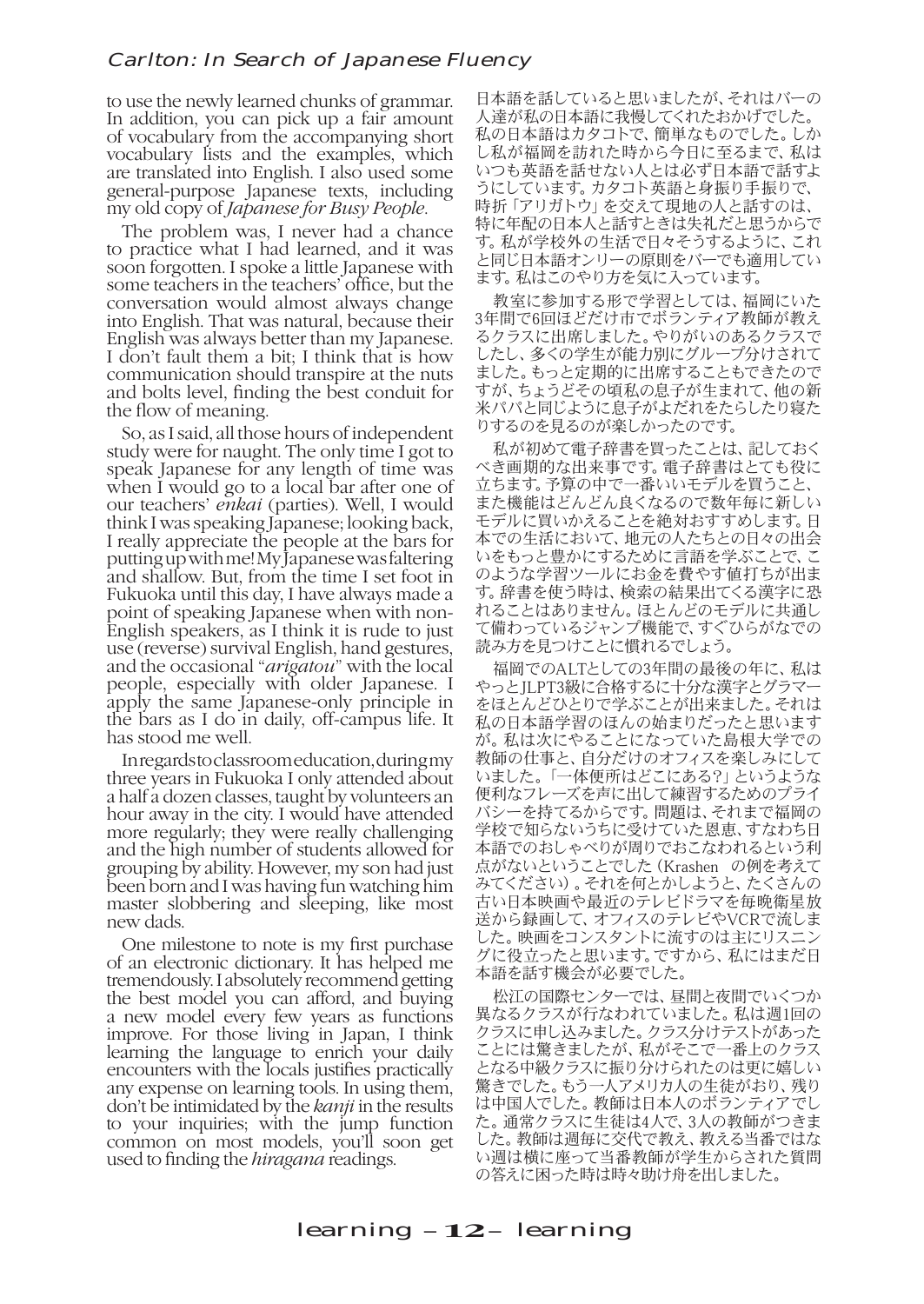My third and last year as an ALT in Fukuoka, I had finally managed to study enough *kanji* and grammar, mostly on my own, to pass the 3<sup>rd</sup> level of the JLPT. I really felt that it was just the start of my Japanese study, though, and I looked forward to my next job, teaching at Shimane University and my own office. Ah, the privacy to practice aloud such useful phrases as "*Ittai, benjo wa doko ni aru*?" ("Where on earth is the Japanese-style toilet?") Trouble was, I didn't have the advantage of Japanese chatter all around me that I had unknowingly benefited from at the high school in Fukuoka (think Krashen...). I tried to remedy that, taping lots of old Japanese movies and recent TV dramas from satellite TV every night and playing them on a TV/VCR in my office. I think having the movies constantly playing has mainly helped my listening. Therefore, I still needed chances to speak Japanese.

There were several different classes offered at the local international center in Matsue, with daytime and nighttime hours. I signed up for a once-a-week night class, and was pleasantly surprised that they actually had a placement test, and further surprised that I tested into their top class, which was intermediate level. There was another American student, the others being Chinese, and the teachers were Japanese volunteers. There were usually about four students and three teachers at any given class. The teachers rotated teaching responsibilities week by week, and on their off weeks they would sit to the side, throwing in an occasional "life preserver" answer if we students happened to stump the teacher-of-the-week.

I enjoyed the friendship of the Chinese students, but...the class quickly evolved into teach-by-*kanji*; if we students didn't understand something or there was some necessity for explanation, the teacher would inevitably write the kanji for the Japanese word on the board, and you could see the light go off in the eyes of the Chinese students. Mark and I would kind of give each other a "gosh, this is really helping us" look. In the beginning we asked for further clarification (never asking for English; we never used English, even with each other), but we soon gave in to the realization that it was a hopeless battle and we would just have to chalk it up to the nature of volunteer teachers and free classes. We had no right to complain. I stuck it out until the end of the term, but after that I went back into autonomous mode. Perhaps this kind of cycle warrants in-depth research. In addition, the way the teachers taught in a way that worked well for a majority of the students, but didn't help other students at all, gives pause for concern. I've examined

中国人学生と友達になるのは楽しかったです。 しかし、すぐクラスでは漢字が使われるようになり ました。もし我々生徒が理解できないことがあった り、何か説明が必要なことがあった時は、教師は必 ず黒板に漢字を書きました。そうすると、中国人の 生徒たちの目に光がともるが見えるのでした。マー クと私は互いに「うわっ、これは本当に役に立つよ な」というような視線を交わしました。最初はもっ と説明してほしいと頼みましたが(英語で頼んだ とは一度もありません。マークと話すときでさえお 互いに全く英語を使いませんでした)、すぐこれは 無駄なバトルだと気付き、これはボランティア教師 と無料クラスにありがちなことだと思うようにしま した。我々に文句を言う権利はありませんでした。 そのような状態が学期の終わりまで続き、その後 私はオートノミー的学習モードに戻りました。多分 これにはさらなる研究が必要でしょう。加えて言う なら、ある意味で教師の教え方はほとんどの生徒 にはとても役に立ちましたが、その他の生徒には全 く役に立ちませんでした。私は自分が似たような間 違いを冒さなかったか、自分自身の教え方を振りか えってみました。

私は二度と他のコミュニティクラスを受けません でした。コミュニティクラスがすばらしいということ は分かっていますし、また第二言語としての日本語 教育に関する最近の論文を読んだところ、方法論 は良くなっていると思いますが。私は松江で二人の 日本人とランゲージエクスチェンジを始めました。 一人は60代後半のおばあさんで、もう一人はコミュ ニティクラスのボランティア教師でした。どちらとや る時も同じテキスト「新日本語の基礎」を使いまし た。一人と週の前半に教科書の内容をカバーして、 もう一人と後から同じページを復習しました。

これは私が行なった中で、最も効果のある学習 でした。しかし、おばあさんはすぐ英語レッスンに 疲れてしまい、いつも日本語のレッスンのほうが優 先されました。どちらの「教師」も訓練されていま せんでしたので、テキストの内容を補うということを 知りませんでした。例えば、テキストの中の質問と んしいこしゃ こうしゃ しんこう しょうしょう スト・コール トに沿って一行ずつ読む、という手順で教えられま した。この方法では(おばあさんの場合では)教師 は40分かそこらもてばいいほうです。本当に、二人 ともベストを尽くしてくれました。私は生徒として、 どのように教えるのかを言うべきではないと感じま した。しかし、先ほど述べました通り、このクラスは 費やした時間が少ない割には最も役に立つもので した。このように週二回、二人の異なる教師/イン フォーマントと学習することはいい方法ではないで しょうか。

前に申しましたように、島根にいる時の初めの頃 に、私は言語を使うチャンスがめったになければ世 界中のどんな学習も役に立たないし、全然能率が あがらないものだということに気づきました。その 時、以前に私が宴会の後一人で日本のバーに行った こと、そしてその時私が何とか日本語を話そう、理 解しようとしたことを思い出しました。それは私に とって日本語を使う一番の機会でした。また、私は コミュニティ活動にも参加しました。週に一度のバ レーボールとバスケットボールと男声合唱団です。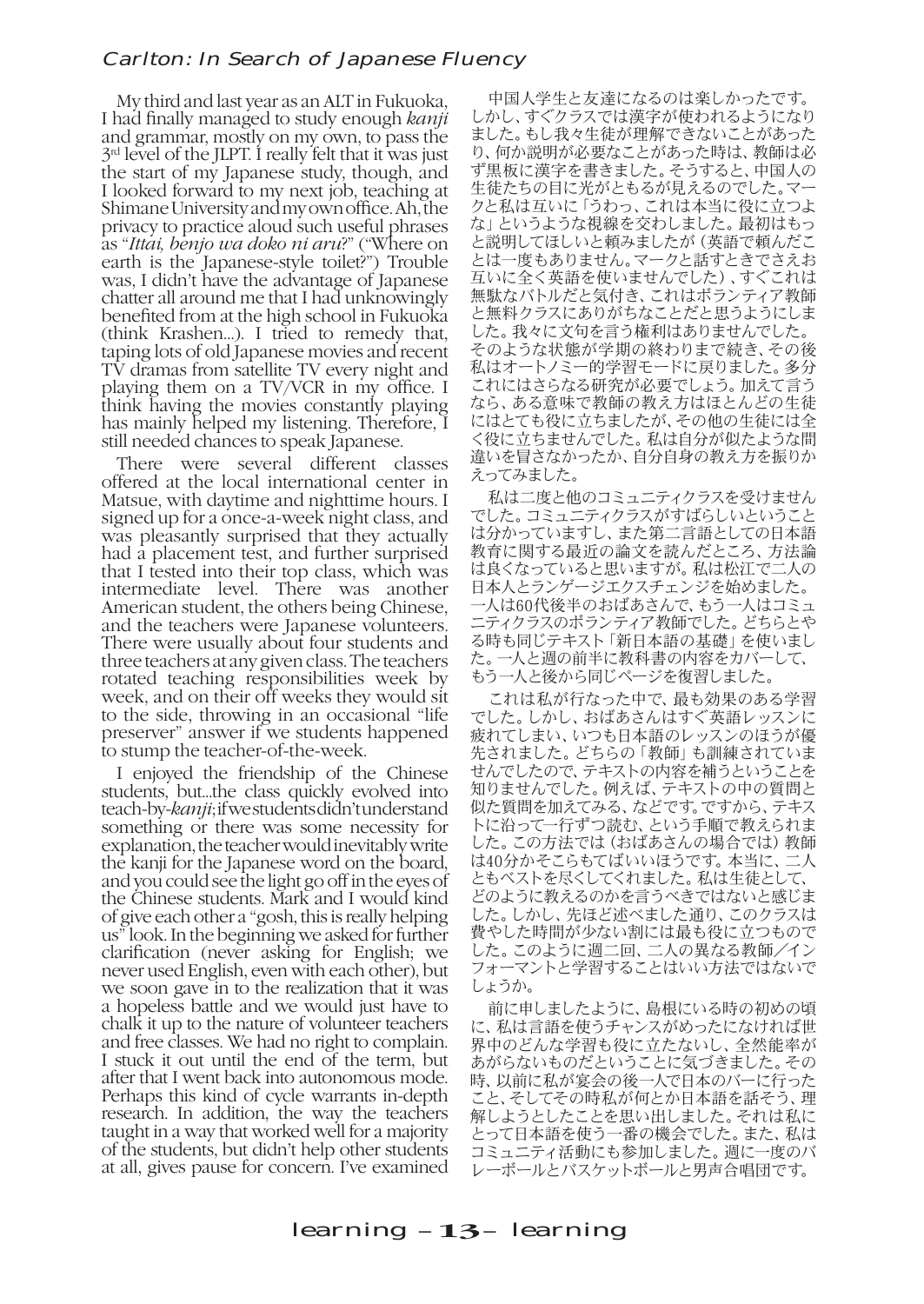my own teaching methods to see if I make similar mistakes.

I've never taken another community class. I'm sure there are great ones, and from recent articles about Japanese as a Second Language training, it seems the methodologies have been improving. I did enter into language exchange with a couple people in Matsue. One was a grandmother in her late 60s, and the other was one of the volunteer teachers from the community class. I used the same textbook *Shin Nihongo no Kiso II,* with both women; one of them would cover the material early in the week and the other would do the same pages later, providing the ultimate in review.

This was probably the most effective study I have carried out. But the grandmother would soon be tired from our English lesson, which always preceded the Japanese lesson. Neither "teacher" was trained, so they didn't know about such things as supplementing the material in the textbook, for example by supplying additional questions similar to those in the text. So, this was the procedure: follow the textbook line by line, and hope (in the grandmother's case) that the teacher could last 40 minutes or so. Really, both were doing their best, and as the student I didn't feel I should be telling them how to teach. But as I said earlier, these classes were the most beneficial I have had considering the time put in and the circumstances. Having this kind of two-classes-a-week arrangement, with two different teachers/informants, might be something for others to consider.

As I noted, sometime early in my time in Shimane I realized that all the study in the world would be useless and hopelessly inefficient if I rarely had a chance to use the language. At that time, I reflected on the times before when I had gone to a Japanese bar by myself after an *enkai*, and had had to get by on whatever Japanese I could understand and speak at the time. Those had been the best opportunities for me to use Japanese. I had also been involved in community activities, practicing once a week with volleyball and basketball teams and the town men's chorus, but they hadn't helped my Japanese much. I decided that, in order to use Japanese more, I would start going to bars once a week. I told my wife of my decision, and she understood. I could afford it, supplementing my income with two part-time jobs, and if I had searched for a trained Japanese language teacher it would have ended up costing a lot more per hour and with, in my opinion at the time, questionable results.

しかし、それらの活動は私の日本語の勉強にはあま り役に立ちませんでした。私は日本語をもっと使う ために、週に一度バーに行くことに決めました。妻 にその決心を伝え、彼女は理解してくれました。そ のためのお金は、二件やっていたパートタイムの仕 事の収入から補うことで工面できました。それに、 もし私がプロの日本語の教師を探していたら、時間 当りにするともっとお金がかかっていたでしょうし、 結果は疑わしいものだっただろうと思います。

次の3年間を通して、私は松江にある二箇所の飲 み屋街を巡りました。日本に住んでいる外国人だけ でなく、日本人も、多くの人がスナックやラウンジ、 クラブに間違った印象を持っているのは残念なこ とです。その3つは異なるものですが、どれも全くセ ックスビジネスではありません。人々は3つを「水商 売」とひとくくりにする傾向にあります。スナックは ホステスがメインになっている所と同じだと考えら れがちですが、スナックに行く人たちは単に酒やカ ラオケや楽しい会話を楽しんだりしたいだけです。 実際、多くのスナックで唯一の女性は年配のママさ んだけです。

スナックではカウンターの両側であらゆる種類 の人たちに出会いました。私は席が空いている限 り、いつもカウンターに座りました。他の客と話す **・・・・・・・・・・・・・。ここでは、**<br>機会が多いからです。通常彼らは私に話すのに熱 心です。彼らが摂取したアルコールに勇気づけられ ているに違いありません。また、多分私は外国人な ので、他人とちょっとした話をするのを思いとどま らせるような社会の掟に彼らが縛られることがない という事実があるのかもしれません。時々、他の客 は全くおらず、ママさんだけの時があり、彼女と話 をします。しかし私が行くときはたいてい少なくと も一人は客がいますし、通常は数人います。

私の学習方法で日本語がかなり上達しただけで なく、私は数年に渡って猟師や大工といったような 気取らないタイプの人たちから会社の社長にいたる まで、多くの人との友情や出会いを楽しみました。 何人かのやくざのグループにも会ったことがありま す。彼らが何で生計を立てているのであれ、一対一 で話すときは彼らは全然怖くありません。それに多 分、他の客と同じように彼らもまた「仕事」のストレ スから解放されるために飲みに行くということがあ るのでしょう。

私の方法での主な利点は基本会話の能力を高め ることです。今、私はもっと先のステップに進む必 要があると感じています。私は本と漢字カードをも う少し勉強して、学んだことを会話に組み入れ、私 のレベルに合った読み物を探すことが必要です。 今では毎週はバーに行っていません。そのため私 は自分の日本語が下手になってきていることが分 かります。多分、来年は再びJLPT2級を受ける気に なるでしょう。4年間、まあまあまじめな勉強から遠 ざかっていましたが。日本語を勉強している他の人 や、オートノミー的学習をすることへのチャレンジ とそこから得られるものについて忘れている教師 にとって、このエッセイが役に立つことを願ってい ます。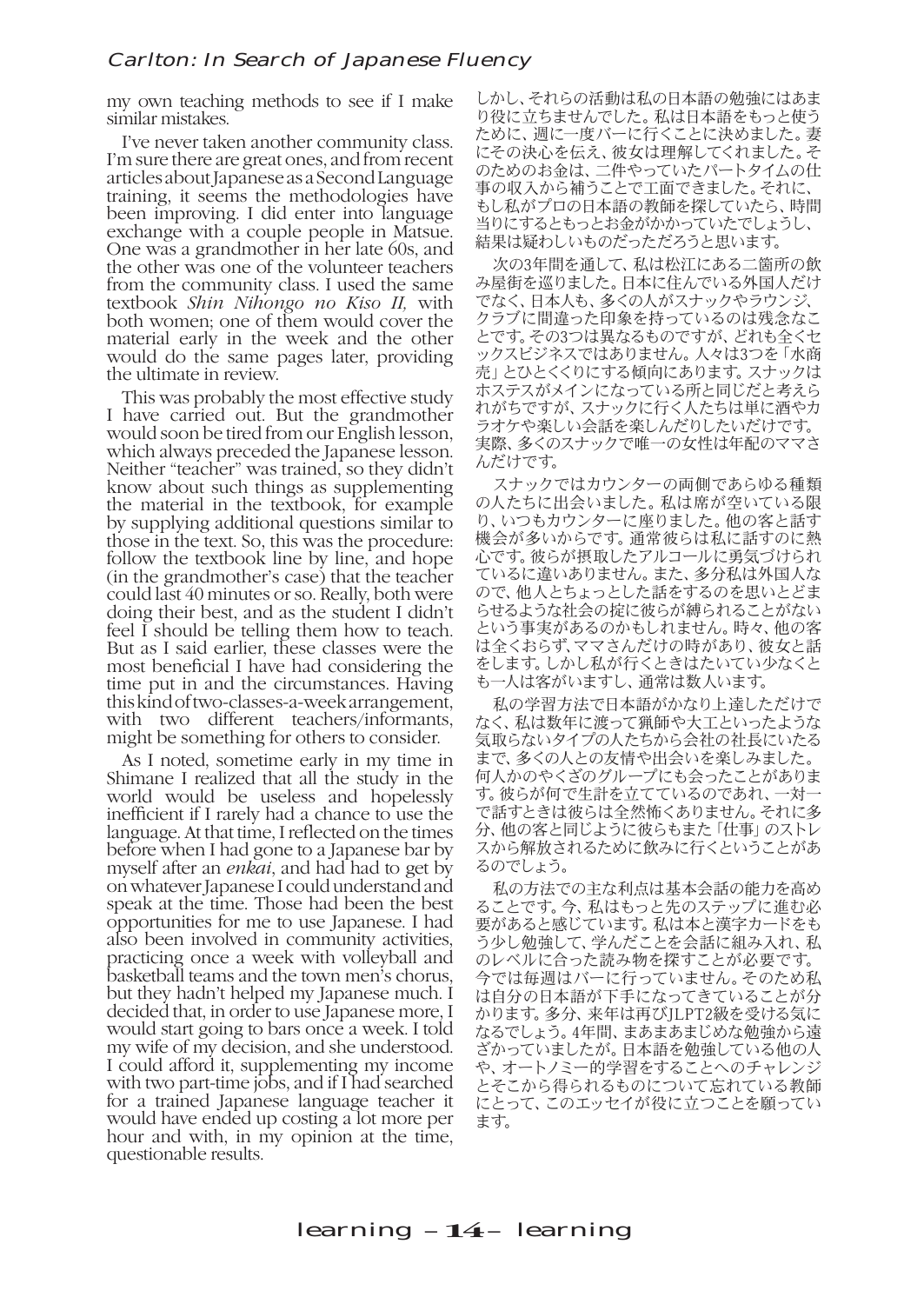Over the next three years, I explored the two bar districts of Matsue. It's really unfortunate that a lot of people, and I'm talking about Japanese people as well as foreigners in Japan, have the wrong impression of Japanese snacks, lounges, and clubs. Although the three are different, none of them are sex businesses by any stretch of the imagination. People tend to cram all three into one "*mizushobai*" (water business) cubbyhole, and that really is not fair in that images of the places where the hostesses are the main drawing card (many clubs) are also associated with snacks, even though at the latter people simply want to enjoy drinks, karaoke, and friendly conversation. In fact, at many snacks the only woman working, the *mamasan,* is a senior citizen.

At snacks, I've met all kinds of folks on both sides of the counter. I always sit at the counter as long as there is space; that way there's a greater possibility to talk to other customers. Usually, they are eager to talk to me, no doubt their courage propped up by the alcohol they've imbibed, and probably supported by the fact that I'm a foreigner and thus they are not constrained by societal prescription that usually discourages small talk with strangers. Sometimes there is no other customer there and the *mamasan*, her help and I make conversation. But generally, there will be at

least one other customer there at some point in my visit, and usually several.

 Not only has my Japanese fluency improved greatly due to my method of study, but I've also enjoyed many friendships and encounters over the years, from salt of the earth types like fishermen and construction workers, to company presidents. I've met a few members of minor *yakuza* groups, too. Whatever one thinks of their livelihood, they really aren't intimidating one-on-one, and probably go drinking in part to relieve the stress from their "jobs", just as many other customers do.

The main advantage in my method has been building up fluency in basic conversation. I need to take it a step further now, I feel, and hit the books and *kanji* cards some more, try to incorporate what I learn into my conversations, and find appropriate reading materials for my level. I don't go to the bars every week now, and I can tell my fluency, or what little I had, is flagging. It would probably be a spark to me to attempt the  $2<sup>nd</sup>$  level of the JLPT again next year, after a four-year break from semi-serious study. Hopefully reading this article has helped others who are studying Japanese, and teachers who have forgotten some of the challenges and rewards of being an autonomous learner.

# Contributions Sought

*Learning Learning*, the newsletter of the JALT *Learner Development SIG* publishes research articles, reflective essays, stories of autonomy from both teachers' and learners' viewpoints, reviews of books, conference presentations, software and teaching materials, and other writing that may be of interest to members of the interest group.

If you have an idea for research, or if you'd like to write about your experiences of learner development but are unsure how to go about it, please feel free to contact the general editor, Peter Mizuki, <pmizuki@cronos.ocn.ne.jp> , or the section editor for 'Sharing our stories of Autonomy', Ellen Head <ellenkobe@yahoo.com>.

Research articles are usually between 2000-4000 words, while reflective essays and other types of articles are usually up to 2000 words. Reviews and 'stories of autonomy' may be up to 1000 words, but shorter reflective pieces are also welcome.

学習の学習、JALTの学習者ディベロプメントSIGのニューズレターが、次のものを発行します:論文、内 省的なエッセイ、オートノミー的な話(教師からも、学習者からも)、評論(書物、研究発表、ソフト、教 材など)、他にもメンバーにとって適当なもの。

研究の意見を持つ方も学習者ディベロプメントの経験について作文を書きたい方も編集者Peter Mizuki <pmizuki@cronos.ocn.ne.jp> へ連絡、相談してください。「私たち自分自身のオートノミー的な話」へ寄 贈したい方はEllen Head <ellenkobe@yahoo.com> へ連絡してください。

論文は2000~4000英単語、内省エッセイは2000英単語以下という長さです。評論、話は1000英単語ま でですが、内省的なものの場合、短くても良いです。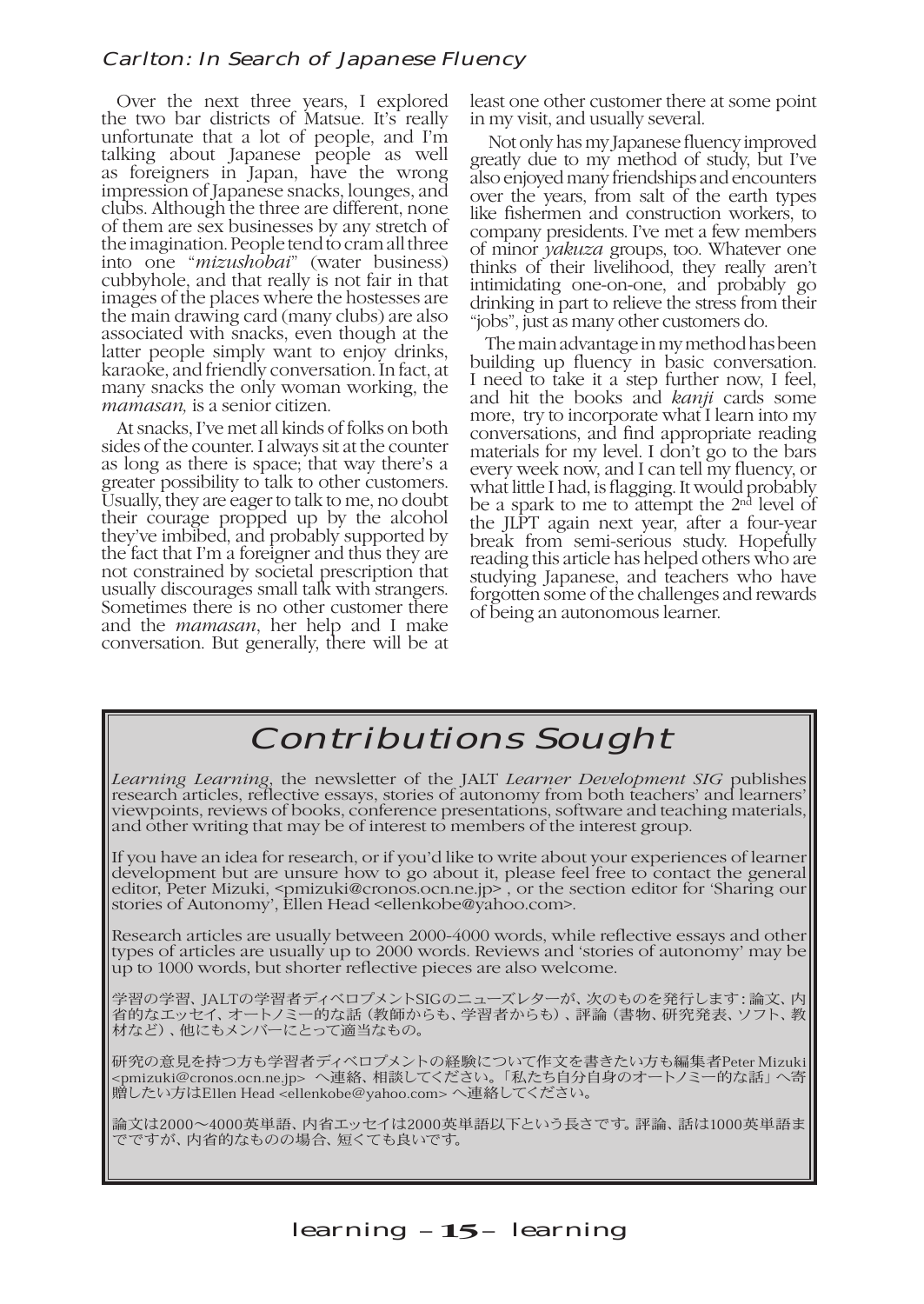#### Sharing Our Stories of Autonomy

*"Dance has taught me how to be more present in the classroom. I, like my students, am challenging myself kinaesthtically and cognitively." Denise Haugh of Momoyama Gakuin University explains how learning African dance has helped her to understand her students.*

# **English Dance**

# 英語ダンス

### **Denise Haugh**

**As a teacher of English communication, I** am always investigating ways to engage my students in the classroom.<br>This is what first motivated me to start doing I am always investigating ways to This is what first motivated me to start doing theatre workshops and acting. In the last three years, through my participation in the dramatic arts I have discovered how important body awareness is in oral communication. I teach my students to be present and focused during their warm-up activities and role plays by asking them questions like, "Is your body tight or relaxed? Are you using too little, too much or just enough gesture? Are you moving easily and freely in the space around you?" I want my students to become acutely aware of what their bodies are doing and to activate their sense of the kinesthetic possibilities open to them. I encourage them to witness their own discoveries on how language is connected to body movement, gesture and facial expressions. What I do is provide a framework for learning.

This past fall, I returned to one of my dearest loves – dance. I have always loved to dance. I remember taking ballet lessons every Monday evening at Mrs. Kojak's studio when I was a kid. My Mom was so proud that she had found a teacher of stature. I think she even once danced for The National Ballet of Canada. Regardless, I remember Mrs. Kodak as having presence. She carried herself with the grace and charm of an aristocrat. My Mom would always say to me, "There is nothing like good posture and a good walk." At the time, I was too young to appreciate the significance of these words. Now, years later, these words resonate clearly.

The African and Theatrical Jazz dance classes I currently attend have heightened my sense of the importance of engaging awareness of the body in the learning process. As I learn to master all of the new steps and body movements and integrate them into set patterns in the choreography, my perception of what my students experience when they are learning their lines and staging their role plays has become a lot clearer. I can see the kinds of mind states that manifest as a result of learning and retaining new patterns because I, like my

#### デニース・ハウ

ート は英語を教える上で生徒を上手く授業に<br>参加させる方法をいつも模索している。<br>これが演劇ワークショップに参加して演 参加させる方法をいつも模索している。 技をしようと思った最初の動機である。この3年間 演劇をやってみて、身体の意識化というものが会話 上どれほど重要であるかが分かった。本格的な授 業に入る前のウオーミングアップ練習やロールプレ 。<br>イで、「皆さんの体堅くないですか、リラックスして<br>ますか? ジェスチャーはほとんどしてない、よく ジェスチャーはほとんどしてない、よく している、程ほどにしているのどれですか? 周り のスペースを使って自由に動き回っていますか?」と いったような質問を生徒に投げかけて、授業に参 加し集中できるように指導している。生徒が自分の 身体の動きに敏感になり、彼らが持ち合わせてい る運動感覚がさらに活発になるようにする。言語 活動が身体の動き、ジェスチャー、顔の表現とどの ように結びつくのかを生徒が自分自身で認識でき るようにしている。このように、私は学習のための 枠組みを提供しているのである。

私は、大好きなことの一つであるダンスを秋にま た始めた。いつも踊ることが大好きである。子供の 頃、毎週月曜日の夜Mrs. Kodakのスタジオでバレ ーのレッスンを受けていたのを覚えている。私の母 はすごく有名な先生を見つけてきたことを自慢して いた。彼女は昔カナダ国立バレエ団で踊っていた ことさえあったように思う。にもかかわらず、私はそ の存在感の故に彼女をよく覚えているのである。彼 女は貴族のように優雅で魅力的な身のこなしをし ていた。「良い姿勢と美しい歩き方に勝るものはな い」」と母はいつも言っていたものだった。その当時 私は幼くてこれらの言葉の意味がよく理解できな かったが、数年たった今は私の心の中でこれらの言 葉が鮮明に鳴り響いている。

 現在通っているアフリカンダンスや演劇ジャズ ダンスのクラスの経験から、身体の意識化を学習 過程に組み込むことの重要性をさらに強く感じた。 私はダンスでの新しいステップや身体の動きすべて を体得し、お決まりの振り付けパターンにそれらを 組み合わせることを学んだので、英語クラスの生徒 たちが自分の台詞を学び、その役割を演じる際に 経験することを私はハッキリと認識できるようにな った。私は新しいパターンを学習体得した結果表 れる心の状態を見極めることが出来る。というの は、私も生徒と同様、ダンスにおいて運動感覚的知 覚的に動きを体得しようと自分自身にチャレンジ するからである。私も学習する際の好不調を経験し ている。ステップや振り付けを覚えるのに苦労する ときはいつも抑圧、不本意、不信や自信喪失といっ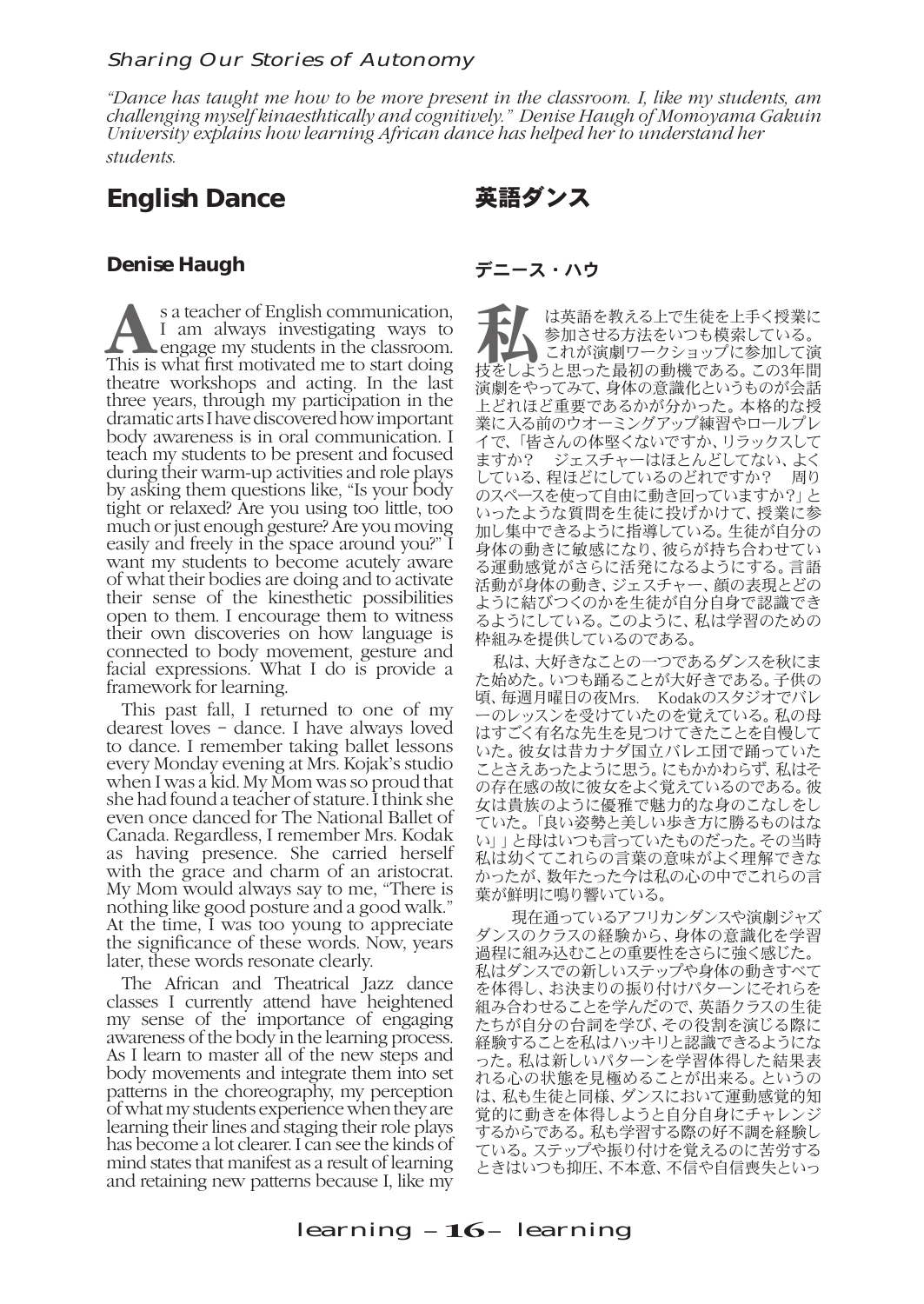## Sharing Our Stories of Autonomy

students, am challenging myself kinesthetically and cognitively. I experience myself the ups and downs of learning. The mental and emotional barriers of inhibition, reluctance, doubt and lack of confidence would surface whenever I had difficulty learning the steps or the choreography. Relief was immediate when the intensity of the lesson loosened into either free-form dance or a carefree follow-the-leader activity. Consequently, my empathy for what my students undergo in language learning has deepened, which has made me a lot more conscious of how I pace and combine language activities.

To conclude, learning is a multi-dimensional balancing act. My recent involvement with dance has taught me how to be more present in the classroom, so that I can foster an environment which empowers my students in language study. I am creating a structured framework to prepare them for "real life" by equipping them with the skills and an attitude which encourages exploration and awareness. As part of their language learning, my students do written reports to reflect upon the project they have done in class and also what their fellow classmates did. One student had this to say, "It was very pleasant to have seen a classmate performing and it became study." Another student wrote, "it was difficult to evaluate performance of people. But since it had not done until now, I think that good experience was completed." My last quote shows how one student felt after finishing his role play examination: "Just learning by heart is boring. I'm very fast to forget. But English learned through acting lasts longer inside me." Through my teaching and learning experiences, I am discovering that the body is the means through which to access the foundation for confidence building and selfreliance, which allow for spontaneous selfexpression. I am gradually understanding the true importance of good posture and a good walk. Thanks Mom!

た精神的感情的障壁が持ち上がってきたものだっ た。

集中力の要るレッスンからフリースタイルダンス やリーダーの動きを真似るだけの気楽な活動にな った途端に安堵感が戻った。こうしたことから、生 徒たちが語学学習で経験することに対して大いに 共感を覚え、語学学習の活動をどれ位のペースで 進めるか、又どのように組み合わせるかといったこ とをすごく意識するようになった。

結論としては、学習とは多角的に上手くバランス をとることが必要なものである。最近やり始めたダ ンスを通して、授業にもっと深く参加するにはどう したらよいかを理解したので、私のクラスの生徒が 語学学習をする上で大いに力を発揮できるような 環境を作ることができる。生徒に技能と探究心や 認識力を高めるような姿勢を持たせることで、「実 生活」に対して対応するための体系的な枠組みを 作っている。語学学習の一環として、私のクラスの 生徒にはクラスで行っている企画や仲間のクラスメ ートがやったことを考察するためのレポートを書か せる。ある生徒はこう言っている:「クラスメートが やることを見るのはとても楽しかったし、勉強にも なった。」 別の学生はこう書いている:「人のや ることを評価するのは難しい。しかし、これまでこ 。こここ計 || 』う。いは、こい。。。。。。。 こいこくこ 来たと思う。」最後の引用文には、ある学生が自分 の役割を演じ終えた後どのように感じたかが書か れている:「暗記学習だけではつまらないし、すぐ に忘れてしまう。しかし、演技をしながら(身体を動 かして)体得した英語は何時までも残る。」

人に教えたり自分が学んだりする経験を通して、 身体というのは自信構築や自立の基礎作りに使わ れる手段であり、自発的な自己表現をもたらすもの であるということが分かってきた。私は良い姿勢と 美しい歩き方の本当の重要性が少しずつ理解でき るようになった。ありがとう、お母さん!

# Contributions Sought

Do you have ideas about learner autonomy? Have you considered autonomy and learner development in a systematic way? You may be able to write up your ideas or experiences for Learning Learning. If you are interested in documenting your experiences or the research you do in the classroom as part of your teaching, contact the editor, Peter Mizuki.<pmizuki@cronos.ocn.ne.jp>

学習者オートノミーについて、考えがありますか?組織的にオートノミー・学習者ディベロプメントを 熟考したことがありますか?「学習の学習」のため、あなたの考え及び経験について書きませんか? 経験及び教師として教室の中でされる研究を記録したい方は編集者 Peter Mizuki <pmizuki@cronos.ocn.ne.jp>へ連絡してください。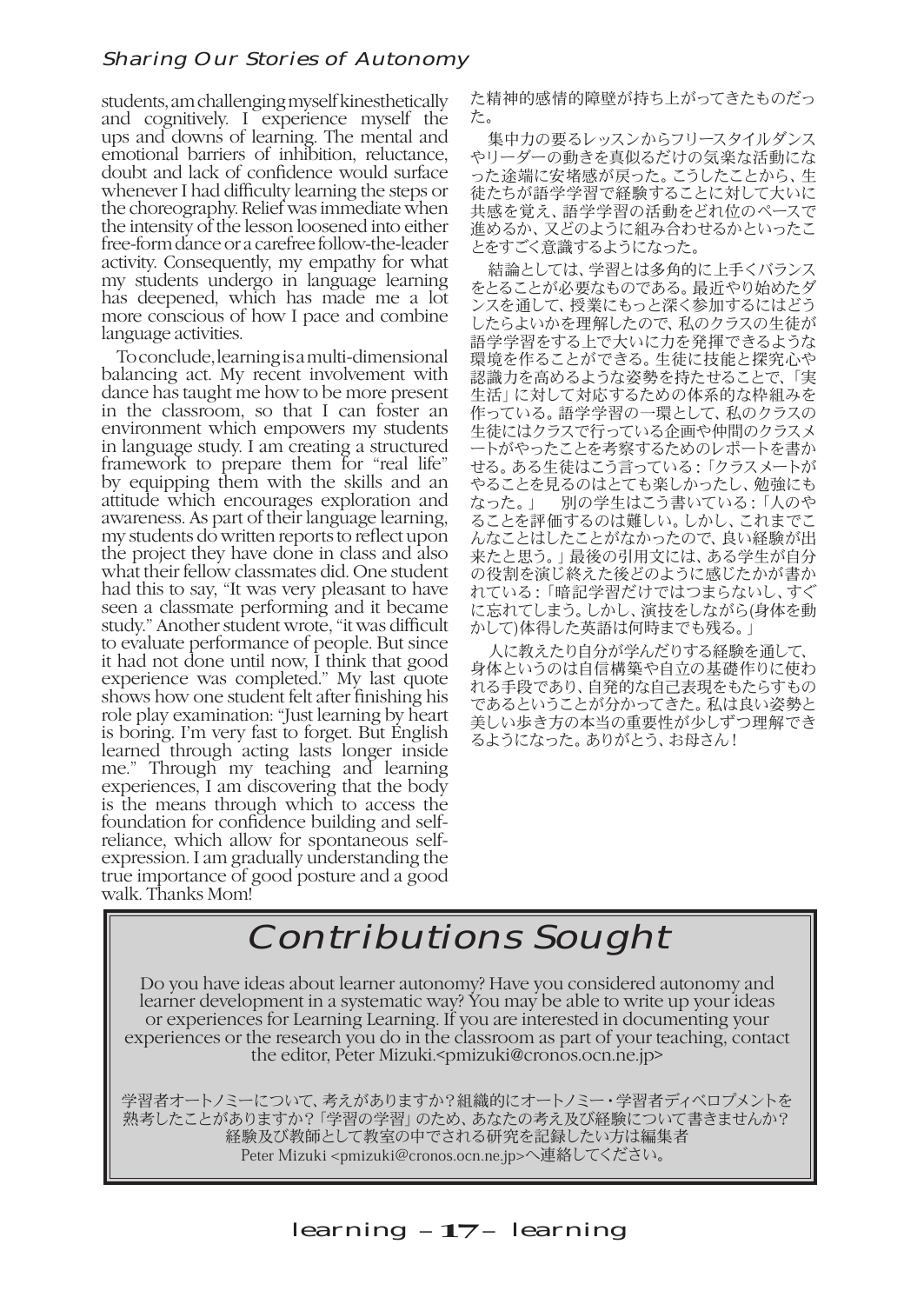# **Hooked on Autonomy: Learner Development SIG Forum 2003**

## **Heidi Evans Nachi**

**F** or the last several years, the Learner<br>together members and nonmembers<br>to share and discuss current themes in Development SIG Forum has brought together members and nonmembers to share and discuss current themes in learner and teacher autonomy. The seven poster presentations featured at the Forum last year highlighted different approaches to develop learner autonomy, techniques to foster motivation, strategies for classroom management, and alternative forms of assessment. After presenters explained their poster content to circulating participants, Forum coordinators Ellen Head and Naoko Aoki facilitated small group discussions and a plenary feedback session to explore and debate ideas that emerged from the Forum. This brief summary of the poster presentations begins with practical techniques and approaches to develop autonomy and is followed by issues in learner assessment. If you missed the Forum, read on!

# **Developing autonomy in and out of the classroom**

Four of the poster presentations focused on how to encourage independent learning habits and increase motivation among university students. Through collaborative and independent learning projects, a self-access center, and an extensive reading program, students grow accustomed to setting goals, planning, and monitoring their own learning processes, ultimately developing tools for reflection as well as a deeper understanding of their own strengths and weaknesses.

#### **How we got hooked: analysis of how university students become motivated to carry out collaborative projects**

*Yoko Morimoto, School of Political Science and Economics, Meiji University*

*Junko Kurahachi, Institute of Multicultural Dialogue Education*

Yoko Morimoto and Junko Kurahachi developed collaborative learning projects and tracked students' progress and perceptions, formulating a model to describe how

# 自律性にのる:学習者ディベロ プメント研究部会フォーラム2 003

# ヘイディ・エバンズ・ナチ

ここ数年間、学習者ディベロプメント研究部会フォ ーラムでは会員、非会員の皆さんと一緒に学習者・ 教師自律性について最近話題になっていることに ついてアイディアを共有し、話し合ってきました。昨 年のフォーラムでは7つのポスター発表を通して、 学習者自律性を育てるさまざまなアプローチや、 動機付けを高めるテクニック、教室管理のためのス トラテジー、そして新たな形での評価について議論 しました。展示を見て回る参加者の皆さんに発表 者が自分のポスターの内容について説明した後、フ ォーラム・コーディネーターのエレン・ヘッド氏と青 木直子氏が小さいグループでのディスカッション や参加者全体によるフィードバックセッションを進 め、フォーラムで生じた考えを追及し、話し合いまし た。このポスター発表についての簡単な報告は、ま ず自律性を育てる実践的なテクニックやアプロー チの紹介から始め、学習者評価における問題が次 に続きます。フォーラムに来られなかった方、ぜひ 読んでください!

## 教室内外で自律性を育てる

ポスター発表のうち4つにおいては、大学生の間に 自立した学習の習慣を促し動機付けを高める方法 に焦点が当てられた。協力的、自立的学習プロジェ クト、セルフ・アクセス・センター、多読プログラムを 通して、学生は、目標を設定し、計画を立て、自分の 学習過程をモニターし、最終的に内省の手段を身 に付け、自分の強い点・弱点をよりよく理解するよ うになる。

#### 「どうやってのったか:大学生が協力的プロジェク トに取り組むよう動機付けなされる過程の分析」

森本陽子 明治大学政治経済学部

倉八順子 多文化対話教育研究所

森本陽子氏と倉八順子氏は、協力的学習プロジェ クトを開発し、学生の伸びと認識を追跡調査し、学 生が自律性のある学習者になっていく過程を表す 一つのモデルを作った。プロジェクト(ライティン グ、劇や映画の作成、英語のホームページの作成) では選択権や責任が学生に与えられた。研究によ ると、森本氏と倉八氏は二つの要素、内的なもの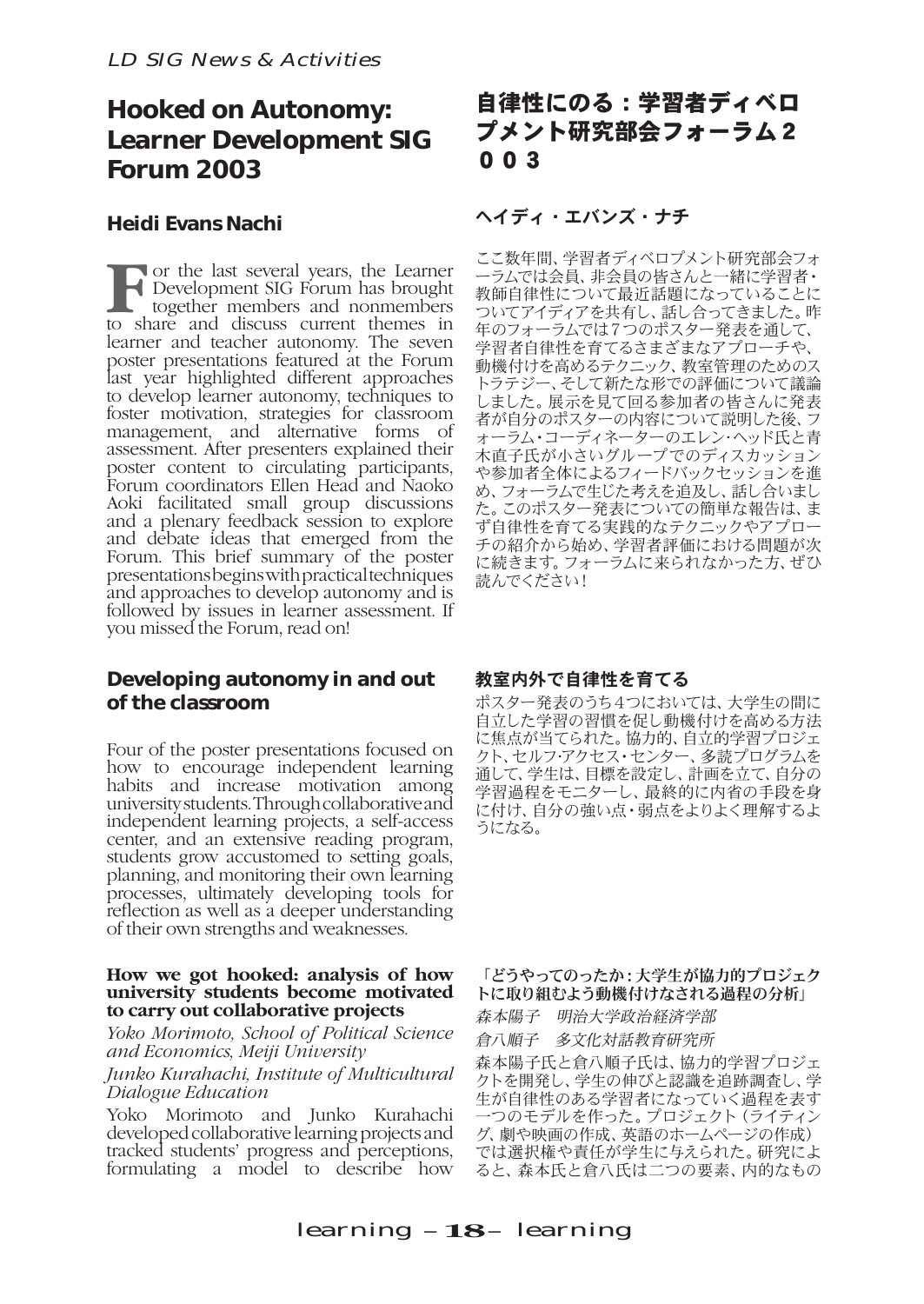students become autonomous learners. The projects (writing and producing a play and a movie and creating an English homepage) incorporated choice and responsibility. Based on their research, Morimoto and Kurahachi idenfied two sets of factors, internal and external, including core affective values and a sequence of stages: 1). the existence of respectful peers facilitated introjection of the value of the project; 2). participation in activities (i.e. English camp) provided concrete examples of autonomous learning and further raised awareness of the project's value; 3). peer group work led to integration of the value for each individual, enhancing intrinsic motivation. Moritomo and Kurahachi's model to explain their students' 'transformation' highlights the complex interactions among 'senior' and 'junior' group members within a collaborative framework.

#### **Tuning freshmen into autonomy through language learning projects**

#### *Miki Kohyama, Gakushuin Women's College and Gakushuin University*

#### *Jodie Stephenson, Tokyo Denki University*

Miki Kohyama and Jodie Stephenson explored how Language Learning Projects (LLPs) helped introduce first year students to autonomous learning by exposing learners to a variety of learning strategies and encouraging them to reflect on their own learning processes. For LLPs, students selected an out-of-class activity (for example, watching a movie, listening to a song, or keeping a diary), set goals and planned, monitored and reflected, and finally evaluated their progress. Students received support from teachers and peers; for example, students with similar interests were encouraged to help each other. At the end of the semester, everyone delivered short presentations about their projects and progress to their classmates. In the final reflection, students reported a wide variety of topics and activities they selected, and expressed a range of reactions towards LLPs, from those who 'got used to' using English to those who came to enjoy learning English. Kohyama and Stephenson found LLPs successful in 'tuning students into autonomy' through self-directed learning.

#### **Using extensive reading to motivate low-level learners**

#### *Tomoko Ascough, Shukutoku University*

Tomoko Ascough focused on how to motivate low level students in a writing class through implementing extensive reading

と外的なもの―核となる情意的価値と連続するス テージ―を発見した。つまり、1)尊敬できる級友 の存在がプロジェクトの価値の投入を深めた、2) 活動(英語キャンプ)への参加により自律的な学 習の具体的な例が提示され、プロジェクトの価値 への意識をさらに高めた、そして3)級友とのグル ープ活動のおかげで、その価値を個人のレベルで 取り込むことが促され、内的動機付けが高まった。 森本氏と倉八氏は学生の「変化」を説明するモデ ルにおいて、協力的な枠組みの中での、グループの 「先輩」と「後輩」 メンバーの間の複雑なインターラ クションを協調した。

#### 「言語学習プロジェクトを通して1年生に自律性 を」

香山美紀 学習院女子学院・学習院大学

ジョディ・スティーヴンソン 東京電機大学 香山美紀氏とジョディ・スティーヴンソン氏は言語 学習プロジェクト (LLP) によって、学習者に様々な 学習方略を体験させ、自分の学習過程を内省させ ることで、それが1年生に自律的な学習を教えるの にいかに役立ったかを追求した。LLPについては、 学生が教室外活動(例えば、映画を見る、歌を聴 く、日記をつけるなど)を選び、目標を設定し、計画 を立て、モニターし、内省し、最終的に自分の伸び を評価する。学生は教師や仲間からサポートを得 る。例えば、同じような興味を持っている者はお互 いに助け合うように促される。学期の終わりには、 皆が自分のプロジェクト及び力の向上についてクラ スメートに対して短い発表をする。最後の内省の過 程では、学生は自分の選んだ様々なトピックや活動 について報告し、LLPについて幅広い感想を表し た。英語を使うことに「慣れた」というものから英 語を学ぶことを楽しむようになったという学生まで いた。香山氏とスティーヴンソン氏はLLPが自主的 な学習を通して「学生に自律性を持たせる」ことに 成功したと考える。

#### 「レベルの低い学習者の動機付けに多読を使う」

アスコー朋子 淑徳大学

アスコー朋子氏は、多読の実践を通して、ライティ ングの授業における低いレベルの学生の動機付け をいかに行うかに焦点を当てた。自分のレベルを知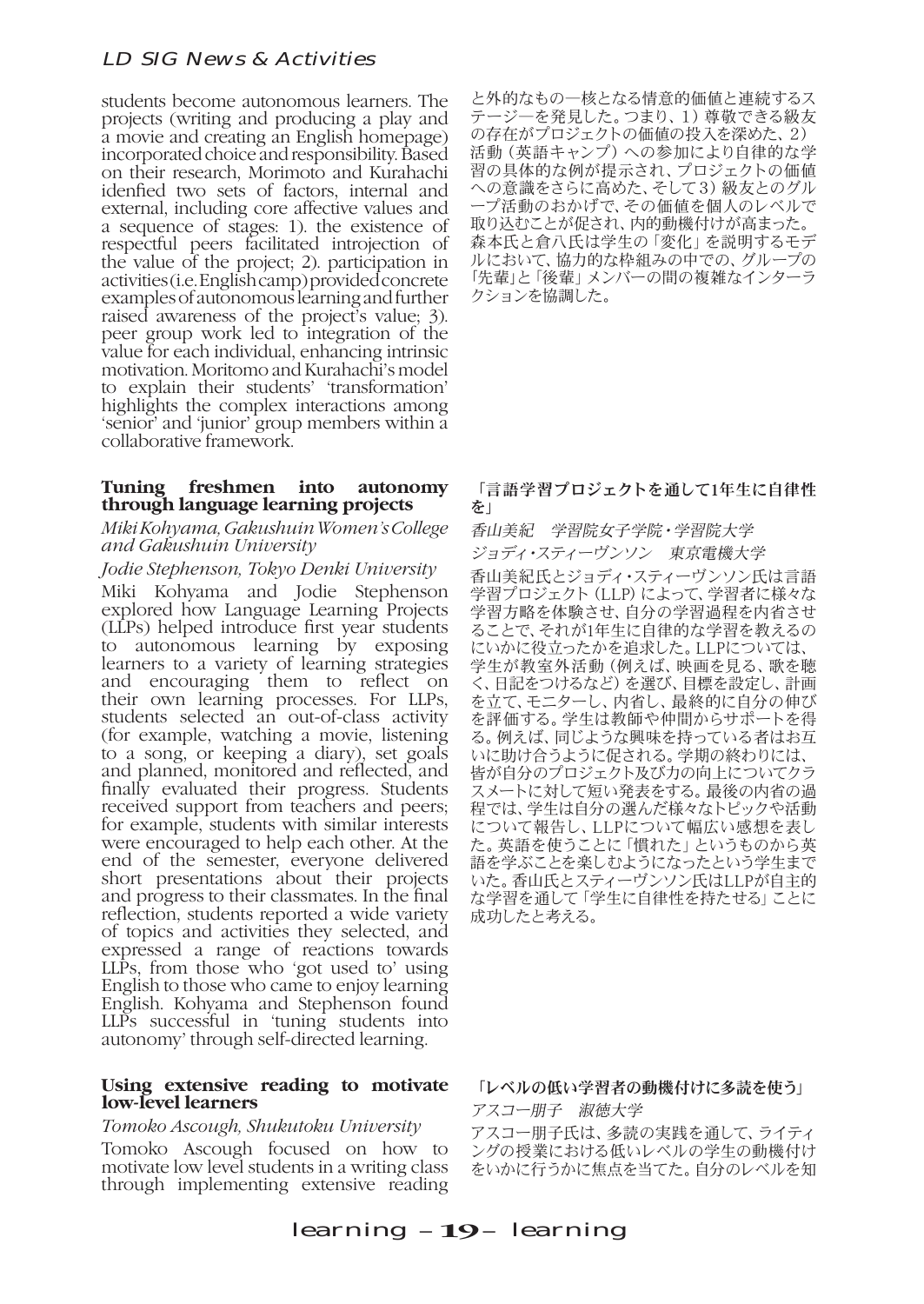practices. After performing a self-assessment task to determine their level, students choose a graded reader, and used reading strategies taught and practiced in class (i.e. slashed reading and repeated reading) with assistance from the teacher. Throughout the course, students kept reading journals, and through these journals and counseling sessions with the teacher, were encouraged to develop personalized reading strategies. Towards the end of the semester, students completed a reflective summary of the content, including what they learned, how they felt, as well as 'how' they read, and what problems they experienced during reading. Finally, students delivered book report presentations to the class, sharing their summaries and personalized reading strategies. Students enjoyed selecting their own books, monitoring their learning strategies, and reporting their successes to their peers.

#### **A self-access centre: What, why and how?**

#### *Hayo Reinders, University of Auckland Keiko Sakui, University of Auckland*

Keiko Sakui and Hayo Reinders presented an overview of the English Self-Access Centre (ELSAC) in the University of Auckland, located in Auckland, New Zealand. They discussed the fundamental principles underlying selfaccess learning and explained how selfaccess can support student-directed learning. Self-access centers aim to foster independent learning habits and accommodate learners of different abilities and interests, by providing students opportunities to use materials, seek staff support, and work at their own pace outside the classroom. At the ELSAC, in addition to language counseling and workshops, students not only have access to various language learning materials including CD-roms, audio-tapes, resource books, graded readers, and DVDs, but also receive personalized advice, feedback, and encouragement from ELSAC staff. To learn more about the ELSAC, visit the website at http://www.elsac.auckland.ac.nz.

## **Alternative forms of assessment in language classrooms**

Three poster presentations dealt with assessment in language classrooms, via self-assessment, learner portfolios, and classroom 'cards.' When students are given responsibility to choose their own scores, manage their homework, and report on

るために自己評価のタスクをした後で、学生はグレ イディド・リーダーを選び、教師の助けの下に授業 で教わり練習したリーディング方略(つまり分かち 読みや繰り返し読み)を利用した。このコースを通 して、学生はリーディングジャーナルをつけ、このジ ャーナルと教師とのカウンセリング・セッションを 通して、個別にリーディング方略法を伸ばしていく よう促された。学期の終わりに向けて、学生は何を 。<br>学んだか、どう感じたか、そしてどのように読んだ か、読みながらどんな問題に遭遇したかといった 内容の内省的まとめを仕上げた。最後に、学生はク ラス全体に対し、本の報告発表を行い、まとめと自 分自身のリーディング方略法を共有しあった。学生 は自分の本を選び、自分の学習方略法をモニター し、うまくいったことをクラスメートに報告するとい ったことを楽しんだ。

#### 「セルフ・アクセス・センター:どんなもの、どうし て、どのように?」

ハヨ・レインダーズ オークランド大学

作井恵子 オークランド大学

作井恵子氏とハヨ・レインダーズ氏はニュージー ランド、オークランドに位置するオークランド大学 での英語のセルフ・アクセス・センター(ELSAC) の概要について発表した。セルフ・アクセス学習に ついての基本的な方針を議論し、いかにセルフ・ア クセスが学生主導の学習をサポートするものであ るかを説明した。セルフ・アクセス・センターは、学 生に、教材を使い、スタッフのサポートを求め、教 室外で自分のペースで勉強する機会を与えること で、自主的な学習習慣を形成し、異なる能力や興 味を持つ学生に対応することを目的としている。 ELSACでは、学生は、言語カウンセリングやワーク ショップに加え、CDROMやオーディオテープ、リソ ースブックやグレイディッド・リーダー、DVDなどの 言語学習教材へのアクセスのみならず、ELSACス タッフから一人一人に対する助言や、フィードバッ ク、激励を受けることができる。ELSACに関する さらに詳しい情報については、http://www.elsac. auckland.ac.nz. をご覧いただきたい。

#### 言語教室における新しい評価の形

3つのポスター発表では自己評価、学習者ポートフ ォリオ、教室「カード」を利用した言語教室におけ る評価が取り上げられた。自分の点数を選び、宿題 を管理し、自分の伸びについて報告する責任を与 えられたとき、学生は自分の学習過程やコースの内 容、評価基準をより深く理解するようになる。さら に、学生と評価の負担を分担することで、教師は、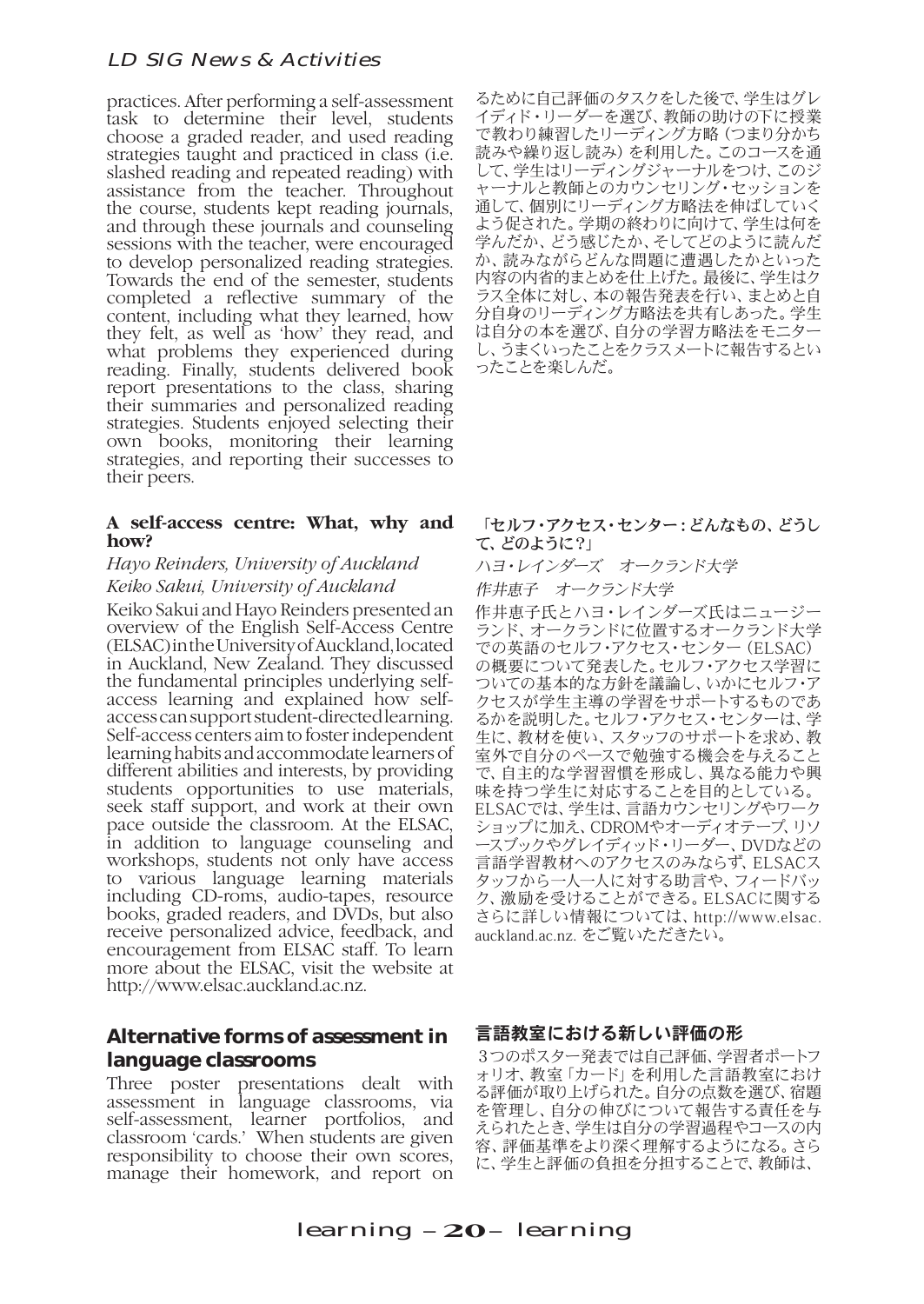their progress, they come to understand more deeply their own learning processes as well as course content and evaluation criteria. Moreover, sharing the burden of assessment with students allows teachers an 'inside look' at students' perceptions of their own learning. The following projects reveal some of the benefits—and challenges—of incorporating alternative forms of assessment in language classrooms.

#### **Correlation between student self** $perceptions,$ **language proficiency and gender**

*Heidi Evans Nachi, Kwansei Gakuin University*

Heidi Evans Nachi used surveys to compare student and teacher attitudes towards selfassessment instruments and procedures in one coordinated English program. Her analysis revealed some individual differences in attitudes among students: nearly all students agreed writing a justification of their score was useful and most students preferred to complete their self-assessments in class, but a small number of students favored completing theirs at home. Moreover, even though most students stated they chose their scores honestly, more than half accused their peers of score inflation. And while teachers suspected that female students and higher achieving students seemed to value selfassessment more, the inferential statistics found no strong correlation between gender and achievement with attitudes. A comparison of student and teacher responses revealed teachers value self-assessment slightly more than students. When teachers encourage students to compare scores, more than half the students dislike this practice. Nachi's results affirm the use of self-assessment, but show that students want more explanation, in-class models, and teacher feedback.

#### **Using individual continuous assessment cards to raise awareness of macro-learning strategies for low level students**

#### *Clive Lovelock, Tezukayama University*

Clive Lovelock uses 'individual continuous assessment cards' for students in one university classroom to enhance student attitudes towards learning English, increase motivation, and train students to adopt efficient learning strategies. Using the cards not only promotes learner training, but also supports classroom management. The system consists of giving each student an individual assessment card which she

学生の自分自身の学習に対する認識を「内面から 見つめる」ことができる。次のプロジェクトでは新 しい形での評価を言語教室に組み込むことの利点 と―そして難点が―明らかにされた。

#### 「学生の自己評価、学生の認識、言語能力とジェン ダーの相関関係」

ヘイディ・エバンズ・ナチ 関西学院大学

ヘイディ・エバンズ・ナチ氏はある英語プログラム における自己評価の手段やその過程についての学 生や教師の姿勢を比較するのに調査を行った。そ の分析によると、学生の姿勢に個人差が発見され た。ほぼ全員の学生が自分の点数の正当性を書く ことに同意し、ほとんどの学生が授業内で自己評 価を書き上げるのがよいとしたが、少数の学生は 家で書くほうがよいとした。さらに、たいていの学 生が自分の点数を正直に報告したと述べたが、半 分以上の学生がクラスメートが点数を高めに評価 したと非難した。教師は、女子学生やより上のレベ ルの学生が自己評価の価値を高く認めたのでは、 と考えたが、推測統計学によると、ジェンダーと様 々な姿勢(取り組み)による達成度には強い相関関 係はないことが分かった。学生と教師の回答を比 較すると、教師は自己評価の価値を学生よりも、わ ずかであるがより高く認めている。教師が学生に点 数を比べるよう促すと、半分以上の学生がそれを否 定的にとらえた。ナチ氏の結果は自己評価の利用 を肯定するものだが、それによると、学生はもっと 説明、授業内での模範例提示、教師のフィードバッ クを求めていることが分かった。

#### 「レベルの低い学生のための、マクロ学習方略法 に対する意識を高める継続的個別評価カードの利 用」

クリーヴ・ラブロック 帝塚山大学

クリーヴ・ラブロック氏はある大学の教室で、学生 のための「継続的個別評価カード」を利用して、学 生の英語学習に対する姿勢を育て、動機付けを高 め、学生が効果的な学習方略法を身に付けるよう 試みた。カードを利用することは、学習者の訓練を 促すだけでなく、教室管理をサポートすることにも つながる。これは、授業の初めに渡され、授業中自 分の手元に置いておき、セッションの最後にまた提 出するという個別の評価カードをそれぞれの学生 に与えるというシステムである。カードの一つの面 には欠席や遅刻、宿題やテストの成績、教員からの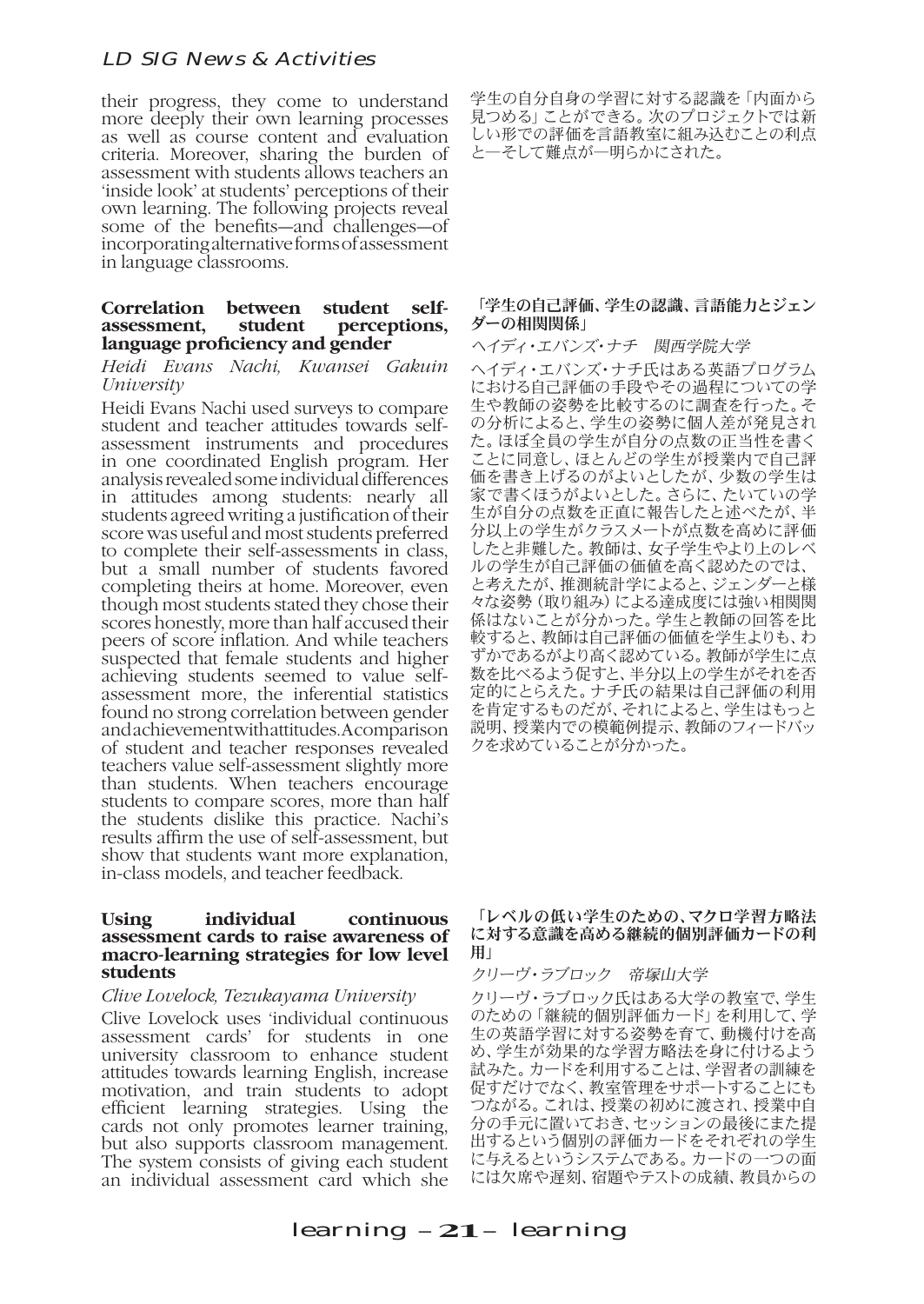collects at the beginning of each lesson, keeps with her during the lesson, and then returns at the end of the session. One side of the card is used to record absences or late arrivals, assignment and test grades, and comments or advice from the teacher. The other side of the card is used for continuous reinforcement of appropriate learning strategies in class, by giving points each time the student uses a strategy (example strategies include using communication gambits, asking questions, and helping classmates). The cards allow students to monitor their progress throughout the course, provide negotiation strategies, and encourage students to be responsible for their own effort and participation. A survey of students' reactions revealed that the cards do promote interaction in the classroom.

#### **Learner portfolios**

#### *Steve Davies, Miyazaki International College*

Steve Davies discussed the advantages and disadvantages of using learner portfolios in a content-based instruction program. Learner portfolios foster learner-teacher interaction and consultation as they are compiled continually throughout the semester. Moreover, portfolios show clear evidence of learner development (i.e. inclusion of drafts plus final versions). Portfolios can be reviewed by other learners, other teachers, or even by parents. And if portfolios include a learning diary section, learners can be taught to critically self-reflect on their own learning. Perhaps the biggest drawback is that portfolios can be very time-consuming for both learners and teachers to organize and assess. Davies recommends combining a holistic assessment with quantifiable assessment of specific parts of the portfolio to give a balanced evaluation. Forum participants also suggested incorporating peer evaluation of portfolios along with one example of their worst work in the portfolio.

## **Processing Forum themes**

After participants had a chance to circulate throughout the room, the coordinators Ellen Head (Momoyama Gakuin University) and Naoko Aoki (Osaka University) asked participants to form groups according to themes that emerged from the posters, such as 'time,' 'awareness,' 'control,' and 'experience,' and discuss how these themes connected to learner autonomy. Several small groups shared and compared their own experiences, and towards the end of the Forum Aoki and Head

コメントや助言を記入する。もう一つの面は、学生 が方略法を利用するたびにポイントを与えること で、適切な学習方略法を授業中に継続的に強化す るのに使われる。(例えば、方略法にはコミュニケ ーション戦略、質問をする、クラスメートを助けるな どが含まれる。)カードの利用によって、学生はコー スを通じて自分の伸びをモニターすることができ、 交渉方略法が提供され、そして、学生が自分の努力 や参加に責任を持つようになる。学生の反応を調 査したところ、ガードが教室でのインターラクショ ンの増加につながることが分かった。

#### 「学習者ポートフォリオ」

スティーブ・ディビス 宮崎国際大学

スティーブ・ディビス氏は、内容中心教授法プログ ラムにおいて学習者ポートフォリオを利用すること のメリット・デメリットを議論した。学習者ポートフ ォリオは、学期中かけて作成されるものであるか ら、学習者・教師のインターラクションや相談を充 実させる。さらに、ポートフォリオは学習者ディベロ プメントの明確な証拠を提示する(つまり、書いた ものの下書きから最終原稿までを含む)。ポートフ ォリオは他の学習者、他の教師、そして親からさえ も見て評価してもらうことができる。そしてポート フォリオに学習日記のセクションがあれば、学習者 は批判的に自分自身の学習を振り返るということを 教わることにもなる。おそらく、ポートフォリオの最 大の欠点は、それを整理し評価するのに教師・学習 者ともに、大変時間がかかるということだ。ディビ ス氏はポートフォリオの細かい部分に対する量的 な形での評価と、全体的な評価の両方を組み合わ せてバランスの取れた評価をすることを勧める。ま た、フォーラム参加者は、ポートフォリオの一番良く ない作品の一例とともにポートフォリオのクラスメ ートからの評価を組み込むことを提案した。

## フォーラムのテーマを考える

参加者たちが部屋を回ってポスターを見る時間を とった後、コーディネーターのエレン・ヘッド氏(桃 山学院大学)と青木直子氏(大阪大学)は参加者 に、「時間」「気付き」「管理」「体験」といった、ポ スターから生じたテーマごとにグループを作ってこ れらのテーマがどのように学習者自律と結びつく かを話し合ってもらった。いくつかの小さいグルー プで、自分の体験を話し比べあった後、フォーラム の終わりにかけて、青木氏とヘッド氏はグループを 一つの大きなグループに戻し、内省の時間をとっ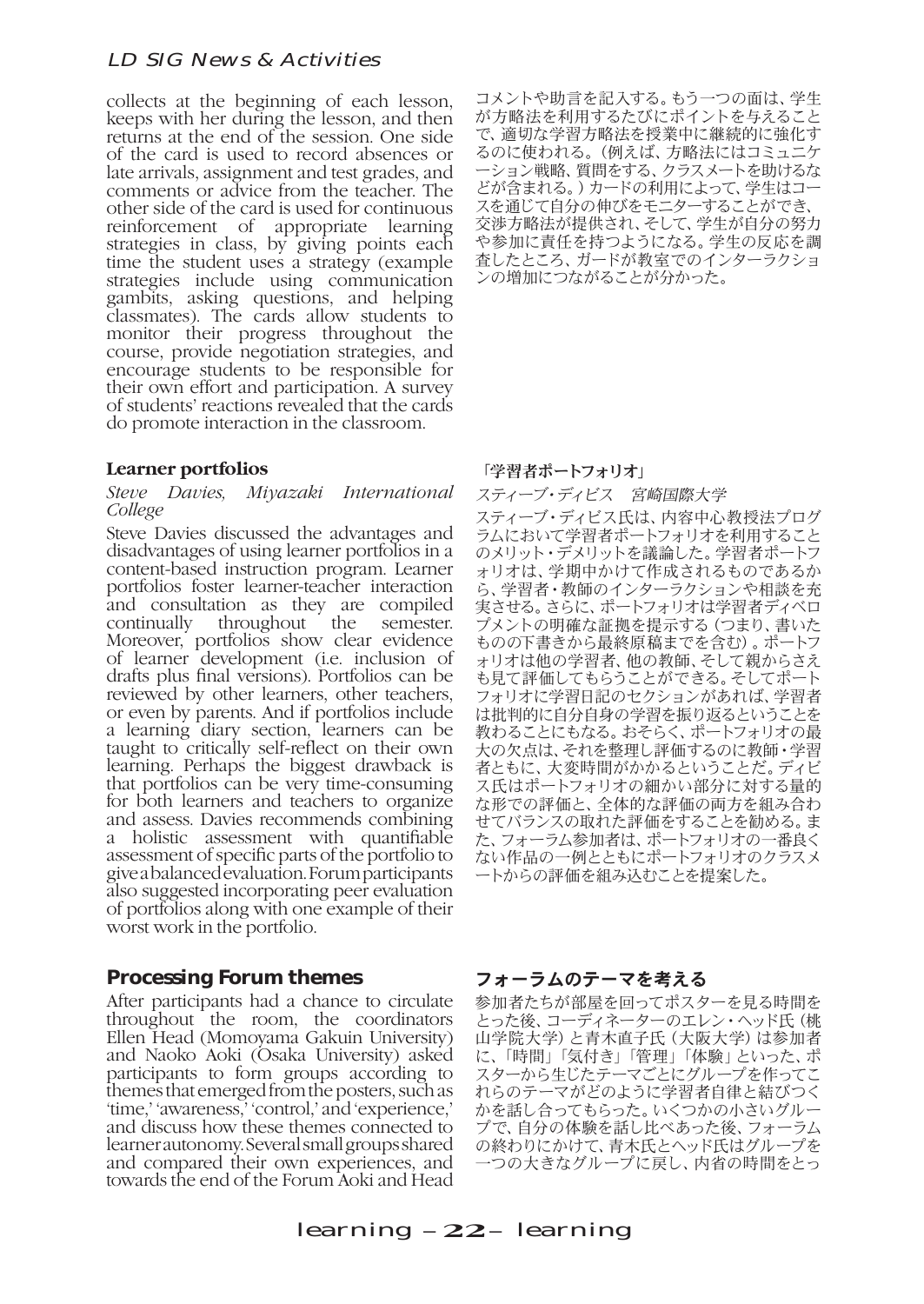### Reflections on the LD SIG 2003 Forum

led the group in a whole-group reflection. Although some participants wanted more time for viewing posters and discussion, with only 110 minutes, Head and Aoki worked hard to keep the Forum flowing.

The LD SIG Forum is here to stay. Next year's Forum will feature seven projects again, but the time slot has been reduced to 85 minutes. Participants may not be able to view in depth all poster presentations, but will have to select projects which match their interests. Like our students, teachers who are open to new experiences and tolerant of ambiguity (and maybe a little chaos!) will benefit from attending the annual LD SIG Forum—learning about our peers' research and classroom reports, building ties with peers in different contexts, and sharing our experiences and interests are the aims of the LD SIG Forum. Think about how you can contribute to the Forum in the future, as a presenter, organizer, or attendant. Everyone is welcome!

# **Just make yourself at home, the drinks are over there.**

# **Some ref ections on attending the Learner Development SIG Forum at the 2003 JALT conference, by Neil Cowie**

ne traditional style of a forum is to<br>gather a panel of experts in a room<br>and to invite them one by one to gather a panel of experts in a room discuss an issue or present their ideas. Usually there is a facilitator or two to keep them on track and to invite participation from the audience, either during the talks or at some kind of plenary at the end. At the recent annual JALT conference in Shizuoka the LD SIG forum tried bravely to alter this style. One difference was that the audience was less a group of onlookers than guests at a cocktail party, a party albeit without the drinks - though one presenter provided chocolate. This cocktail party didn't quite work as intended but for me it provided more than cocktail sized food for thought.

As I went into the room around the edges could be seen posters and various materials set out with one or two presenters (cocktail hosts) at each site hovering nearby ready to answer questions or explain ideas. After an initial scene setting from the two chief

た。ポスターを見たり、議論したりするのにもっと 時間を費やしたいという参加者もいたが、110分と いう限られた時間で、ヘッド氏と青木氏はフォーラ ムがうまく流れるよう進行してくれた。

LDSIGフォーラムはまだ続きます。来年のフォ ーラムではまた7つのプロジェクトが紹介されます が、時間は85分に短縮されます。参加者は全てのポ スター発表を深く見ることはできないかもしれませ んが、自分の興味に合致するプロジェクトを選んで いただくことになるでしょう。自分たちの学生と同 じように、新しい経験を受け入れ曖昧さに(そして おそらくちょっとした混乱に!)寛大である教師の 方々には年一回のLDSIGフォーラムに参加すること に価値を見出していただけると思います―仲間の 研究や教室報告について学ぶこと、異なる状況に いる仲間との絆を深めること、そしてお互いの経験 や興味を分かち合うことがLDSIGフォーラムの目的 なのです。将来どういった形でフォーラムに貢献で きるか考えてみてください。発表者として、運営する ものとして、あるいは出席者として。皆さん、お待ち しています!

# どうぞごゆっくり。飲み物はあ ちらです

JALT 2003 Learner Development SIG フ ォーラムに参加して

ニール・カウイ

典型的なフォーラムでは専門家からなるパ 見を述べたり、問題提起をするかたちを ネリストを迎え、そのひとりひとりが、意 とることが多い。このようなフォーラムでは、司会 者が、フォーラムが主題からそれないように進行を し、また、フォーラムの途中で、あるいはパネリスト の発表が終わった時点で、一般参加者から意見を 募る。2003年JALT Learner Development SIGで は、こういった本来のフォーラムを形式を打ち破っ たスタイルがとられた。ひとつの試みは、一般参加 者は、見物人というよりは、パーティーの招待客と いった役割を果たした。もっともこのパーティーに はお酒は振舞われなかったけれども(しかし、発表 者のひとりはチョコレートを配っていた)。このパー ティーは、計画されたとおりに運ばなかったかのよ うにみうけられたが、私にはたくさんのことを考え る機会を与えてくれた。

フォーラムの部屋では、壁際に、ひとりあるいは ふたりづつの発表者が(パーティーのホストたち) ポスターを張り、質問に答えたり、説明をする準備 をしていた。このホストたちが自分たちのテーマの 短い説明を終えた後、参加者たち(パーティーの

learning  $-23$ – learning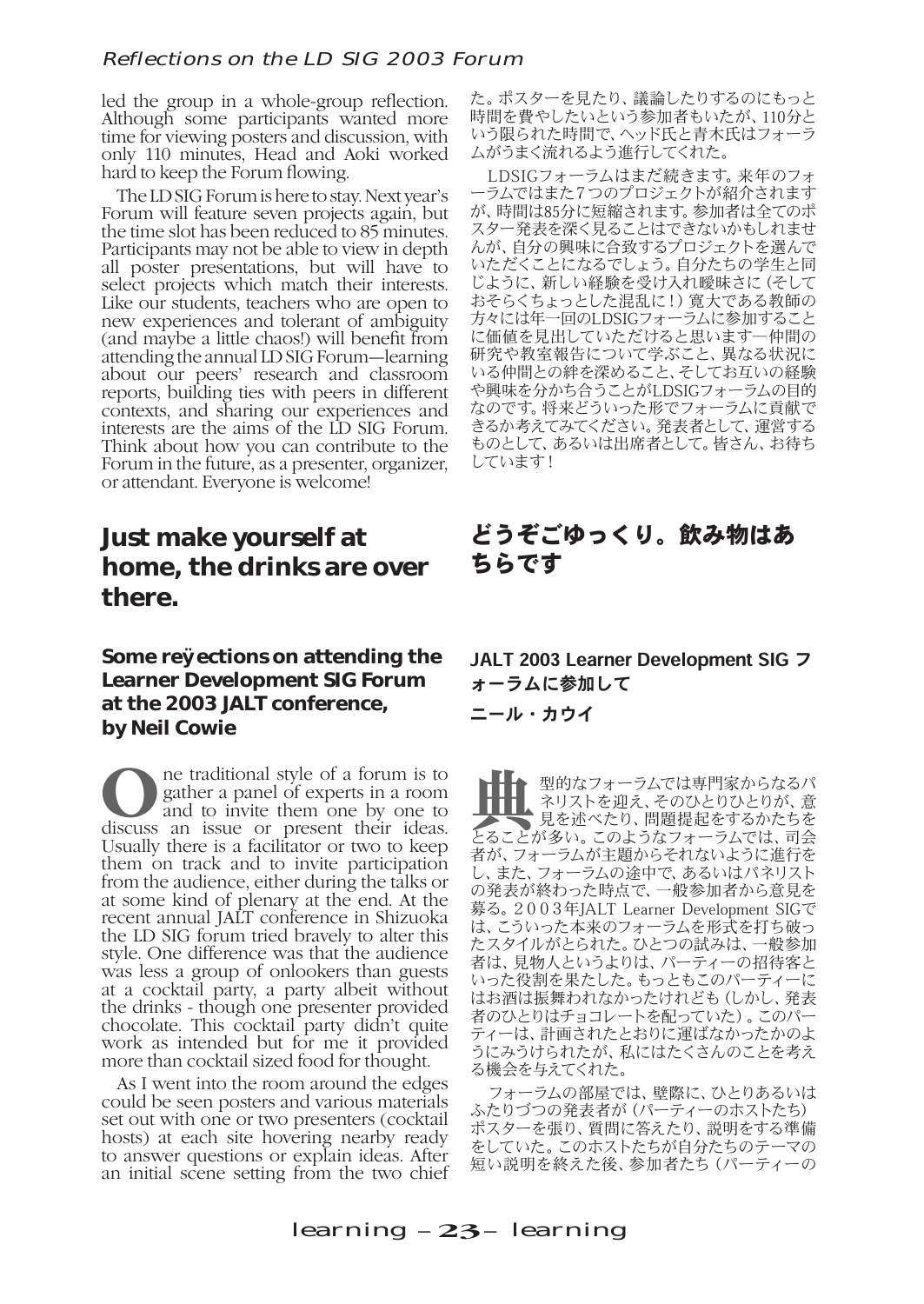#### Reflections on the LD SIG 2003 Forum

party hosts and a brief introduction from each host around the room every guest went to each poster site that they wanted to and either read silently and/or discussed issues with the hosts. After visiting one poster each guest went on to the next, their choices reflecting their interests and reading speed. This process was very party-like in the varied way people approached their task some moving from site to site accomplishing all the posters quite quickly and some just focusing intently on one person. Others, including myself, talked to a few hosts in depth and then rushed belatedly to the others and just read the posters. So far I imagine that this description sounds like a normal kind of poster presentation scene, which it was except that there was a more party feel to it with a series of small groups spontaneously forming and discussing and then breaking apart. Instead of just host-guest dyads of interaction there were more varied types of pair and small group discourse.

After the period spent poster viewing and talking there was a chance for more communal reflection on some of the issues that the discussions had raised. Here is where the cocktail party moved somewhat back towards a classroom atmosphere, and also where the goals of the forum became somewhat confused. Firstly, small selfselected groups talked about particular themes that were suggested by the guests: for example, teacher stress, student motivation and so on; and then after these five or six separate group discussions there was a final whole group report back. Such discoursal interactions are not often seen at parties.

I would like to comment on the forum taking a social-constructivist viewpoint in which my perceptions have developed in interaction with others who were there but are likely to be different from other people's impressions. In other words it is a personal view. At one level the session was not as well organized as it could have been, in that the two chief party hosts, although well meaning and individually extremely capable, did not appear to work too well together. I have seen them both in action before at previous JALT conferences where they were both very professional and very skilful. But this was not the case when they worked as a team. I am not sure why this was but my initial thoughts were that they could not have had much chance to talk about the format of the session and so had not really planned very well what they were going to say or do the goals were not clear. However, I have changed my mind about this and begun to

招待客)は、ひとつひとつのポスターを静かにみて まわったり、あるいはホストたちと、話し合った。こ の間は、まさにパーティーのように、ひとりひとり の招待客がどれだけのスピードでポスターを読ん だか、あるいは、どういったテーマに興味があるか によって、参加の仕方はさまざまであった。次々と ポスターをみてまわり、全部のポスターを見て回っ た参加者もいれば、ひとつか、ふたつのポスターに 集中して時間をかけている人もいた。また私のよう に、ひとつ、ポスターをじっくり見てから、他のポス ターをざっと見渡した人たちもいた。このように、 ポスターセッションのような形式をとりながら、こ こまでは、部屋のあちこちに、小さなグループがで き、まさにパーティーのような雰囲気であった。

このパーティーの後は、もっと大きなテーマを参 加者全員が話す機会を持つことができた。ここで は、パーティーの雰囲気から教室のような雰囲気 にかわり、フォーラムの目的が少しわかりづらくな った。参加者は(ホストも含めて)5,6つの小グル ープに分かれて、テーマを選び(例えば、教師のス トレス、学習者の動機付けなど)それについて話し 合い、最後に、全員が大きい輪になり、話し合った 結果を発表した。

私がこのフォーラムに対する意見を述べる上で、 ひとつ述べておかなくてはいけないのは、私の意 見はフォーラム参加者と意見交換をしたという経験 を通してして得たものであり、また私の意見は他の 参加者とは異なるであろうという社会構造主義の 見地に基づいたものであるということである。簡単 に言えば私個人の意見であるということである。

ひとつのレベルでは、このフォーラムはあまりよ く計画されてなかったようにみられた。二人の司 会者は、とても有能で、熱心な人たちにもかかわ らず、二人の意図がうまくかみあっていないように みえた。過去のJALTで二人を別々に拝見したとき は、二人とも、プロフェッショナルで、すばらしい役 割を果たしていた。しかし、今回ふたりがペアーと して仕事をした時には、残念ながらそうではなか ったように見られた。最初は、この原因が、ふたり が事前に打ち合わせをする時間がなく、フォーラム で何をどうすべきか、どう言うべきかを計画する機 会があまりなかったのではと思われた。しかし、私 は、後に、原因は必ずしもそうではなく、二人の関 係や、参加者全体の反応を違うふうに解釈するよう になった。

フォーラムが進むうちに、学習者の自律性のさま ざまな"側面"について考えるようになり、またフ ォーラム参加者がどう自律性について違った立場を とり、これらがどうフォーラムに影響を及ぼしてい るかに気づくようになった。フォーラムの二人の司 会者のうち、ひとりは、参加者が何を、どこで、どう いうふうに話し合えばいいか、また、パーティー/フ ォーラムがどう進むべきかを参加者にはっきり伝 えて、ある程度コントロールしたいという立場をと っているようだった。もうひとりの司会者は、その 反対に、参加者は何をしたいかがわかっているであ ろうから、参加者たちにまかせるという立場であっ た。この司会者は、コントロールはしようとしなか ったが、もう一人の司会者と同様に、フォーラムをど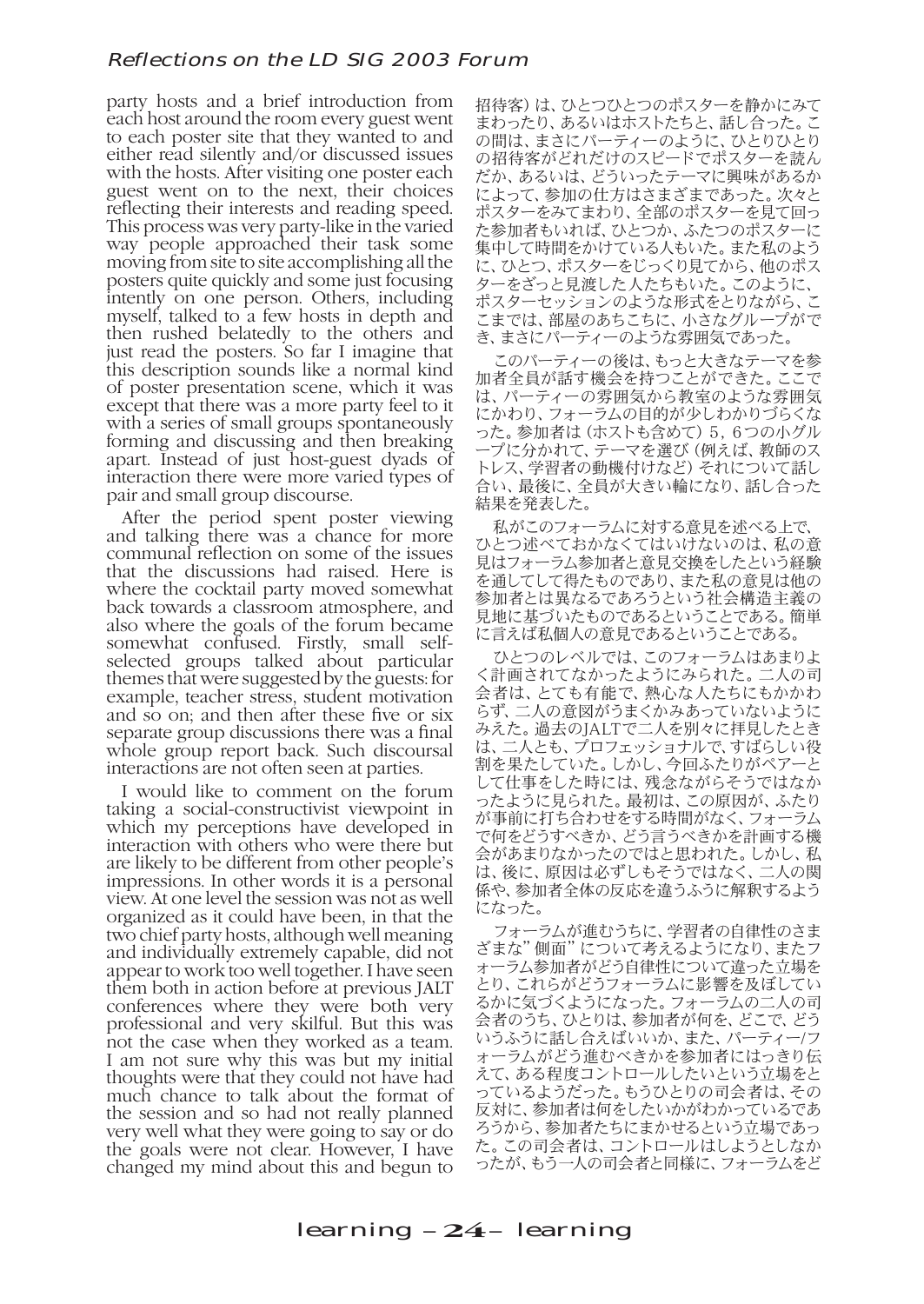see their relationship and the reactions of the participants (both other hosts and guests) in a different light.

As the forum progressed I started to think about different dimensions of learner autonomy, and the way in which participants may be positioned at different places on these dimensions, how this had some effect on forum interactions. One of the chief party hosts was somewhat controlling wanting to tell guests what to talk about, where, and how with a very clear idea of how the party/ forum should take place. The other main host had almost the reverse attitude which appeared to be that guests were adults who could make up their own minds about what they would talk about, and where and how. This host had a much less controlling manner but nonetheless an equally clear idea of how to proceed. Perhaps the less than clear organization of the party was not a result of these two hosts not being fully prepared, but was more a consequence that they were placed differently along the dimension of learner autonomy that is concerned with people/party management. One person's belief was to clearly spell out what should be done and the other was that people could organize themselves independently. The end result was that neither message came over very clearly and guests responded in a variety of ways which probably reflected their own beliefs about learner autonomy and management. Some were very relaxed with the chaos and did plot their own route through it, whilst others needed more guidance and were confused and worried about what to do. Where the forum did break down most of all was where it moved from a cocktail party to a classroom with feedback discussions. However, the atmosphere was very good natured and good humored and people contributed very positively to make the occasion work. People are generally used to cocktail parties and know what to do. As a result the forum worked, at whatever position participants were on the people management dimension. On reflection I feel that this forum made me (re)realize what it can be like to be a student with all the doubts and uncertainties that being a student in someone else's hands brings. I experienced a number of emotional responses in the forum: from great pleasure to frustration and irritation, and occasional mystification. I feel that it is important to remember that we and our students are all positioned differently along the various dimensions of autonomy. I have only mentioned people management, but there must be many others such as levels

う進めたいかという意見は明確にもっていたようで あった。フォーラムが計画不足に思えたのは、必ず しも準備に時間が足りなかったのではなく、ふたり の司会者が自律性という概念に対して、相違する考 えを持っているのではないかと思えた。ひとりは、 参加者が何をするべきかを明確に伝えるという立 場をとり、もうひとりは、参加者が自分たちで何を するかを決められるであろうという立場をとってい た。この結果は、どちらの立場のメッセージもはっ きりと参加者に伝わらず、参加者自身が、それぞれ の自律性、またどうコントロールするかという点に 対する考えに基づいて、反応していたようであるー ー混沌とした雰囲気のなかでリラックしている人も いれば、もっと指示を欲し、どうすればいいか、困 惑している人もいた。フォーラムがいちばん混乱し たのは、パーティーから、教室のような雰囲気に変 わった時ではないかと思う。しかし、ここで述べた いのは、フォーラムは絶えず、いい雰囲気をかもし 出し、笑いにつつまれ、参加者はとても熱心にフォ ーラムを意義あるものにしようとしていたことであ る。この結果、参加者が、自律性に対してそれぞれ 異なった立場をとっていたにもかかわらず、フォー ラム自体は成功していたように思う。

このフォーラムに参加して(再)認識したことは、 他の人(教師など)のコントロールにおかれている 学生の立場、また学生の抱く不安や、不確かさであ る。このフォーラムの間、私はいろいろな感情を経 験した:たいへんな喜びから、フラストレーション、 いらいら、当惑などである。私たち教師自身も、学 生も、それぞれ自律性について異なった考えをもっ ていることを再認識することはとても大切なことで ある。ここでは主に参加者のコントロールという点 からの自律性に言及したが、自律性には、創造、グ ループへの帰属、親密性、率直さ、自信、自尊心な ど、他にもいろいろな面がある。学生のなかには、 自分たちの考えに基づいて行動したい人もいれば、 指示を期待する人もいる。また、思い切った冒険 や、新しい試みをためしてみたいと思う学生もいれ ば、そうではない人もいる。私たち教師の役割は、 どの立場がいいかということを判断するのではな く、学生たちが持っている多面性に敏感になり、そ れぞれの学生のニーズを受け入れることである。ま た、今回のJALTのフォーラム/ パーティーの参加者 のような活気にみちた態度と、学生が教室に来ると きの態度は必ずしも一致しないということも私たち は再度理解しておく責任があり、学生には明確な目 標と、それをどう達成するかということを明示する ことが大切である。また、学生は私たち教師が与え ようとするその意図を必ずしもそのままに理解す ることがないかもしれない、あるいは絶えず学生と 教師の意図にはずれが生じることを、頭においてお かなくてはいけない。結果としては私はこのフォー ラム/ パーティーからいろいろなことを得ることが できたが、これらは必ずしも二人の司会者のものと は一致していないかもしれない。最後に、どうもあ りがとう、そして、乾杯!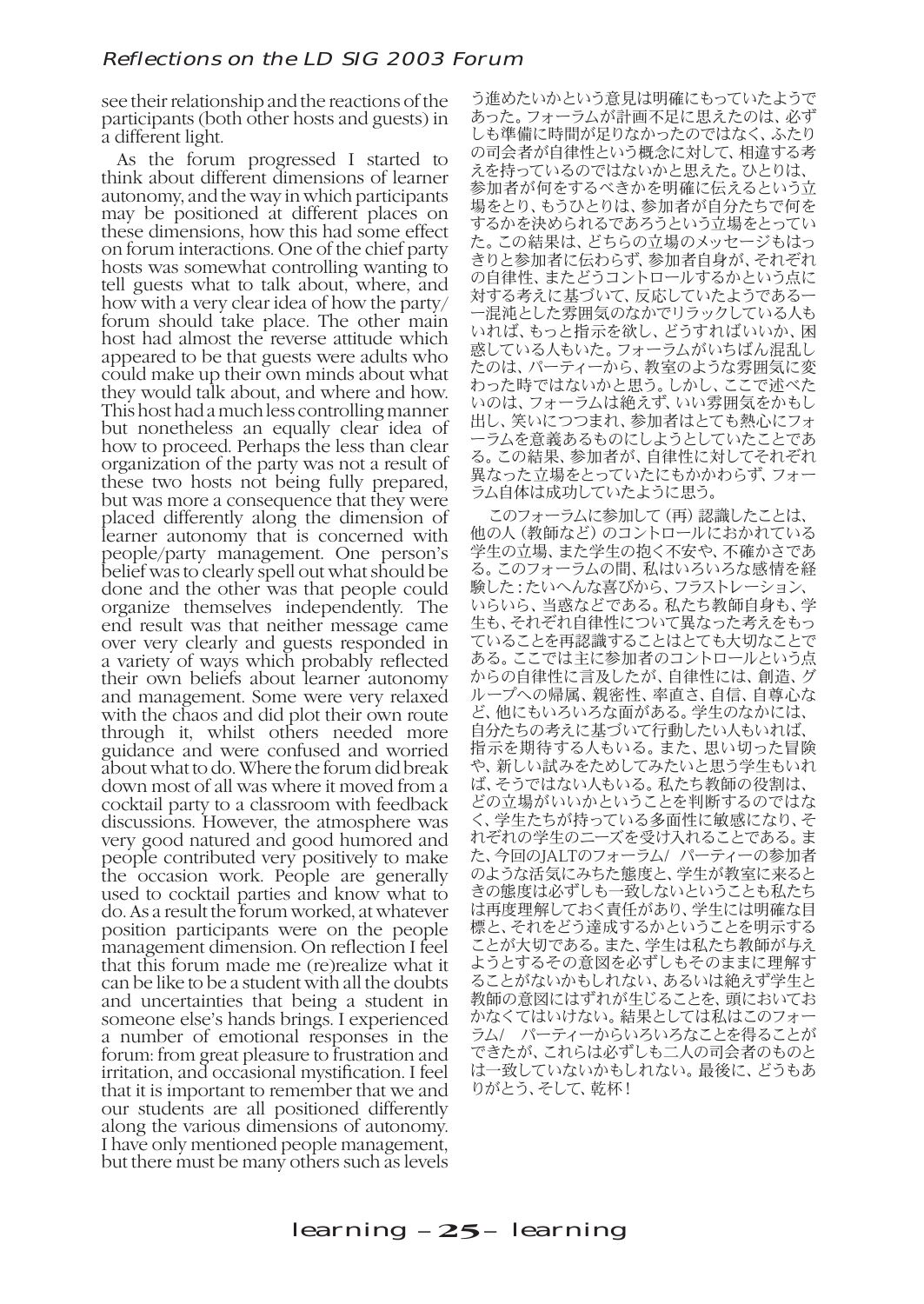#### Reflections on the LD SIG 2003 Forum

of creativity and conformity, of intimacy and openness, of confidence and self esteem. Some students will want to dotheir own thing and others need and expect much more guidance, some will be adventurous and others will not, some will try something new and others will not. I don't think it is our role to judge which position on a dimension is right but it is our role to be sensitive to where students are and to try and be as responsive to each individual as we can. It is also our responsibility to realize that students don't always come to the classroom in the same spirit of a cocktail party that JALT participants do, and so we need to be very clear about our goals and ways of achieving them. And finally, it is our role to remember that students may not take, in fact probably won't take, what it is that we are offering them - after all I gained a lot from this forum/ party but it was probably not exactly what the organizers had planned at all. But thanks - and cheers!

### **Ellen Head writes:**

*Thank you for your reflections on the forum, Neil.. I forwarded your paper to Naoko, who said it was "fair"! and I agree. Actually I felt as if you were pussy footing around to a certain extent! The main point seems to be that the forum wasn't very well organised because Naoko and I had different ideas about how much autonomy to allow the participants. I think that was true! However, I'd like to point out that concurrent poster presentations followed by a plenary has been the style of the LD forum for at least the past two years, so Naoko and I were not the first to try it. The 2003 forum had seven presentations as opposed to five in previous years, which perhaps contributed to the sense that there was too much going on.*

*The analogy of the party is right on the ball for me. You might not be surprised to learn that as I child I went to parties where the social space was very controlled and structured: even the adults played lots of party games. As a facilitator, I believe that sometimes a clear structure is needed in order to get space/air time for members who wouldn't otherwise feel that they had a right to it. Afterwards two people commented that the forum plenary was "native speaker dominated", perhaps as a result of the agenda not being very clear. One participant later suggested asking for "one word or one sentence of feedback from each member" in the plenary. I* 

If you would like to contribute a short narrative piece exploring the connection between your learning experiences and your growth as a teacher who wants to encourage autonomy ("Sharing Our Stories of Autonomy") contact Ellen Head ellenkobe@yahoo.com.

#### エレン・ヘッドからのコメント:

フォーラムに対する意見をどうもありがとう。直 子に見てもらったら、彼女も"公平な意見だわ"と 言っていました。でも私には、ニールの感想は少し 遠慮気味に思えました。ニールの一番言いたかっ た事は、直子と私がどの程度フォーラム参加者に 自律性を与えるかという点で考え方が違うために、 フォーラム自体がうまく構成されていなかったとい う点だと思います。その見方には私も賛成です!で も、ポスターセッションの後に、全員が参加して討 議するという形は直子と私が始めたわけではなく、 2年前のフォーラムからとってきた形式です。これ まで過去2回のフォーラムの5つのプレゼンテーシ ョンに対して、2003年度は7つのプレゼンテー ションがあったので、参加者が時間が足りず、まわ りきれなかったと思った原因のひとつかもしれませ ん。

ニールが、フォーラムをパーティーに喩えたのは いい比喩だと思います。私が子供のころに行った パーティーなかには大人もパーティーゲームに参加 するような、比較的コントロールされたものもあり ました。司会者は、時には時間や場所をどう構成し たらいいかということを参加者に知らせることは大 切だと思います。これは、参加者の中には、そうで なければ参加しにくいと思っている人もいるかもし れないからです。フォーラムが終わってから、二人 の人から、参加者全体が討論したときにほとんどネ ーティブスピーカーが発言していたというコメント をいただきましたが、これはフォーラムの目的がは っきりしていなかったからかもしれません。またも う一人の人からは、全員討論の後、参加者ひとりひ とりから、ひとこと、あるいは1文づつコメントをも らったほうがいいというフィードバックも受けまし たが、これは私もいい考えだと思いました。"ひと ことコメント"というのは、ある面では、とても制限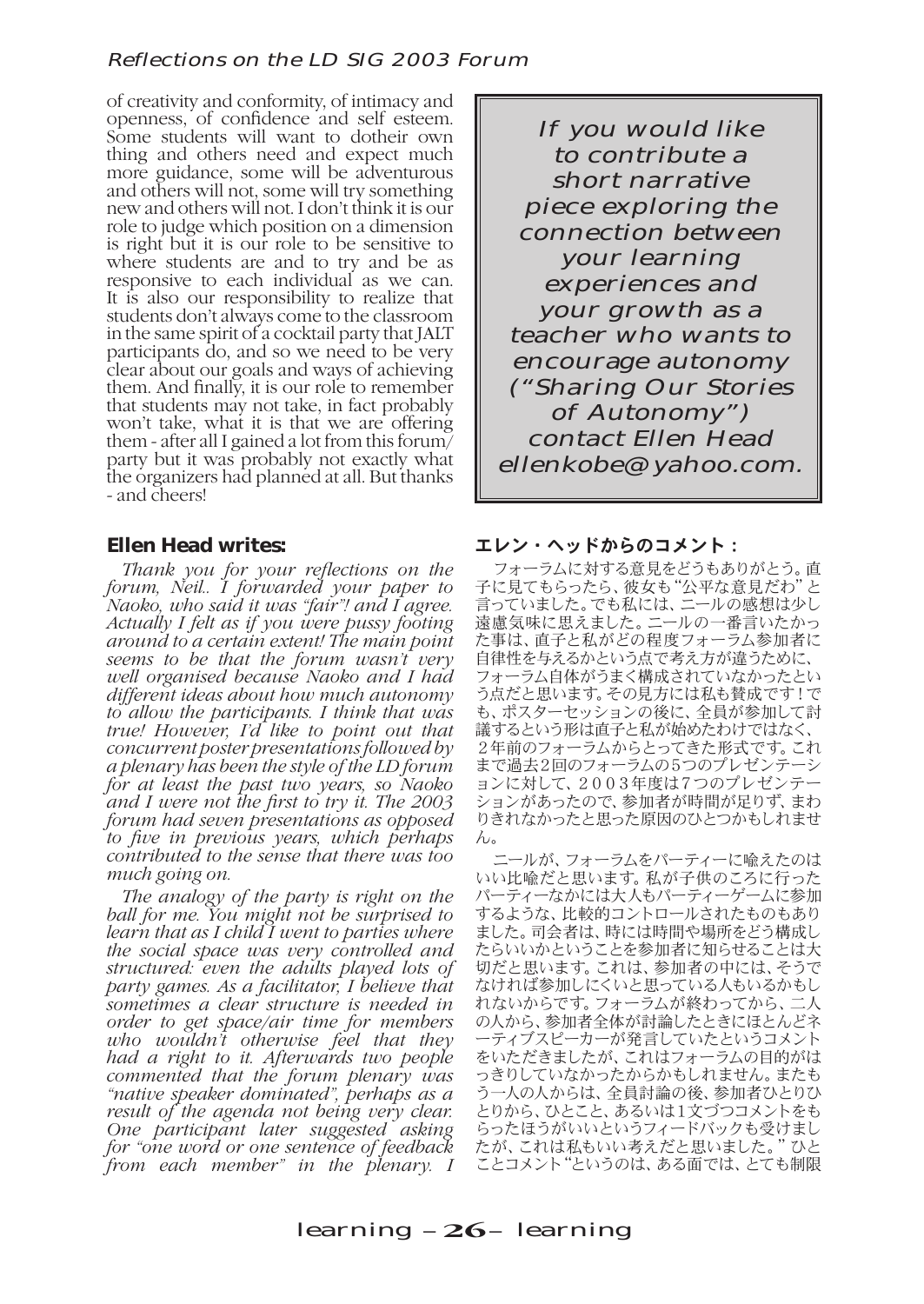#### Reflections on the LD SIG 2003 Forum

*think that this is a good idea. "One word feedback" is an example of a structure that is overtly controlling, but actually serves to divide power more equally among the participants.*

# **Stacey Vye writes:**

*"Everyone gets to mix and mingle and you can never guess what combinations you're going to see next".*

*– Andy Warhol (1995)*

*Not being able to predict responses is the beauty of a socially driven and participantfriendly forum. I thought the interactions of the people during the poster session of the LD forum were not unlike the social interactions at a party as Warhol described. I felt there was a fairly natural progression after the poster session when participants joined self-selected groups similar to organized party games. The difference being at parties there are usually some people on the sidelines who decide not to participate in games, opting for alternative socializing, food and drink.*

*Subsequently when we reconvened as a group I thought one co-host appeared to be reflective and the other directive. I was partial to the approach because I considered that various forum goers could identify with either one of hosts depending on their own personal autonomy and learning experiences, yet I was unclear if that was the intention. During this segment of the forum, the party ambiance wound down appearing more like a classroom, but I took into consideration that forum guests had a full day of stimulating JALT presentations and dinnertime was approaching.* 

*Warhol, A. (1995) Ho ho ho! New York: Bulfinch.*

のある形式ですが、参加者全員に、同等の参加権 利を与えるという意味でいい形式かもしれません。

# ステイシー・ヴァイからの コメント;

"全ては混ざり絡まりあい、その後の成り行きは決し て分かりえないものである。" – Andy Warhol(1995)

社会的交流を目的として人々親しく集うフォーラ ムでは、そこに出てくる反応の予想がつけられない のはある種の美徳である。LDフォーラム・ポスター セッションでの参加者の交流は、Andy Warholが言 うところの一般的なパーティで交される社会的交 流とは異質なものであると思う。予め企画されパー ティーゲームに参加するのと同様に、ポスターセッ ション後の自己選択でテーマ別小グループに分か れて行ったフォーラムにおいては、(企画に沿った、 あるいは司会者の誘導で生まれてくるものとは異 なる)極自然な流れで話し合いが進んでいったよう に感じた。パーティでの違いといえば、人々の中に はゲームに参加しないで,食べたり飲んだりしながら の仲間との交流の方を選択する傍観者的な人も大 抵いるものである。

続いて行われた全体フォーラムで、共同主催者 のうち直子は参加者の流れに任せるという内省的 な対応、またもう一人のEllenはある程度流れをコン トロールしようとする指導的対応をしていたように 見えた。私個人としてはこうしたやり方は好きであ る。というのも、種々のフォーラムによく参加してい る人は、その個人のオートノミーや学習経験によっ て、どちらのホストのやり方にもあわすことができ ると考える。しかし、それがフォーラムを左右する ほど意図的に行われるものかどうかは、私には分か らない。この全体フォーラムのときはパーティより も教室での授業の雰囲気に似ていた。フォーラム の参加者はこの日、終日JALT発表からたくさんの 刺激を受けて、夜の食事の時間まで過ごしたことと 思う。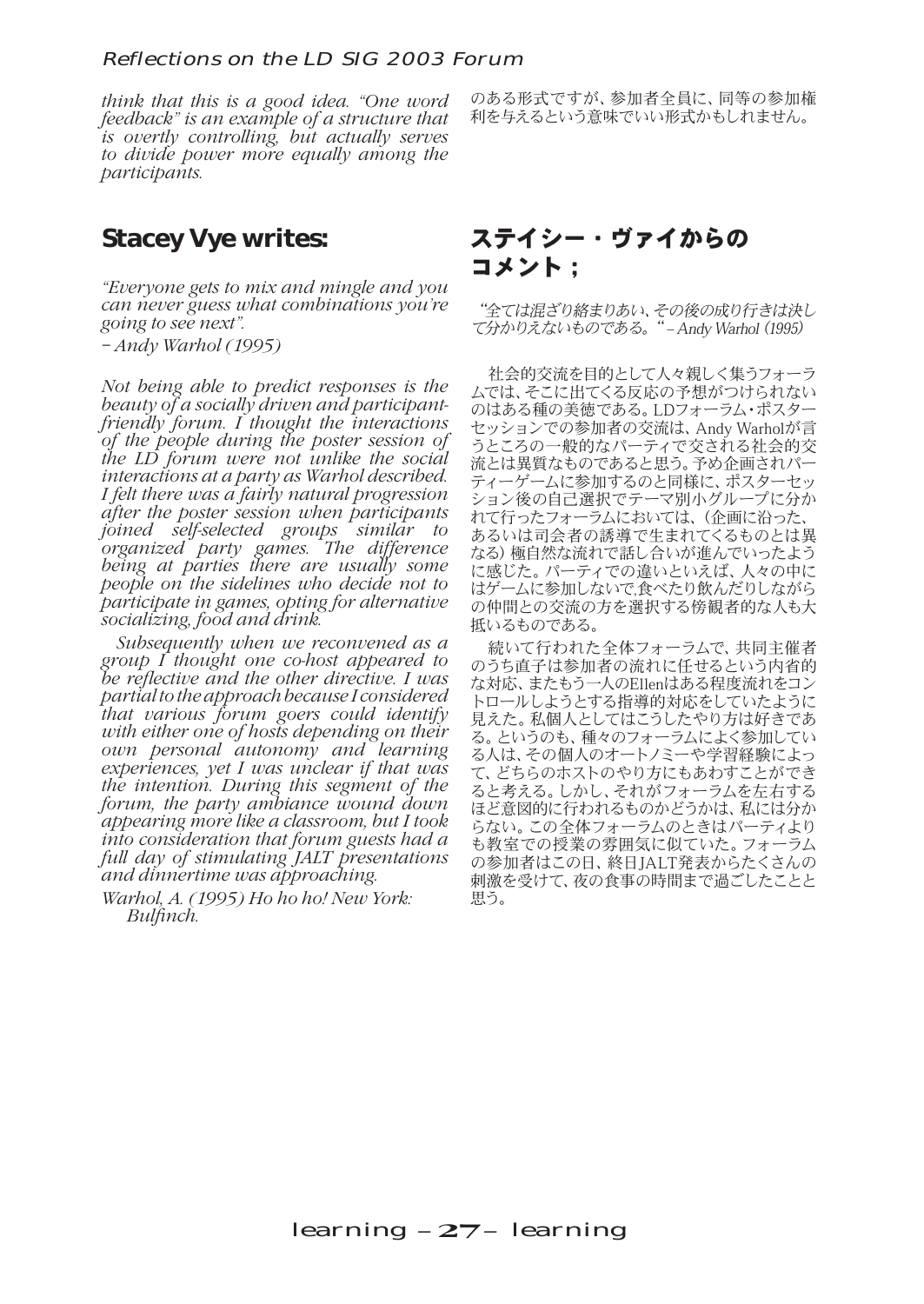# **Storytelling, Map-making, and Learning to See in the Dark: Ref ections on Our History**

The Learner Development SIG emerged almost 10 years ago. Like many parts of JALT, the SIG has strong roots in Japan-based communities but is simultaneously linked to collaborative communities of teachers and learners throughout the world. This is the natural outcome of the international and interdisciplinary sources of our philosophies and practices. These can most easily be traced in Richard Smith's 1994 "Some Thoughts on the Formation of the JALT Learner Development N-SIG" from Volume 1, No. 1 of *Learning Learning*, the SIG's bilingual newsletter.

In this short essay, Richard argues that if our practices are not "'learner-centred' and 'negotiated' in other ways, too, we may risk alienation, not to say abject failure." With these principles in mind, the SIG has developed an action-oriented approach to the learningteaching matrix. Through the publication of *Autonomy You Ask!* in 2003, we have taken a big step from our 'benkyoukai' (study meeting) origins toward becoming the 'kenkyuukai' (research group) that Richard imagined we might develop into.

I first met Richard and Naoko Aoki (the two joint founders of the SIG) in June 1994 in Hong Kong at the Conference on Autonomy in Language Learning. My involvement in the SIG began with a story swapping session with Naoko on a long bus ride from Shenzhen University back to the border crossing into the New Territories. Storytelling quickly became map-making, as I was recruited for newsletter printing and distribution, leading to increasing involvement with an ever-widening circle of friends and researcher-teacher-learner colleagues.

The experience has often felt like the collective experiment in learning how to see in the dark that I once conducted with a group of mountaineering students. The lessons learned then still apply: Start slowly, with small steps, talk to each other, trust in yourselves and the group, and gradually you will start to see the path with the bottoms of your feet.

*Hugh Nicoll*

# 話をする・地図を作る・暗闇で目を利かせる:私たちの歴史を振り返って

学習者ディベロップメント (LD) 研究部会は約10年前に設立されました。JALTの他の研究部会と同じ ように、LD研究部会も主に日本に住んでいる教師や研究者たちによって構成されていますが、同時に世 界中の教師や学習者とも深いつながりがあります。このことは、国際的な、異分野提携の人々が私たちの 考え方や実践に賛同しているので当然の結果であると思われます。LD研究部会の日英二カ国語のニュー スレターである「学習の学習」(1994年1巻1号)にリチャード・スミス氏が書いた「学習者ディベロップメン トとは何か」という記事を読んでいただければよくお分かりになると思います。

この記事で、私たちが「学習者中心」ではなく、また、学習者と「交渉」しないで授業を行うなら、そ の授業はみじめな失敗とは言わないまでも、学習者と仲たがいするかもしれないとスミス氏は主張 し ています。これらのことを考えながら、私たちは学習と教育に行動志向の手法を取り入れて来まし た。Autonomy You Ask! (2003 年) の出版により、LD研究部会は、勉強会からスミス氏が提言した ような研究会へと大きく踏 み出したのです。

私がスミス氏と青木直子氏(2人はLD研究部会の共同設立者)に最初に会ったのは1994年6月の香港 の学会(言語学習における学習者の自律)でした。深川大学から国境を超えて香港の新界へ戻るバスの中 で青木氏と話をしたことから、LD研究部会への私の参加が始まりました。話がはずみ、それは次のステッ プ、地図作りへと進みました。つまり、すぐにLD研究部会のニュースレターの印刷・発送係をすることにな り、活発に活動をすることになったのです。そして、多くの研究者・教師・学習者とひろく付き合うようにな りました。

これは、昔、登山の学生に私が行った、暗闇で目をきかせる方法を学ぶという実験と同じような経験だ と思います。当時の教えは今でも有効です。少しずつ段階を踏みながら、ゆっくり始めて、グループメンバ ーと話し合い、自分とグループに対する信頼を深めていきます。そうすれば、次第に自分の足の裏で進む べき道が分かるようになるのです。

ヒュー・ニコル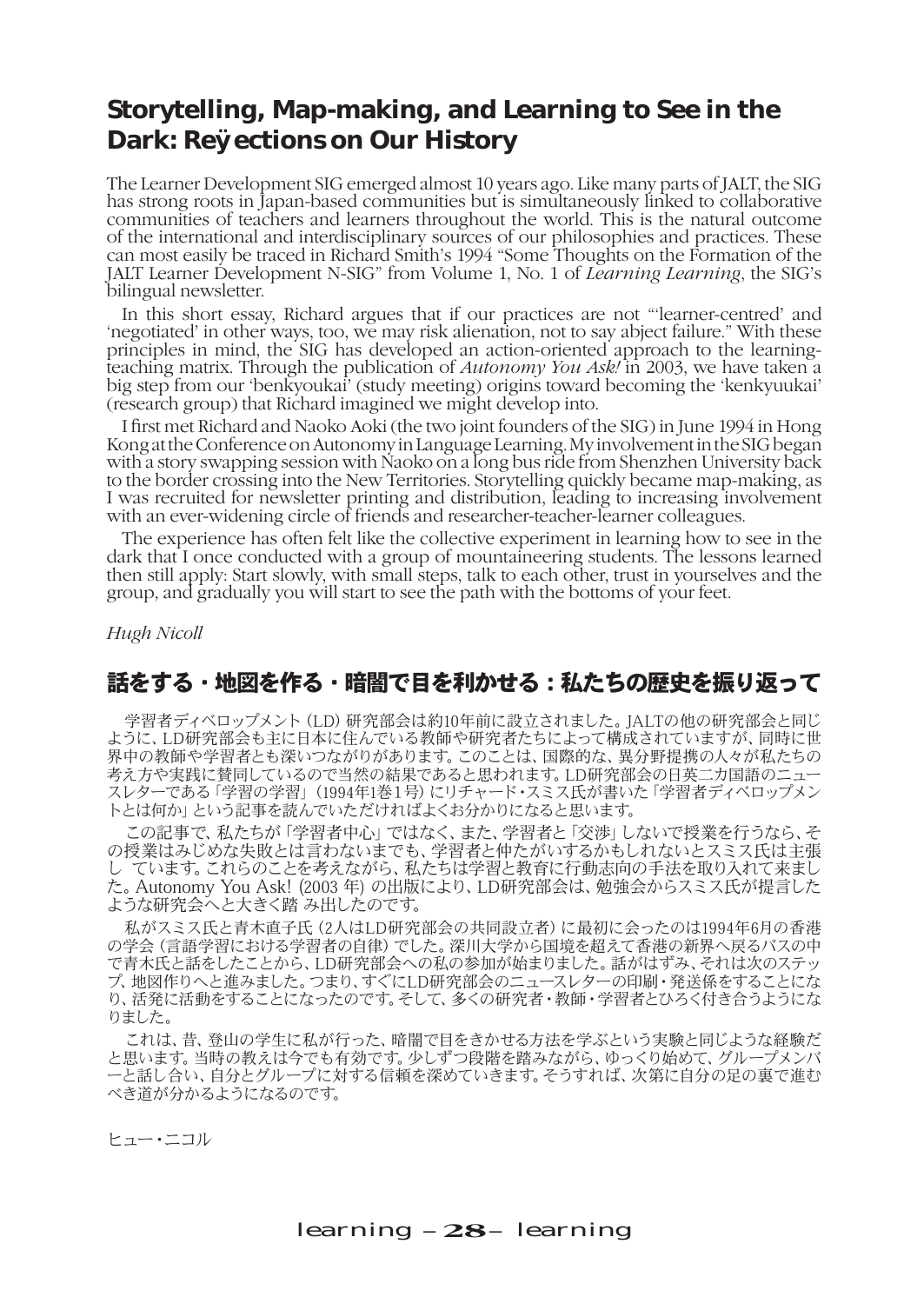# **Symposium for Language Teacher Educators**

This is a CD-Rom which includes 10 papers from the symposium on "Autonomy in Language Teacher Education" held at the Institute for Applied Language Studies (IALS), University of Edinburgh, Scotland in 2001. These papers are as follows:

- Questioning autonomy *Leslie Dickinson*
- Conditions for autonomy in language education: Practicing what you preach – *Michael Grenfell and Ana Artigas*.
- 'Who does she think she is?' Constraints on autonomy in language teacher education – *Anne Heller-Murphy and Joy Northcott*
- Aspects of autonomy: Exploring teachers' perceptions *Tricia Hedge*
- Fostering autonomy: Implementing change in teachers' education – *Franca Poppi, Lesley Low and Marina Bondi*
- Teacher education for teacher-learner autonomy *Richard Smith*
- What is needed for autonomy? Critical reflection and collaborative tasks for teacher development – *Miyuki Usuki*
- Facilitating autonomy in reflective practice through statements of relevance – *Angela Pickering*
- The guided production of lesson plans within courses for teachers of literature in a second language – *Brian Parkinson*
- Roles, moles and monkeys: insights on autonomy from teacher self-education – *Tony Lynch*

Symposium for Language Teacher Educators is edited by Jacqueline Gollin, Gibson Ferguson and Hugh Trappes-Lomax and is published by IALS, University of Edinburgh. It additionally includes papers from the 2000 and 2002 IALS Symposia, on 'Politics, Policy and Culture in Language Teacher Education' and 'Teaching Practice in Language Teacher Education', respectively. Copies of the CD-ROM are available for purchase direct from IALS, University of Edinburgh, 21 Hill Place, Edinburgh EH8 9DP, Scotland, UK ( email: IALS.enquiries@ed.ac.uk ).

「語学 教師のためのシンポジウム」、ジャカリーン・ゴリン、ギブソン・ファギュソン、ヒュー・ト ラペス-ロマックス編集、I A L S( 応用言 語学 研 究 所)出版、エディンバラ大学、「語学 教師教育 におけるオートノミー」のシンポジウムの論 集のC D - R O Mを購入したい方は直接 I A L Sへ連 絡 してください。上記の論文10点と2000年と2002年のIALSシンポジウムの論文も含まれ ています。-それぞれ、'Politics,Policy and Culture in Language Teacher Education' と'Teaching<br>Practice in Language Teacher Education'がテーマでした。連絡先:IALS. University of Teacher Education'がテーマでした。連絡先:IALS, University of Edinburgh, 21 Hill Place, Edinburgh EH8 9DP,Scotland, UK。(Eメール: IALS.enquiries@ed.ac.uk).

## learning –29– learning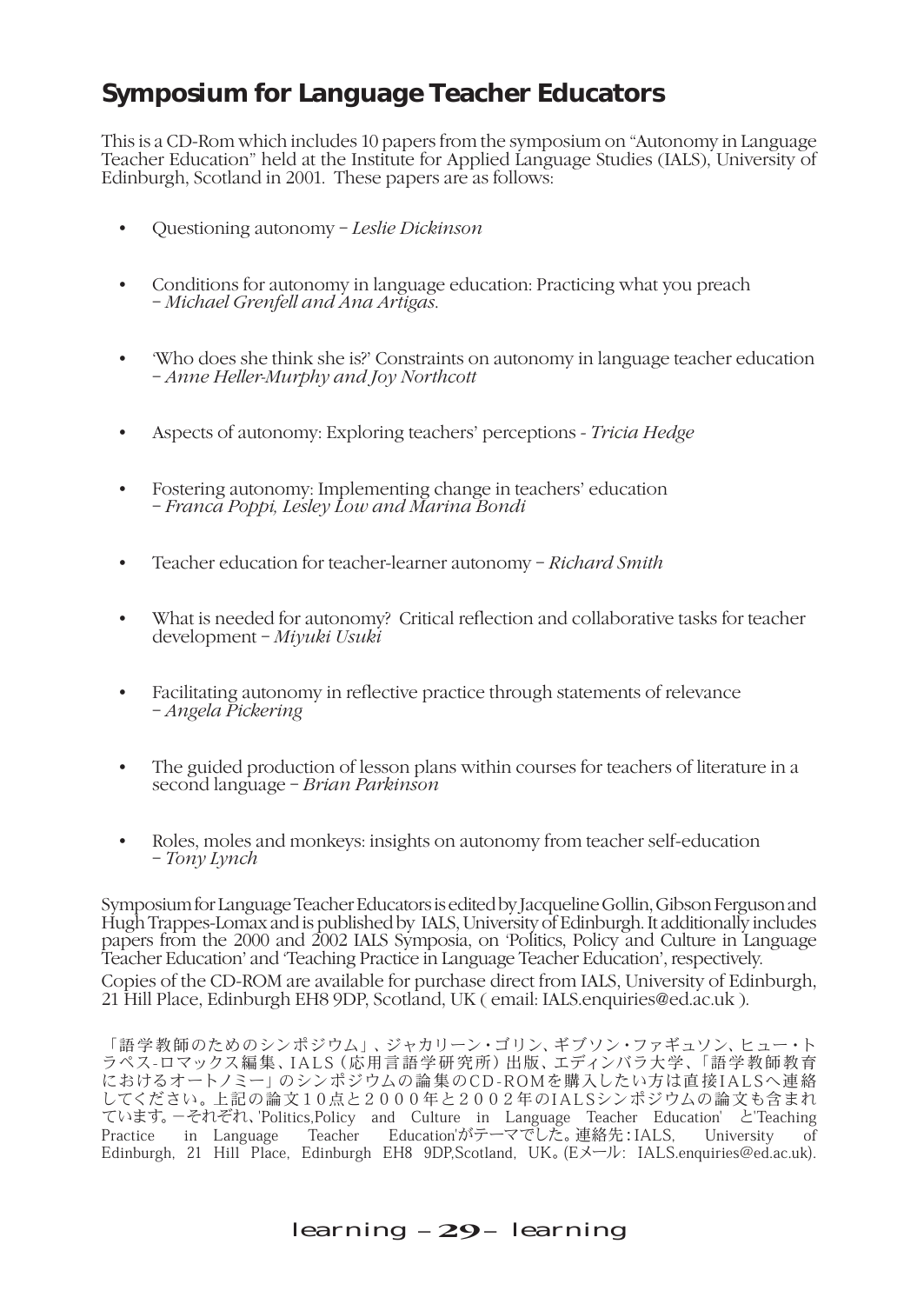# Learner Development SIG 2004 Officer List

# **Emika Abe**

## **Newsletter Co-Editor**

1-10-7-705 Shimoochiai, Shinjuku, Tokyo 161-0033; emika@bronze.ocn.ne.jp 阿部恵美桂 〒161-0033東京都新宿区下落合1-10- 7-705

# **Andy Barfield**

# **Member-at-Large**

Faculty of Law, Chuo University, Higashi Nakano 742-1, Hachioji-shi, Tokyo 192- 0393; T: W 0426-74-3141; F: 0426-74-3133 W; andyb@tamacc.chuo-u.ac.jp 〒192-0393東京都八王子市東中野742-1中央大学

在学生

# **Steve Brown**

# **Member-at-Large**

Assumption Junior College, 1-13-23 Nyoidani, Minoo, Osaka 562-8543; T: 0727-23-5854 W; F: 0727-21-1323; brown@Assumption.ac.jp

〒562-8543 箕 市如意谷1-13-23、聖母被昇天短 期大学

# **Michael Carroll**

# **Member-at-Large**

Momoyama Gakuin University,1-1 Manabino, Izumi-shi, Osaka 594-1152; TF: 075-781- 3456H; carroll@andrew.ac.jp 〒594-1152桃山学院大学文学部、大阪府和泉市ま なび野1-1

# **Ellen Head Co-Coordinator/ Newsletter Co-Editor**

Momoyama Gakuin University,1-1 Manabino, Izumi-shi, Osaka 594-1152; T: 0725 54 3131W; ellenkobe@yahoo.com 〒594-1152桃山学院大学文学部、大阪府和泉市ま なび野1-1

# **Miki Kohyama Newsletter Distribution**

Tamagawa University, Department of Business Administration, 6-1-1 Tamagawa gakuen, Machida City, Tokyo 194-8610 T: 042-739-8111 W; 03-3947-0077 H; F: 03-3945-3558; miki.koyama@r3.dion.ne.jp 香山美紀、〒194-8610 町田市玉川学園 6-1-1 玉川 大学 経営学部 国際経営学科

*"After all these years teaching, I've got so much material for my students... and it just ends up in stacks in my office. What a waste! There must be some way to organise it all??"*



**If you've made the decision to put those years of teaching experience and class preparation into developing your own textbook or class materials, we can help you**  with the f nal step!

# **Pukeko Graphics**

**Layout & Design, Printing, Web Design — Fast • Efficient • Flexible • Affordable Rates — Tel 090-1346-4660; Fax 093-962-8430 <info@pukeko.ws>**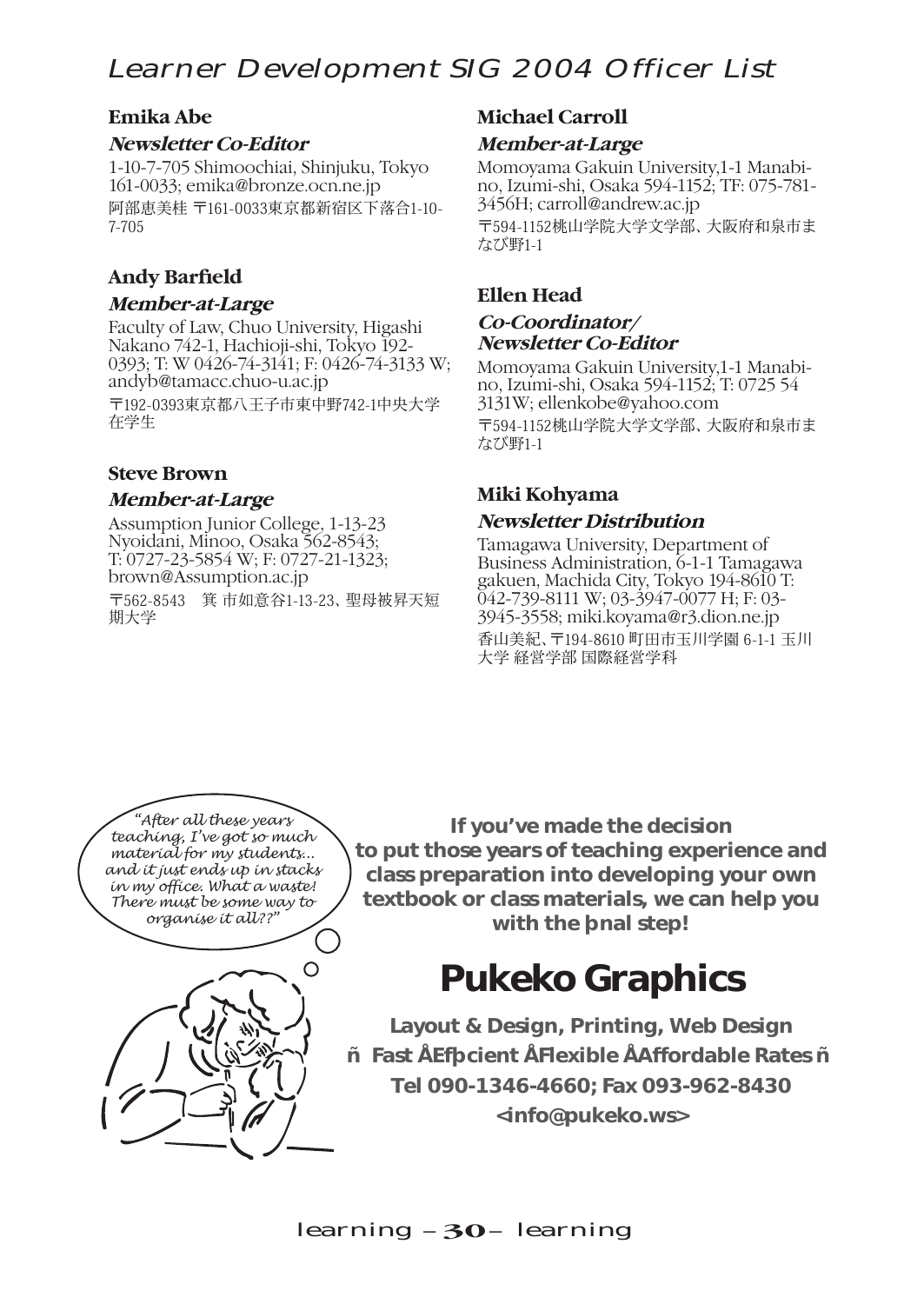# Learner Development SIG 2004 Officer List cont:

# **Peter Mizuki**

## **Newsletter Editor**

2-25-13-105 Shakujiimachi, Nerimaku, Tokyo 177-0041 水木・ピーター、〒177-0041東京都練馬区石神井町 2-25-13-105

# **Heidi Evans Nachi**

# **Membership Secretary/E-Newsletter Editor**

Ritsumeikan University, College of Information Science and Engineering, 1-1-1 Nojihigashi, Kusatsu, Shiga 525-8577; T: 077- 566-1111; ldsigmembers@yahoo.com 〒525-8577 滋賀県草津市野路東1丁目1-1 立命 館大学情報理工学部

# **Hugh Nicoll**

# **Website Editor**

Miyazaki Kouritsu Daigaku, Funatsuka 1-1- 2, Miyazaki-shiMiyazaki 880-8520; T: 0985- 20-4788 W, 0985-22-8812 H; F: 0985-20-4807 W, 0985-22-8812 H; hnicoll@miyazaki-mu.ac.jp 〒880-8520宮崎県宮崎市舟家1-1-2 宮崎公立大学

# **Michael Nix**

## **Member-at-Large**

Chuo University, Faculty of Law, Higashi Nakano 742-1, Hachioji-shi, Tokyo 192- 0393; T: 0426-74-3250 W; F: 0426-74-3133 W; mikenix1@tamacc.chuo-u.ac.jp 〒192-0393東京都八王子市東中野742-1中央大学

# **Eric M. Skier**

## **Member-at-Large**

Tokyo University of Pharmacy and Life Science, School of Pharmacy, 1432-1 Horinouchi, Hachioji-shi, Tokyo 192-0392; T/F: 0426-76-5094 W: skier@ps.toyaku.ac.jp 〒192-0392東京都八王子市堀之内1432−1 東 京薬科大学薬学部

# **Jodie Stephenson**

## **Co-Coordinator/Newsletter Distribution**

4-23-17-402,Takadanobaba, Shinjuku-Ku,Tokyo,T: 03-3361-2352; Mob: 090-9146- 1694; Jodie@yahoo.co.jp 〒169-0075東京都新宿区高田馬場4-23-17-402

# **Malcolm Swanson**

### **Newsletter Layout**

Pukeko Graphics, 5-6-8 Maigaoka, Kokura Minami-ku, Kitakyushu 802-0823 TF 093-962-8430 graphics@pukeko.ws 〒802-0823北九州市小倉南区舞ヶ丘5-6-8

# **Miyuki Usuki**

## **Member-at-Large**

I.E.C. Hokuriku University, 1-1 Taiyogaoka, Kanazawa-shi, 920-1181; T: 076-229-2626 W; F: 076-229-0021 W; m-usuki@hokuriku-u.ac. jp

臼杵 美由紀 〒920ー1181金沢市太陽が丘1ー1、 北陸大学・国際交流センター

# **Stacey Vye**

## **Newsletter Co-editor**

International University of Health and Welfare, 2600-1, Kitakanemaru, Otawarashi, Tochigi-ken 324-8501

〒324‐8501 栃木県大田原市北金丸2600-1、国際 医療福祉大学 T: 0287-24-3222 F: 0287-24-3191 W: svye@iuhw.ac.jp